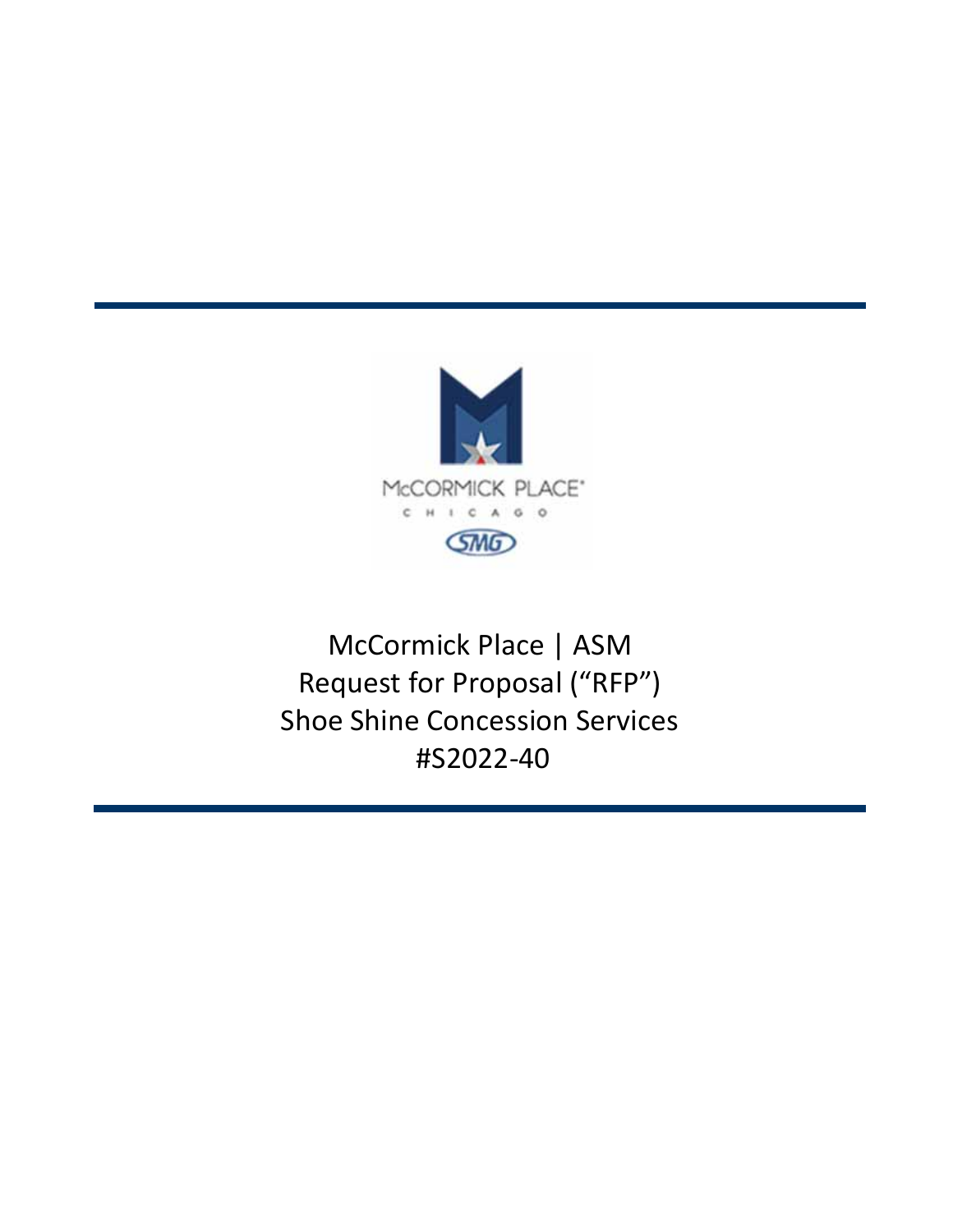# **MCCORMICK PLACE | ASM PURCHASING DEPARTMENT**

# **REQUEST FOR PROPOSAL (RFP) FOR SHOE SHINE CONCESSION SERVICES #S2022‐40**

All documents relating to this procurement are available for download by clicking on "Doing Business" at McCormick Place's website at www.mccormickplace.com under "Current Opportunities"

#### **KEY DATES:**

| <b>RFP Posted:</b>                  | Wednesday, June 15, 2022                                                |
|-------------------------------------|-------------------------------------------------------------------------|
|                                     |                                                                         |
| <b>Requests for Interpretation:</b> | Wednesday, June 22, 2022 by 5:00 PM                                     |
|                                     |                                                                         |
| <b>Optional Site Visit:</b>         | Wednesday, June 21, 2022 by 10:30 AM                                    |
|                                     |                                                                         |
|                                     | <b>Proposal Due Date:</b> Thursday, June 30, 2022 no later than 5:00 PM |

#### **Purchasing Contact:**

Alex Buckle, Purchasing and Supplier Diversity McCormick Place | ASM Corporate Center 301 East Cermak Road Chicago, Illinois 60616 Phone: 312.791.6324 E‐Mail: abuckles@mccormickplace.com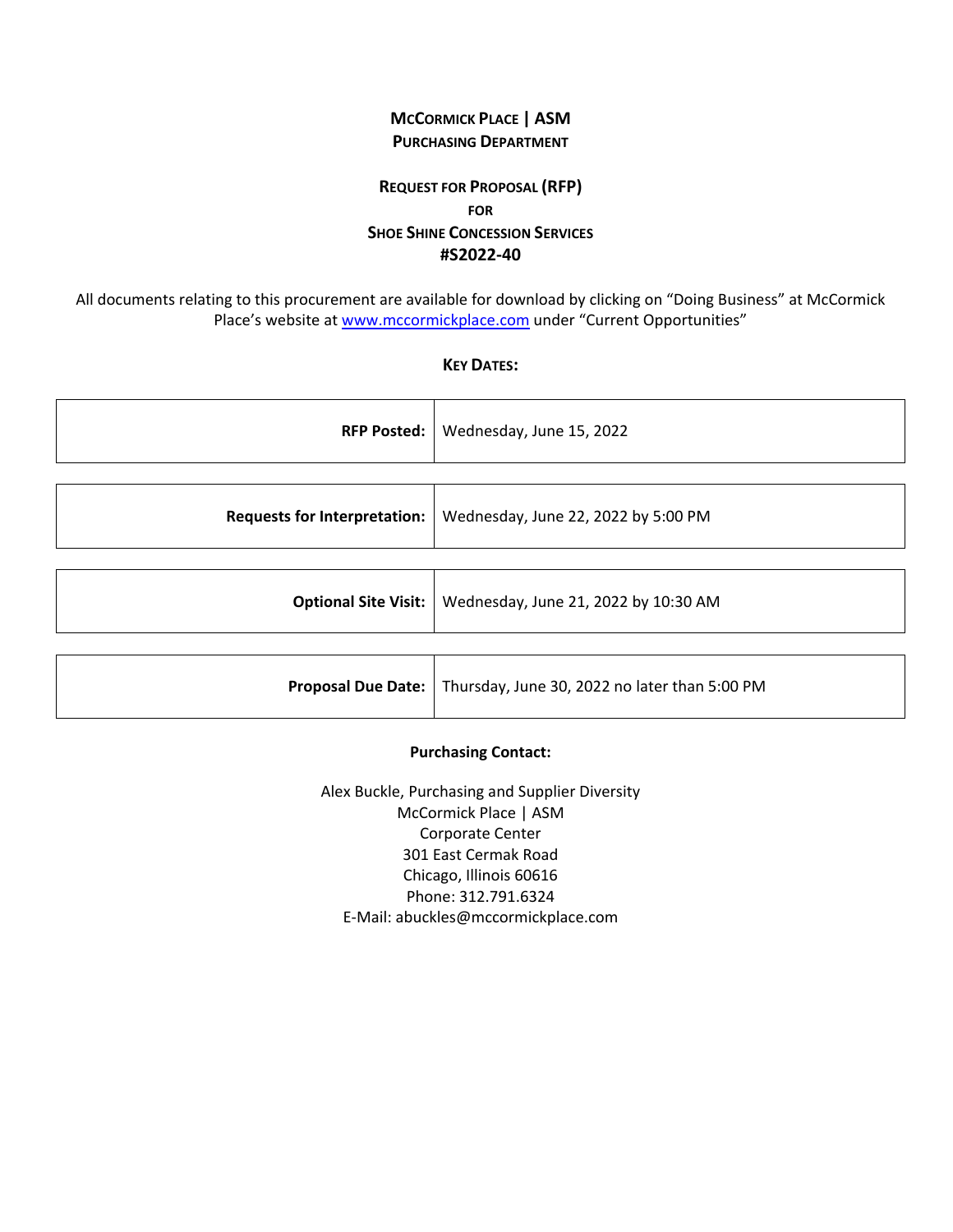# **‐ TABLE OF CONTENTS ‐**

| Section:                                             | Page         |
|------------------------------------------------------|--------------|
|                                                      | $\mathbf{1}$ |
|                                                      | 4            |
|                                                      | 5            |
|                                                      | 7            |
|                                                      | 8            |
| <b>REQUIRED FORMS:</b>                               |              |
| REQUIRED FORM A - FORM OF TRANSMITTAL LETTER         |              |
| REQUIRED FORM B - STATEMENT OF BUSINESS ORGANIZATION |              |
| REQUIRED FORM C - STATEMENT OF QUALIFICATIONS        |              |
| REQUIRED FORM D - INSURANCE REQUIREMENTS             |              |
| REQUIRED FORM E - NOTIFICATION OF EXCEPTIONS         |              |
| <b>REQUIRED FORM F - FINANCIAL OFFER</b>             |              |
| <b>EXHIBIT I - Form of Agreement</b>                 |              |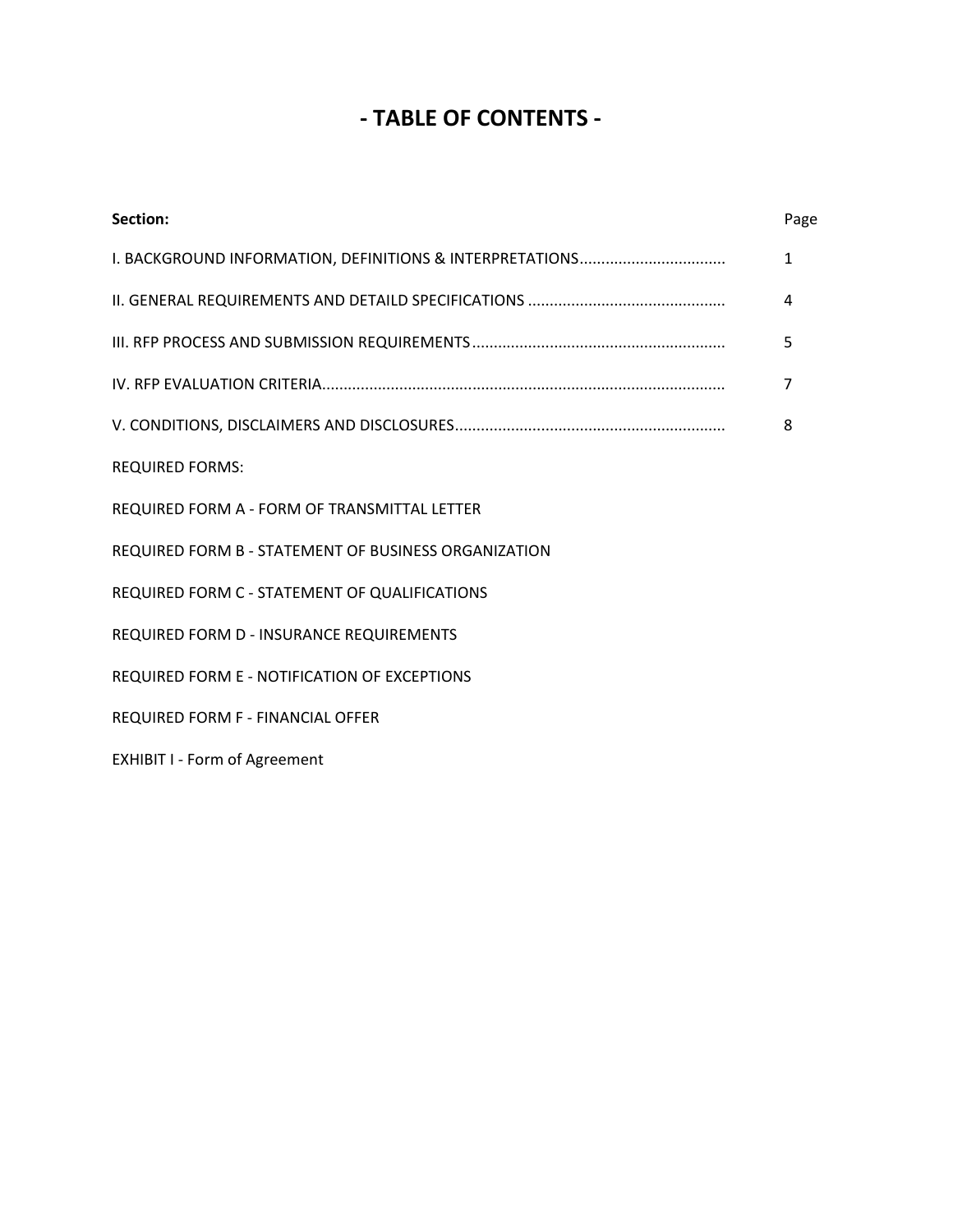### **1.1 OBJECTIVE**

McCormick Place | ASM is seeking proposals from qualified firms to provide **Shoe Shine Concession Services** for the McCormick Place Complex as outlined in Section II – General Requirements and Detailed Specifications.

#### **1.2 BACKGROUND**

 The Metropolitan Pier and Exposition Authority (the "Authority") has transferred the operations of the McCormick Place Convention Center to ASM, a private management company, doing business under the name of McCormick Place | ASM.

 Chicago's McCormick Place is North America's premier convention facility. The McCormick Place Complex consists of nine million square feet in six buildings: North, South, Lakeside Center, West, the Energy Center, and the Corporate Center.

 The McCormick Place convention facility includes four state‐of‐the‐art exhibit halls, the South, West, North buildings and the Lakeside Center. The exhibit halls have a combined total of more than 2.6 million square feet of exhibit space, and over 600,000 square feet of meeting rooms, making McCormick Place the nation's largest convention center. The Authority also has three parking lots that accommodate approximately 5,000 cars. McCormick Place hosts approximately 125 to 150 events and attracts more than four million trade and public show visitors annually.

The newest addition to the McCormick Place Complex is the Wintrust Arena. This 10,000 seat, multi-purpose facility features twenty-two (22) suites and 479 club seats. The Wintrust Arena can serve as a general session hall for large business meetings and conventions as well as a venue for concerts, sporting events and other major special events. The new Arena will feature a first-class NCAA basketball court that will be the new home court for the DePaul University basketball teams.

 In addition, an expansive series of pedestrian promenades and sky bridges link the entire campus. The Grand Concourse connecting South and North and the Central Concourse in West are also locations for retail shops, cafes, restaurants and other visitor amenities

 The Authority owns the Hyatt Regency McCormick Place, a 1260‐room hotel and adjacent parking garage which opened in 1998 and Conference Center which opened in August, 2001. The Conference Center offers 31,000 square feet of prime meeting space. The hotel and conference center are managed by Hyatt Corporation and are not part of the facilities covered by this RFP.

The Energy Center consists of three central utility plants that provide the primary or base-load heating and cooling capacity for most of the McCormick Place facilities; including the East Building, North Building, South Building, Hyatt Regency Hotel, Conference Center, Corporate Center, which houses the Authority's administrative offices, as well as several external customers. The Energy Center also provides most of the heating and cooling for the West Building.

#### **1.3 DEFINITIONS**

The following terms in this Solicitation shall be defined as follows:

"**Agreement**" or "**Contract**" means the **Service Agreement** that is to be entered into between McCormick Place │ ASM and the Selected Proposer(s) pursuant to this RFP.

"**Arena or Wintrust Arena**" means the new 10,000 seat, multi‐purpose facility.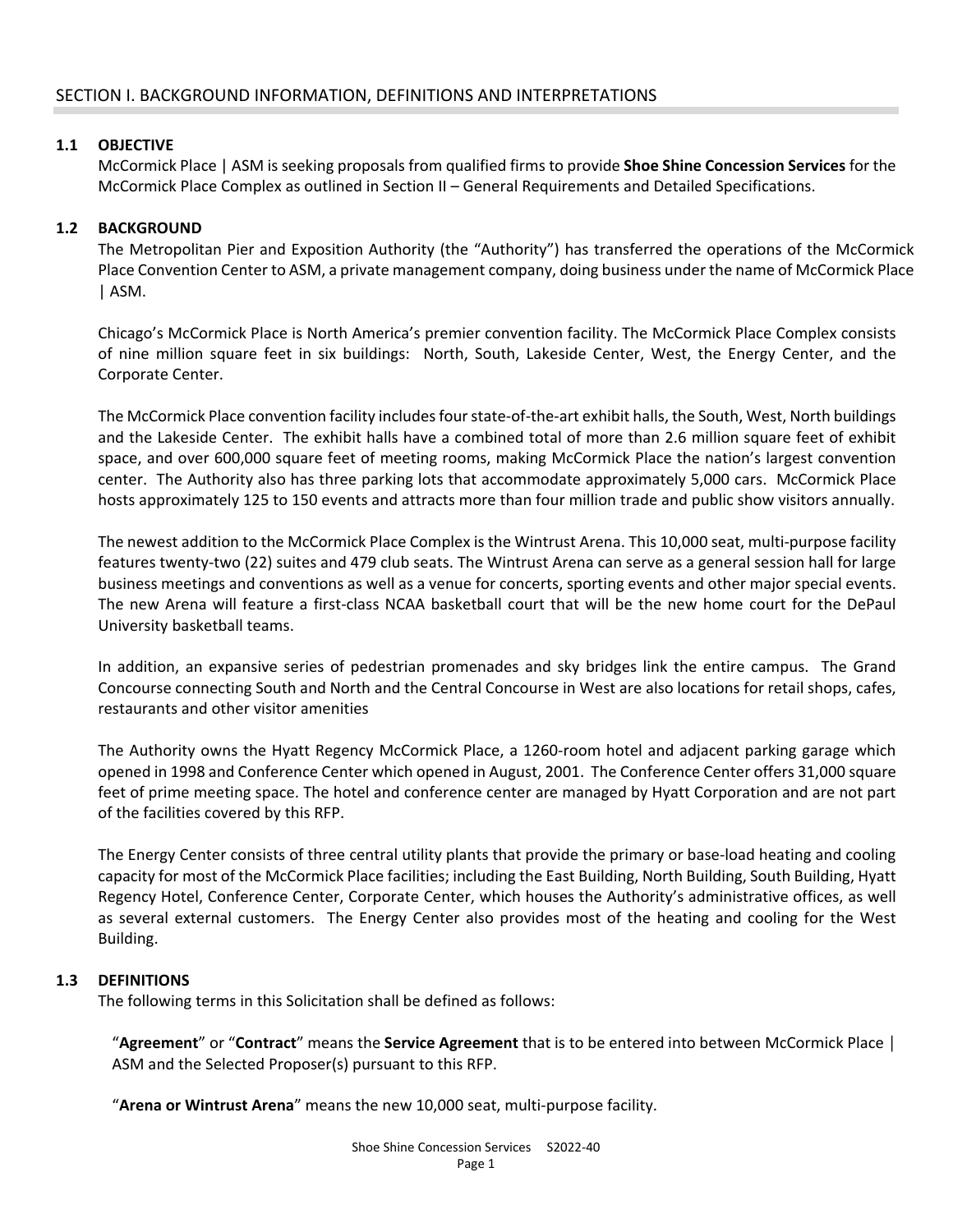"**Authority**" or "**MPEA**" means the Metropolitan Pier and Exposition Authority.

"**Contractor**" means the individual or entity that enters into a Contract with McCormick Place | ASM to provide the Services.

"**Include**" in any of its forms means "include, without limitation."

"**Laws**" shall mean City, State and Federal statutes, ordinances, codes, rules and regulations.

"**MBE**" means Minority Business Enterprise.

"**McCormick Place**" means the McCormick Place Complex®, the world class multi‐purpose convention and meeting facility consisting of the Energy Center, Lakeside Center, North, South and West Buildings, the Arie Crown Theater®, and the Corporate Center. The term "McCormick Place" does *not* include the Hyatt Regency McCormick Place Hotel and/or the Marriott Hotel.

"**Proposal**" means all materials submitted in response to this RFP, including, without limitation, all exhibits, attachments, addenda, renderings and drawings.

"**Proposer(s)**" means the firm(s), individual(s), corporation(s), partnership(s) and joint venture(s) that submit Proposals pursuant to this RFP.

**"Responsive"**  Responsiveness in determined by McCormick Place | ASM and relates to compliance with the provisions of the solicitation, including specifications, and contractual terms and conditions.

**"Responsible"** Responsibility is determined by McCormick Place | ASM and relates primarily to the ability of a Proposer to successfully carry out a proposed contract, and whether it has the character, reputation, and integrity to receive an award. Considerations bearing on a determination of responsibility can include experience, past performance, business and financial capabilities, skills, technical organization and reliability. Some of the mechanisms available to measure a Proposer's responsibility are the utilization of reference checks, vendor performance on previous contracts and availability of financial credit information.

"**RFP**" means this Request for Proposals, including all exhibits and addenda.

 "**Selected Proposer**" means the individual, partnership, corporation or joint venture that McCormick Place │ ASM selects for award of the Agreement.

"**Services**" means all Work for which McCormick Place │ ASM engages the Selected Proposer.

**"Trade Reference"** means a reference concerning the creditworthiness of the Proposer given by another business that extends credit to the Proposer, such as a supplier.

"**WBE**" means Women Business Enterprise.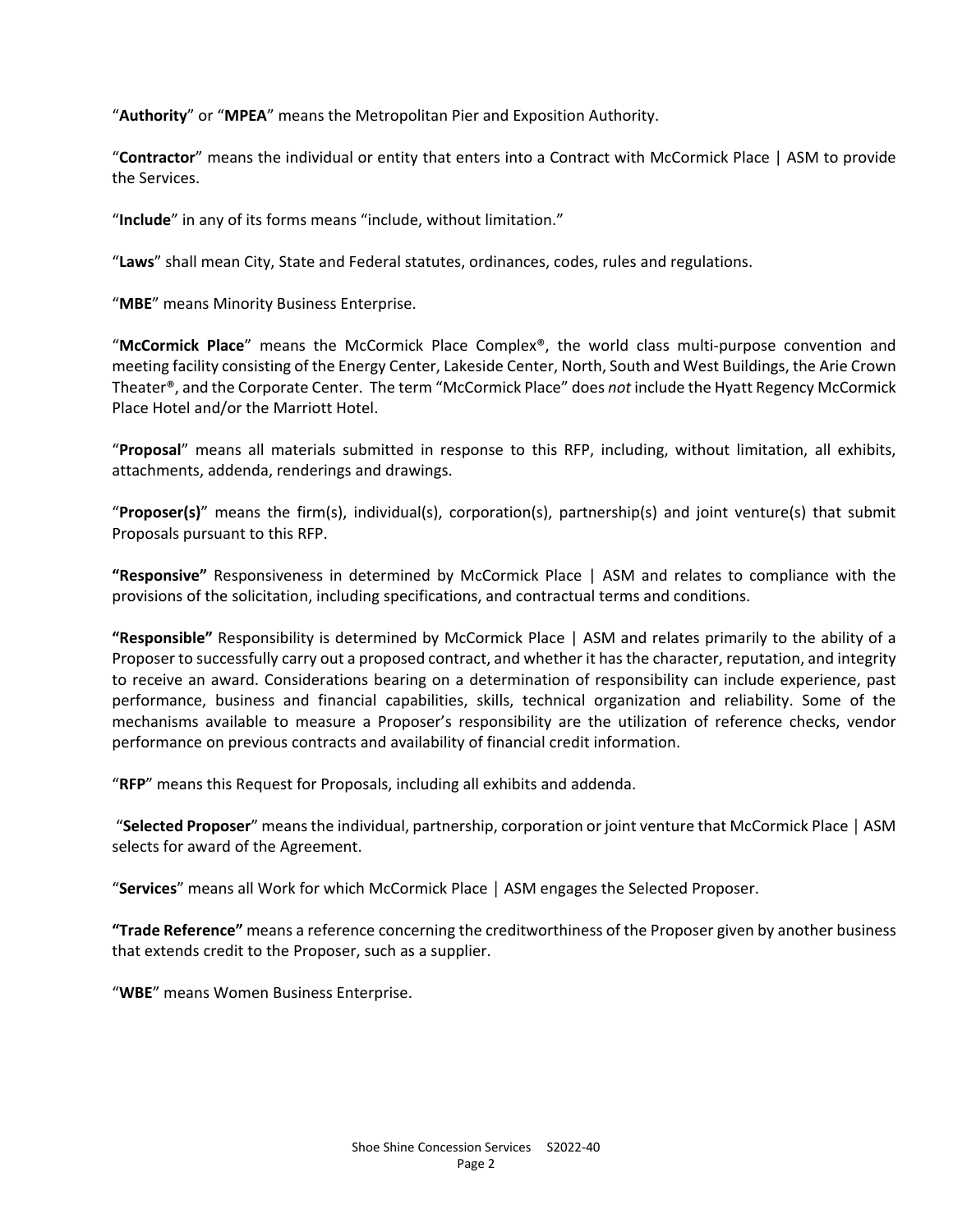#### **1.4 INTERPRETATIONS**

- **A.** Any headings in this RFP are for convenience of reference only and do not define, limit, control or affect the meaning of the RFP's provisions. In this RFP, unless the context otherwise requires, the terms "hereby," "herein," "hereof," "hereto," "hereunder" and any similar terms used in this RFP refer to this RFP. All section references, unless otherwise expressly indicated, are to sections of this RFP. Words of any gender shall be deemed and construed to include correlative words of the other genders. Words indicating the singular number shall include the plural number and vice versa, unless the context shall otherwise indicate. All references to any exhibit or document shall be deemed to include all supplements and/or amendments to any such exhibits or documents entered into in accordance with the terms and conditions of this RFP and such documents. All references to any person or entity shall be deemed to include any person or entity succeeding to the rights, duties, and obligations of such persons or entities in accordance with the terms and conditions of this RFP.
- **B.** Unless a contrary meaning is specifically noted elsewhere, the words "as required," "as directed," "as permitted" and similar words used in the RFP mean that requirements, directions of and permission of McCormick Place | ASM are intended; similarly, the words "approved," "acceptable," "satisfactory" or words of like import mean "approved by," "acceptable to" or "satisfactory to" McCormick Place | ASM. Words "necessary," "proper" or words of like import as used with respect to extent, conduct or character of Services specified shall mean that the Services must be conducted in a manner or be of character which is "necessary" or "proper" in the option of McCormick Place │ ASM.
- **C.** Unless a contrary meaning is specifically noted elsewhere, the words "approved," "reasonable," "suitable," "acceptable," "properly," "satisfactory" or words of like effect and import used in the RFP mean reasonable, suitable, acceptable, proper or satisfactory in the judgment of McCormick Place | ASM.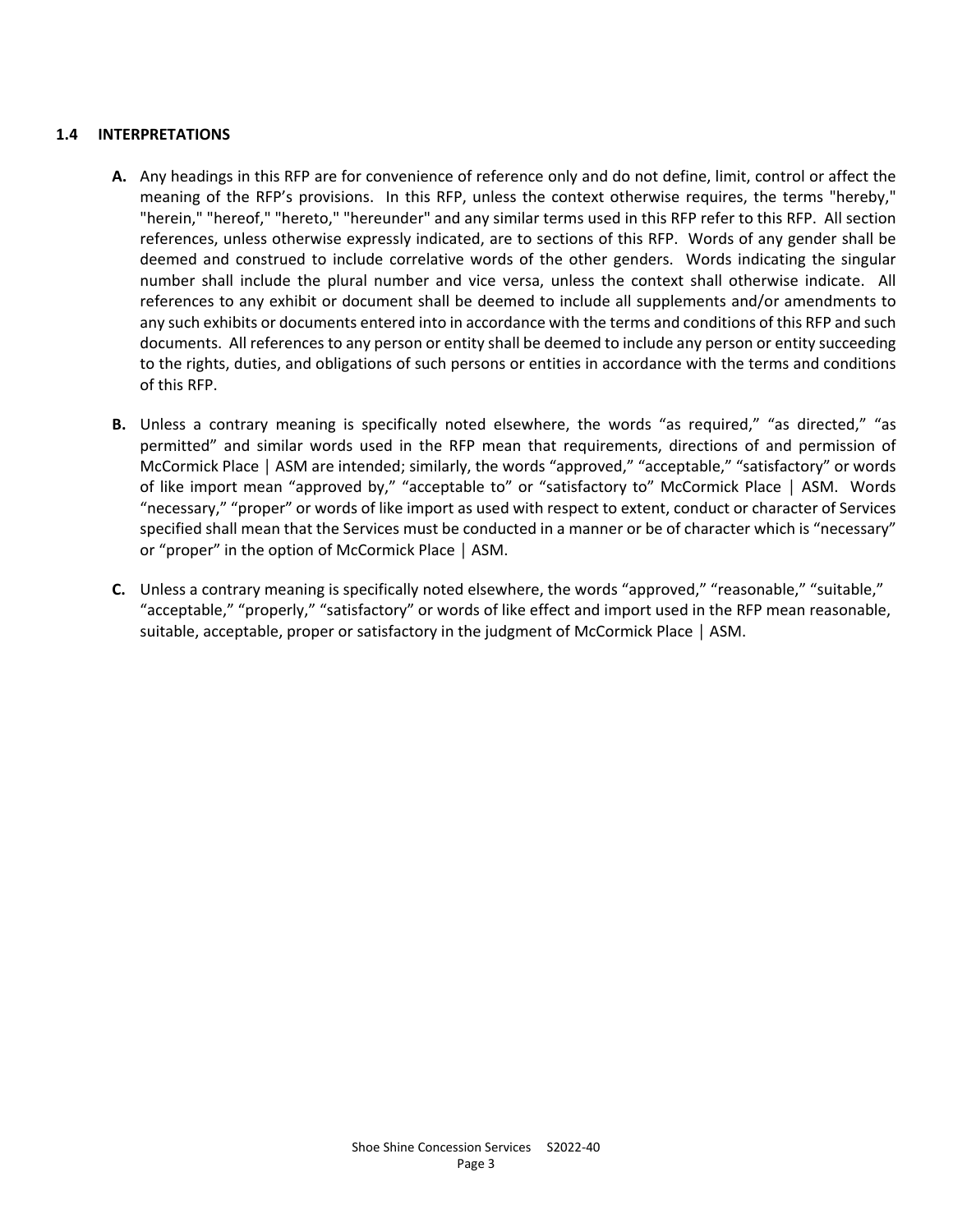### **2.1 SCOPE OF SERVICES**

McCormick Place | ASM is seeking proposals from qualified firms to provide Shoe Shine Concession Services.

McCormick Place | ASM is interested in offering visitors and conventioneers who use our facilities access to a shoe shine concession which is, at a minimum, similar in quality and service to what is presently available in Chicago hotels, airports, and office buildings. The Shoeshine Concession shall be in operation during all trade shows and expositions in one or more locations as determined by McCormick Place | ASM based upon the size and demand.

Proposers must have at least three years of successful and substantial experience in the operation of a shoe shine concession or duly licensed business entity that has provided a comparable service to the public.

#### **2.2 STAFFING**

The Successful Proposer shall provide sufficient regular and supervisory personnel for the operation of the West, North, South Buildings and the Lakeside Center shoeshine concessions. Such supervisory personnel shall include a minimum of one person on site at all times that the shoeshine concession is in operation.

Professional uniforms are to be worn at all times. Staff must provide the highest level of courtesy, competence and professionalism at all times to our guests. McCormick Place | ASM has the right to send staff home that are not in accordance with this requirement.

No yelling of services allowed.

#### **2.3 LOCATIONS**

The Successful Proposer shall have one permanent store front shop centrally located on level 2.5 of the Grand Concourse and McCormick Place | ASM reserves the right to select the locations for all shoeshine stands. McCormick Place | ASM decision regarding the shoeshine stand locations is final. The Director of Event Operations will approve the shoeshine stands prior to installation or use.

#### **2.4 PRICING**

Proposer must submit a License Fee structure as specified on Required Form F‐Financial Offer.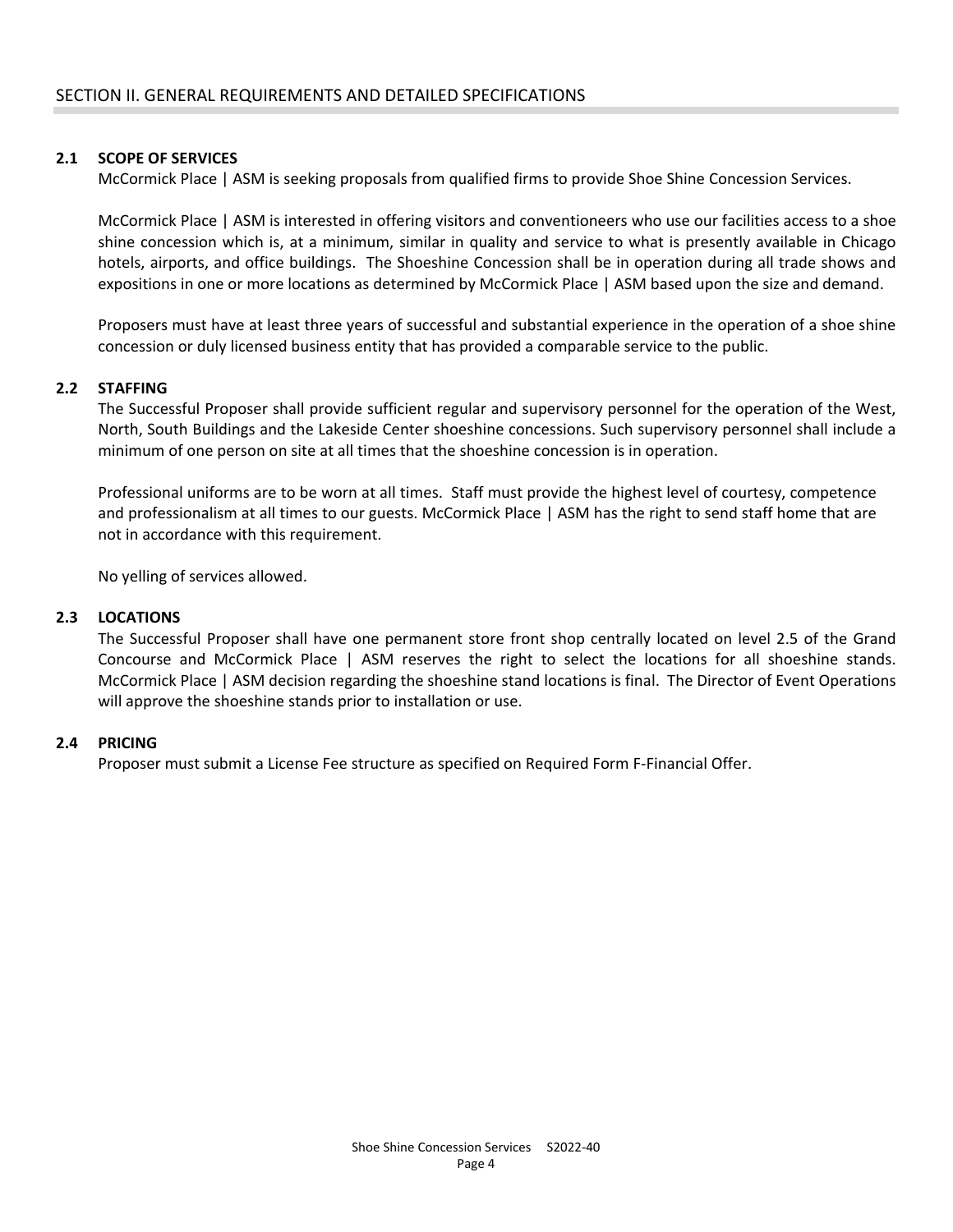#### **3.1 The RFP Submittal Process**

Requirements and procedures for providing submittals in response to this RFP are described herein.

Proposer's written response, which details the technical experience of the Proposer are due no later than **5:00 PM (CST) on Thursday, June 30, 2022.** McCormick Place | ASM is committed to initiatives designed to conserve energy, protect vital resources and promote ecologically-efficient policies and procedures. In an effort to achieve this goal, McCormick Place | ASM will not request multiple hard copies of Proposals. Interested parties must submit **One (1) COMPLETE ORIGINAL hard copy and one electronic copy** of the RFP submittal that includes all information in the format outlined in this RFP (Section 3.2). The electronic copy must be saved as a searchable PDF document on a USB drive.

Original hard copy & USB submittals and supporting documentation must be labeled "Proposal for Shoe Shine Concession Services" and submitted to:

### McCormick Place | ASM Attention: Alex Buckles, Purchasing and Supplier Diversity Manager 301 East Cermak Road Chicago, Illinois 60616

A pre‐proposal conference and site visit will be held on **Thursday, April 20, 2017 (CST) at 1:00 PM** at the McCormick Place Corporate Center.

McCormick Place | ASM will accept pre-submittal questions, in writing via e-mail to Alex Buckles, Purchasing and Supplier Diversity Manager: abuckles@mccormickplace.com, until **5:00 PM (CST) on Wednesday, June 22, 2022**. A summary of questions received, and answers will be issued as an addendum to all potential Proposers.

If it becomes necessary to revise or amend any part of this RFP, McCormick Place | ASM will publish a revision by written addendum and notify all prospective Proposers (via e‐mail) who have registered as document holders to abuckles@mccormickplace.com. It will be the responsibility of the Proposer to obtain all such addenda and to acknowledge receipt of any addenda that have been issued by visiting the McCormick Place website at www.mccormickplace.com under the 'Doing Business' link. If none are issued, indicate "NONE" on Required Form A ‐ Form of Transmittal Letter.

Proposers are to contact only the McCormick Place │ ASM Purchasing and Supplier Diversity Manager, Alex Buckles, via e-mail at abuckles@mccormickplace.com, concerning this RFP and should not rely on verbal representations, statements, or explanations other than those made in this RFP or in any written addendum to this RFP.

The responsibility for submitting a response to this RFP on or before the stated time and date will be solely and strictly that of the Proposer. McCormick Place | ASM will in no way be responsible for delays caused by the U.S. Post Office or caused by any other entity or by any occurrence. *Proposals received after the proposal due date will be non‐responsive and ineligible for consideration*.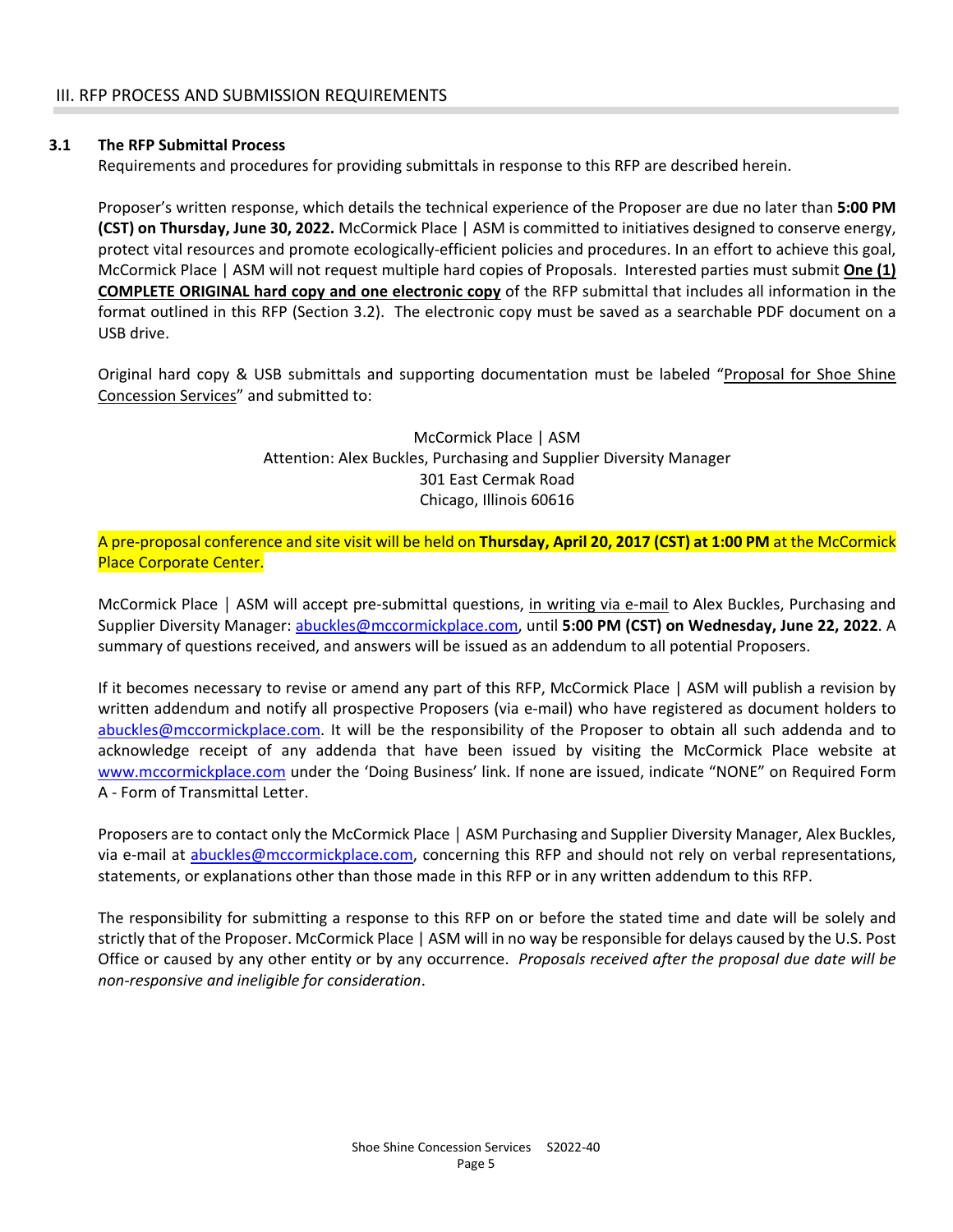### **3.2 RFP Submittal Requirements and Contents**

Interested Proposers are to provide a thorough submittal using the guidelines presented herein. Submittals should be straightforward and concise in providing evidence of the Proposer's ability to meet the requirements of the RFP. Emphasis should be on conforming to the RFP instructions, responsiveness to the RFP requirements, and the completeness and clarity of content. The following provides an outline of the information to be included in the submittal.

#### **Proposal Contents**

In its Proposal the Proposer must provide information about the following:

- a) **Experience & Qualifications**: A brief description of at least three (3) relevant agreements for which your firm currently provides services of similar in scope and complexity to McCormick Place | ASM's requirements as listed in Section II. Provide the following information for each facility, for reference purposes: The Owner Name, Address, Phone, E‐Mail and contact number; a detailed description of services performed.
- b) **Description of Subcontractors:** Identify any portion of the Scope of Services that will be subcontracted. Include firm qualifications and key personnel, telephone number, e-mail and contact person for all subcontractors. Provide a list of three (3) relevant projects for which each subcontractor has performed services relevant to this contract including: a) project name and location, b) a brief description of the work performed by the sub‐contracting firm, and c) contact information for the project client including name, phone number and e‐mail address.
- c) **Financial Information:** Financial statements, such as balance sheets and/or profit and loss statements, for the last three (3) years demonstrating that the Proposer has the financial viability and ability to perform the services. The Proposer must also provide written disclosure advising of any pending litigation against the Proposer that may have a material effect upon the Proposer's ability to provide the services.
- d) **Required Forms:** In addition to the information required above, Proposals must contain the following completed items, included as attachments to this RFP:
	- 1. **Required Form A Form of Transmittal Letter**
	- 2. **Required Form B Statement of Business Organization**
	- 3. **Required Form C Statement of Qualifications**
	- 4. **Required Form D Insurance Requirements**
	- 5. **Required Form E Notification of Exceptions**
	- 6. **Required Form F Proposed Financial Offer**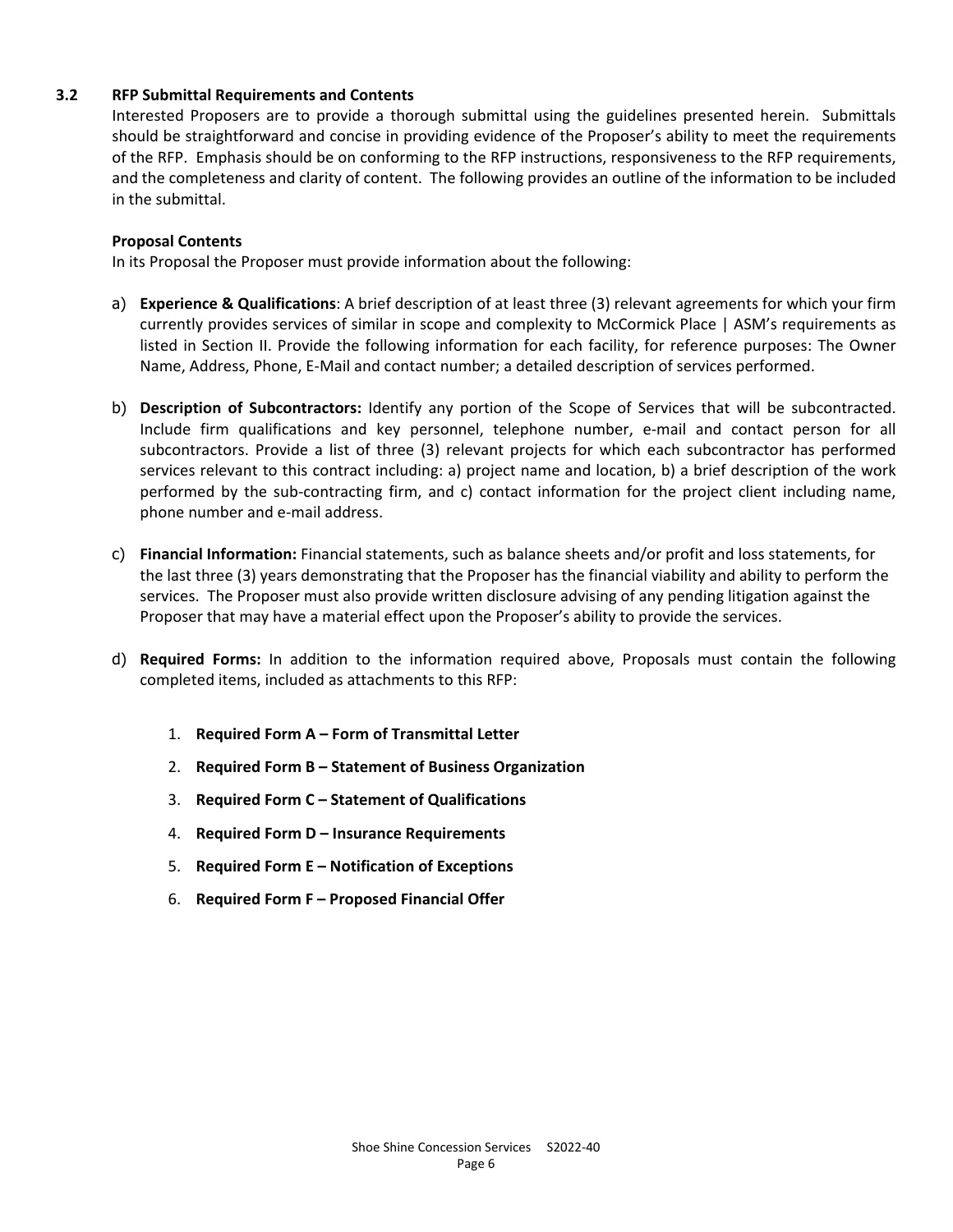### **4.1 Evaluation Process**

McCormick Place | ASM intends to conduct a comprehensive and impartial evaluation of proposals received in response to this RFP. McCormick Place | ASM will use an Evaluation Committee to review and evaluate the proposals. At the conclusion of the evaluation process, the Evaluation Committee shall recommend the award be made to the Proposer whose proposal is determined to be the most advantageous to McCormick Place | ASM based on the proposal and the outcome of the negotiation process.

#### **4.2 Evaluation Criteria**

In evaluating the Proposals, McCormick Place | ASM will consider the administrative compliance, Proposer Responsibility and Responsiveness, as well as the following criteria:

- a.) **Experience and Qualifications:** Experience, qualifications, performance on past service agreements of the same quality, complexity and size. Whether the Proposer has demonstrated previous experience of similar scope as described in the RFP.
- b.) **Subcontractor Experience and Qualifications:** Proposed Subcontractors experience, qualifications and performance on past service agreements of the same quality, complexity and size.
- c.) **Financial Capability:** Whether the Proposer has provided sufficient evidence of their company's financial abilities to perform the work.
- d.) **Proposed Financial Offer:** The reasonableness of the proposed licensing fee.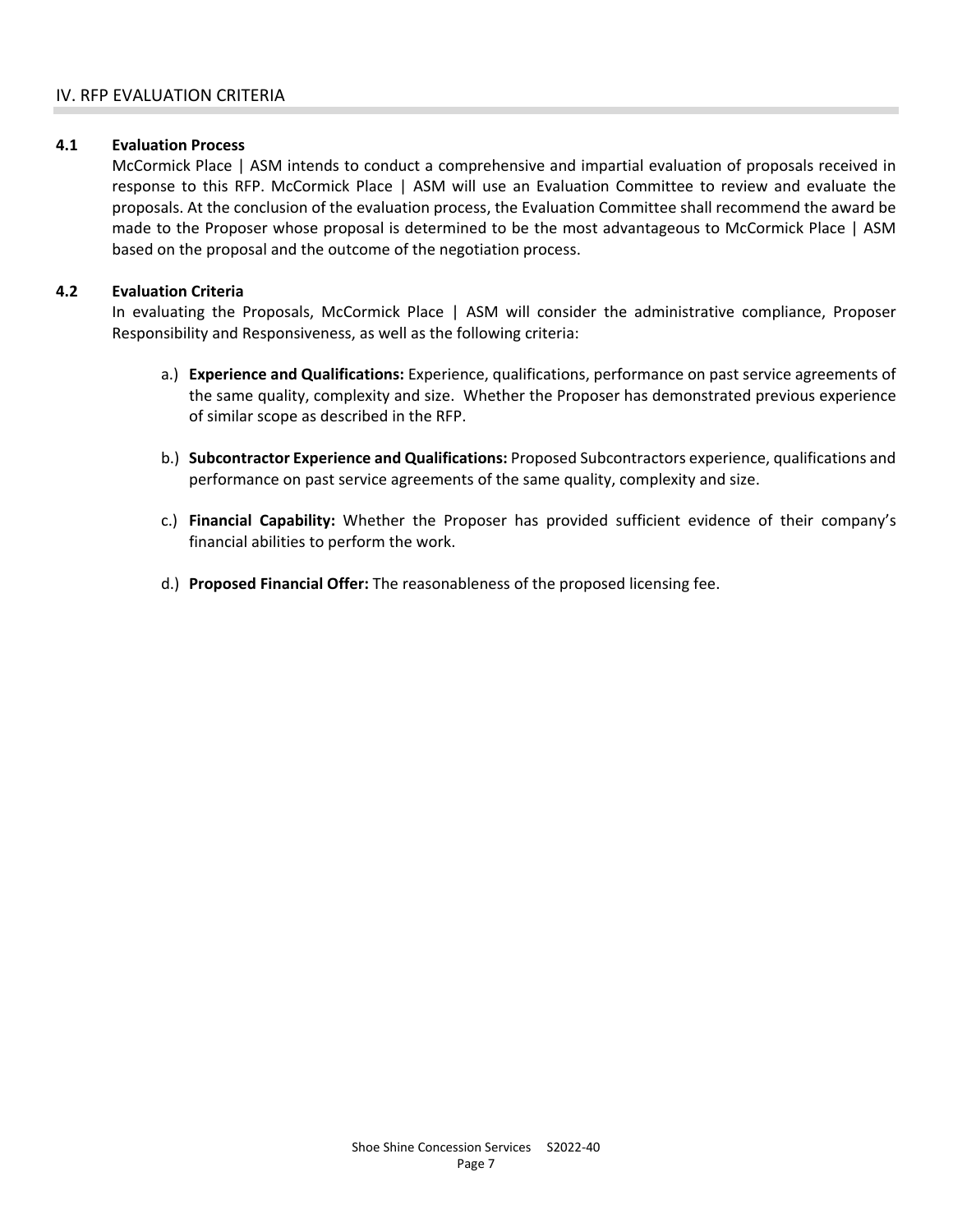This RFP does not represent a commitment or offer by McCormick Place | ASM to enter into an agreement with a Proposer or to pay any costs incurred in the preparation of a response to this RFP. McCormick Place | ASM also reserves the right to seek new submittals when such a request is in the best interest of McCormick Place | ASM and to reasonably request additional information or clarification of information provided in the response without changing the terms of the RFP. The Proposer assumes the responsibility for all costs incurred in responding to this RFP. It is understood and agreed that McCormick Place | ASM assumes no liability for the Proposer's costs incurred in responding to this RFP. The RFP and the Selected Proposer's response to the RFP will, by reference, become a part of the final Agreement between the selected Proposer and McCormick Place | ASM resulting from this solicitation process.

By submitting a Proposal, Proposer agrees to accept and abide by the terms of this RFP. McCormick Place │ ASM reserves the right to reject any or all submittals, to waive any informality or irregularity, and to accept any submittals which it may deem to be in the best interest of McCormick Place │ ASM. Only submittals from those complying with the provisions of this RFP will be considered. The submittals can be withdrawn at any time, if requested in writing, until the deadline date at which time it will be considered final.

### **5.1 General Agreements**

The Successful Proposer agrees that he has had an opportunity to examine the site and that he has carefully prepared his Proposal upon the basis thereof, and that he has carefully examined and checked this Proposal and the materials, equipment, and labor required there under, and cost thereof, and his figures therefore, and hereby states that the amount or amounts set forth in this Proposal is, or are, correct and that no mistake or error has occurred in this proposal or in the Proposer's computations upon which this Proposal is based. Submission of this Proposal indicates the awareness and full acceptance of existing conditions by the Proposer.

# **5.2 Signing Forms**

Proposal forms must be properly completed and the Form of Transmittal Letter (See REQUIRED FORM A) must be in the required form and signed by persons with the authority to bind the Proposer(s). Special requirements apply depending on the nature of the Proposer's organization. The Proposal and Form of Transmittal Letter shall be signed as follows:

- o If the Proposer is a corporation or limited liability company, the Proposal and Form of Transmittal Letter shall be signed in the name and under the seal of the corporation by a duly authorized officer of the corporation or manager of the company, with the designation of his/her official capacity, and attested properly. The Response and Form of Transmittal Letter shall show the state in which the corporation is chartered. If it is a foreign corporation, the Response shall show whether or not the Proposer is licensed to transact business in the State of Illinois.
- o If the Proposer is a firm or partnership, the Proposal and Form of Transmittal Letter shall be signed in the name or style under which the organization is doing business and by the partner, proper officer, or officers whose official capacity shall be designated. The name and address of each member of the organization shall be shown on the Proposal and Form of Transmittal Letter.
- o If the Proposer is an individual, he/she shall sign the Proposal and Form of Transmittal Letter in person or by representative, stating the name or style, if any, under which he/she is doing business. If the signing is by representative, the representative's Power of Attorney or other authorization shall be stated and shall be proven if requested.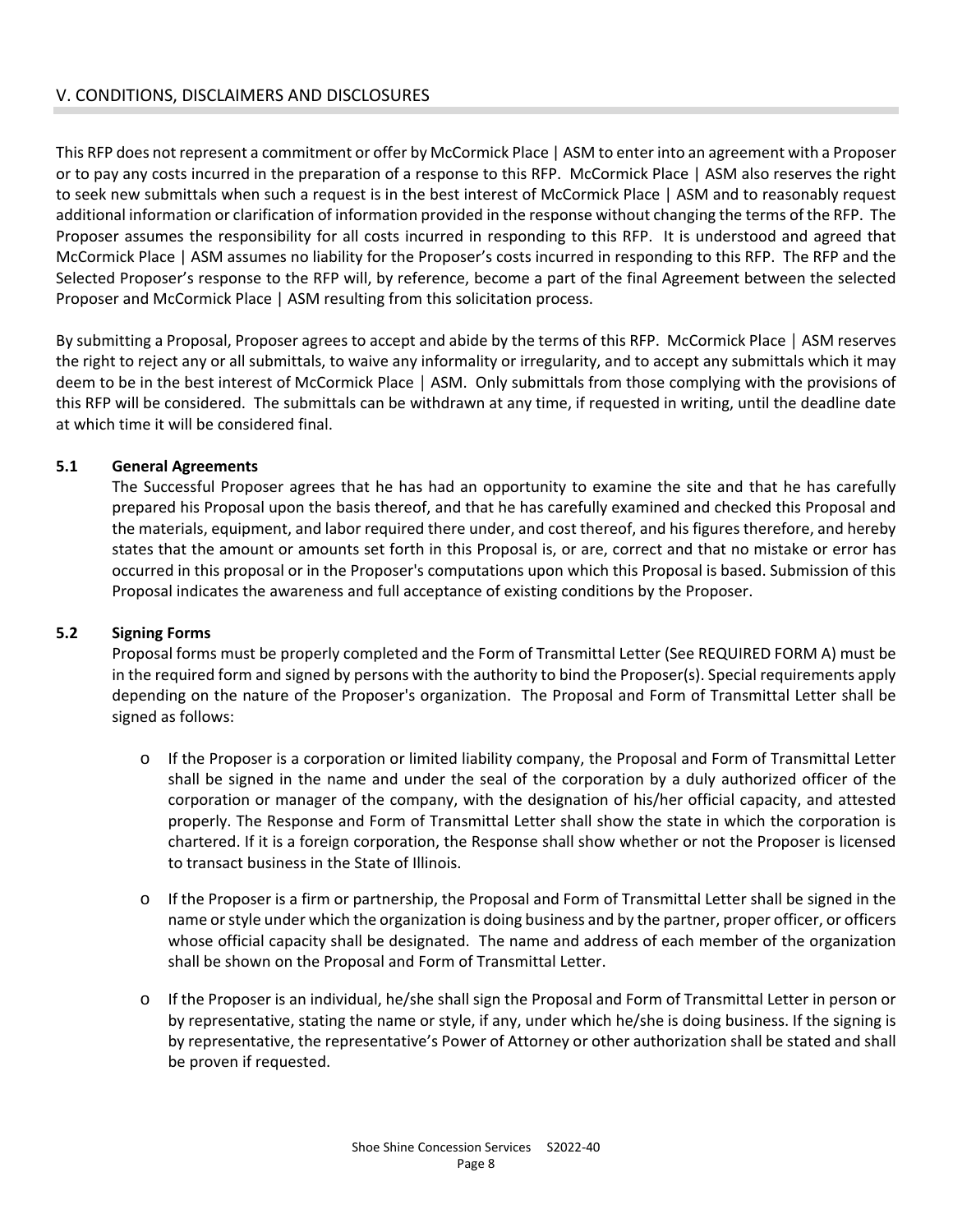- o If the Proposer is a joint venture, the Proposal and Form of Transmittal Letter shall be signed by each of the persons or firms that are a party to the joint venture agreement. A certified copy of the joint venture agreement shall be attached to the Proposal and Form of Transmittal Letter. A joint venture will not be accepted unless the joint venture agreement or some other signed and legally binding instrument is certified and attached to the Proposal Form sheet and Form of Transmittal Letter and contains provisions for one of the parties to the joint venture to be in full direction of the services and to exercise this direction through a single individual to be appointed manager of operations with the consent of all parties to the joint venture agreement.
- o In every case, the Proposal and Form of Transmittal Letter shall show the present business address of the Proposer at which address communications shall be received and service of notices accepted.
- o Where the Proposal and Form of Transmittal Letter are signed by an agent of the Proposer, evidence of the agent's authority to sign must accompany the Proposal. If the Proposer is a corporation, such evidence shall be a certified copy of that section of corporate bylaws or other authorization such as a Resolution by the Board of Directors, which permits the person to sign the offer on behalf of the corporation. The name of each person signing the Proposal shall be typed or printed below his/her signature.

#### **5.3 Ownership of Proposals**

The timely submittals and any information made a part of the Proposals will not be returned to the sender. McCormick Place | ASM reserves the right to retain all submittals and to retain any ideas in a submittal regardless of whether a Proposer is selected. Submittal of a response to this RFP indicates acceptance by the Proposer of the conditions contained within the RFP document.

#### **5.4 Improper Practices**

The Proposer shall not offer any gratuities, favors, or anything of monetary value to any official or employee of the McCormick Place | ASM, McCormick Place | ASM's appointed evaluation committee, the City of Chicago, CCTB, State of Illinois, or any other organization that may have a clear interest in the outcome of the selection process, for the purposes of influencing the outcome of the RFP response selection process.

The Proposer shall not collude in any manner or engage in any practices with any other Proposer(s), which may restrict or eliminate competition or otherwise restrain trade. Violation of this instruction will cause the Proposer(s) submittal(s) to be rejected by McCormick Place | ASM. The prohibition is not intended to preclude joint ventures or subcontracts.

#### **5.5 Interpretation**

Should any question arise as to the proper interpretation of the terms and conditions contained in this RFP, McCormick Place | ASM's decision shall be final.

#### **5.6 Multiple Awards**

It is the intent of McCormick Place | ASM to award to one Proposer. However, McCormick Place | ASM reserves the right to award the Contract to one or more Proposers as it deems to be in its best interest.

#### **5.7 Contract Terms**

This Contract will be for a period of one (1) year and will two (2) one (1) year extension options. McCormick Place | ASM has the right to terminate any Contract upon 30 day's written notice to the Provider.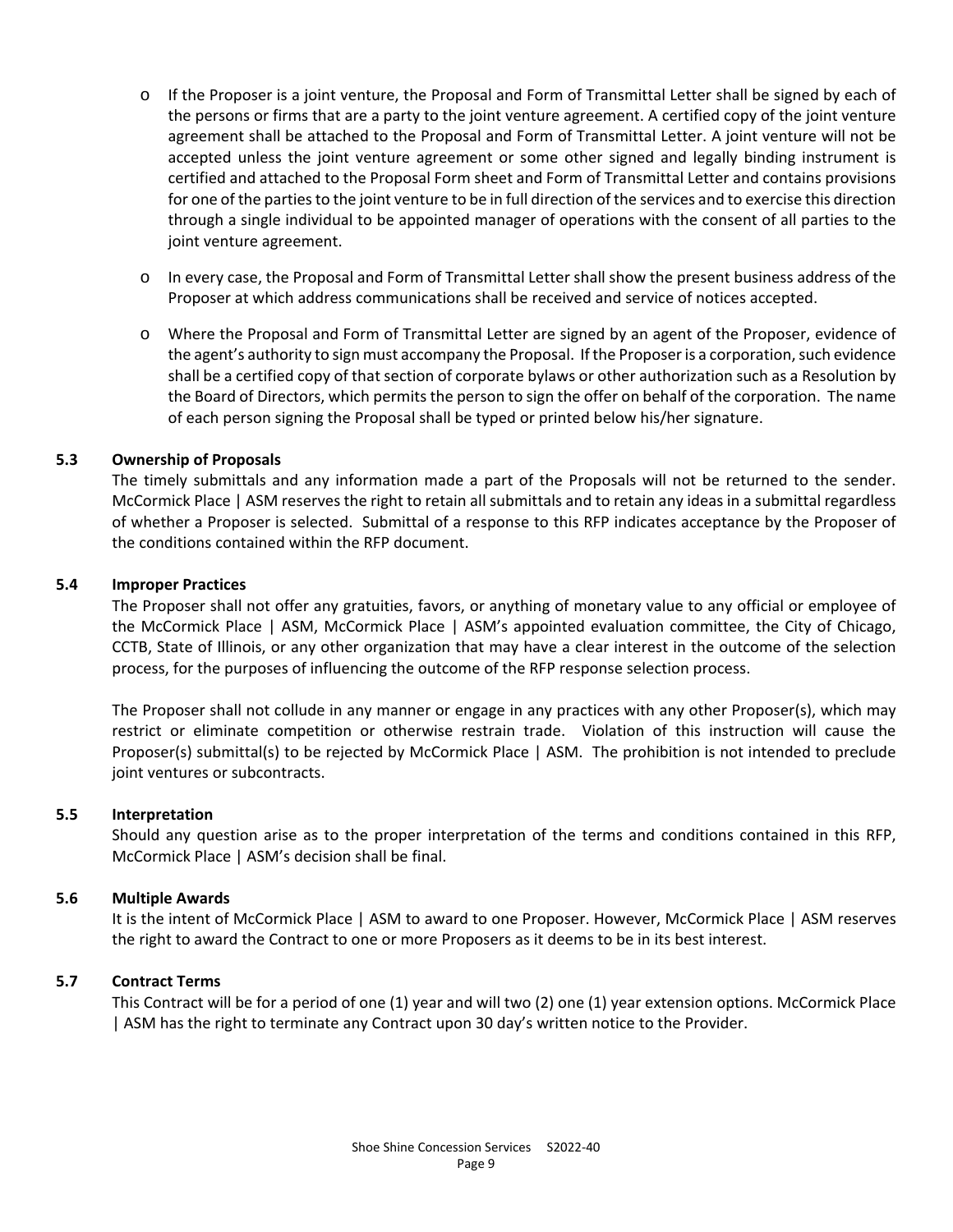### **5.8 No Criminal/ Civil Liability and Not In Arrears Certification**

Submission of a proposal shall include a representation that neither the Proposer, nor any of its joint venture participants, partners, members, affiliates, subsidiaries, officers, directors, managerial employees, or any individual who, directly or indirectly, holds an ownership interest in the Proposer's organization has been convicted of a criminal offense incident to the application for or performance of a contract or subcontract with a governmental entity in the State of Illinois, or has been convicted of a criminal offense, or held liable in a civil proceeding, that negatively reflects on the entity's or individual's business integrity, based on a finding of embezzlement, theft, forgery, bribery, falsification, or destruction of records, receiving stolen property, or violation of state or federal antitrust statutes or similar laws.

#### **5.9 Vendor Ethics**

McCormick Place | ASM is prohibited by law from contracting with certain persons and entities. Accordingly, ownership interests must be disclosed. Proposers must also comply with the prohibitions on political contributions that are set forth in the MPEA Act, as amended. Proposers must complete the Required Forms provided.

#### **5.10 Insurance Requirements**

At all times during the term of the Agreement and during the time period following final completion if the Proposer is required to return and perform any additional work, Proposer is required to maintain the minimum insurance coverage and requirements specified in Required Form D, insuring all operations related to the Agreement. McCormick Place | ASM reserves the right to modify insurance requirements based on the nature of the services rendered or the projects required under the Agreement.

#### **5.11 Taxes**

The Successful Proposer is responsible for all existing and future applicable federal, state, and local taxes, whether direct or indirect, incurred in connection with the Management Contract. ASM, as acting agent for the Authority, is exempt by law from Illinois Retailers Occupation Tax, Use Tax, Service Occupation Tax, Service Use Tax, and Municipal and Regional Transportation Authority Retailers Occupation Tax on materials or services purchased in connection with the Services.

#### **5.12 Rejection of Proposals**

Proposals that do not comply with the submittal requirements of the RFP, or that contain omissions, erasures, alterations or additions not called for, or that are irregular in any way, may be rejected as informal and insufficient. McCormick Place | ASM, however, reserves the right to waive any or all informalities when it considers a waiver to be in its and the public's best interest.

In addition to all other basis for rejection, any Proposer found to have falsified any information to McCormick Place | ASM in relation to this or any other procurement, or which has been barred from doing business with the Authority, the City of Chicago or State of Illinois, or which has been convicted of a felony related to procurement contracting with any unit of government, may be rejected.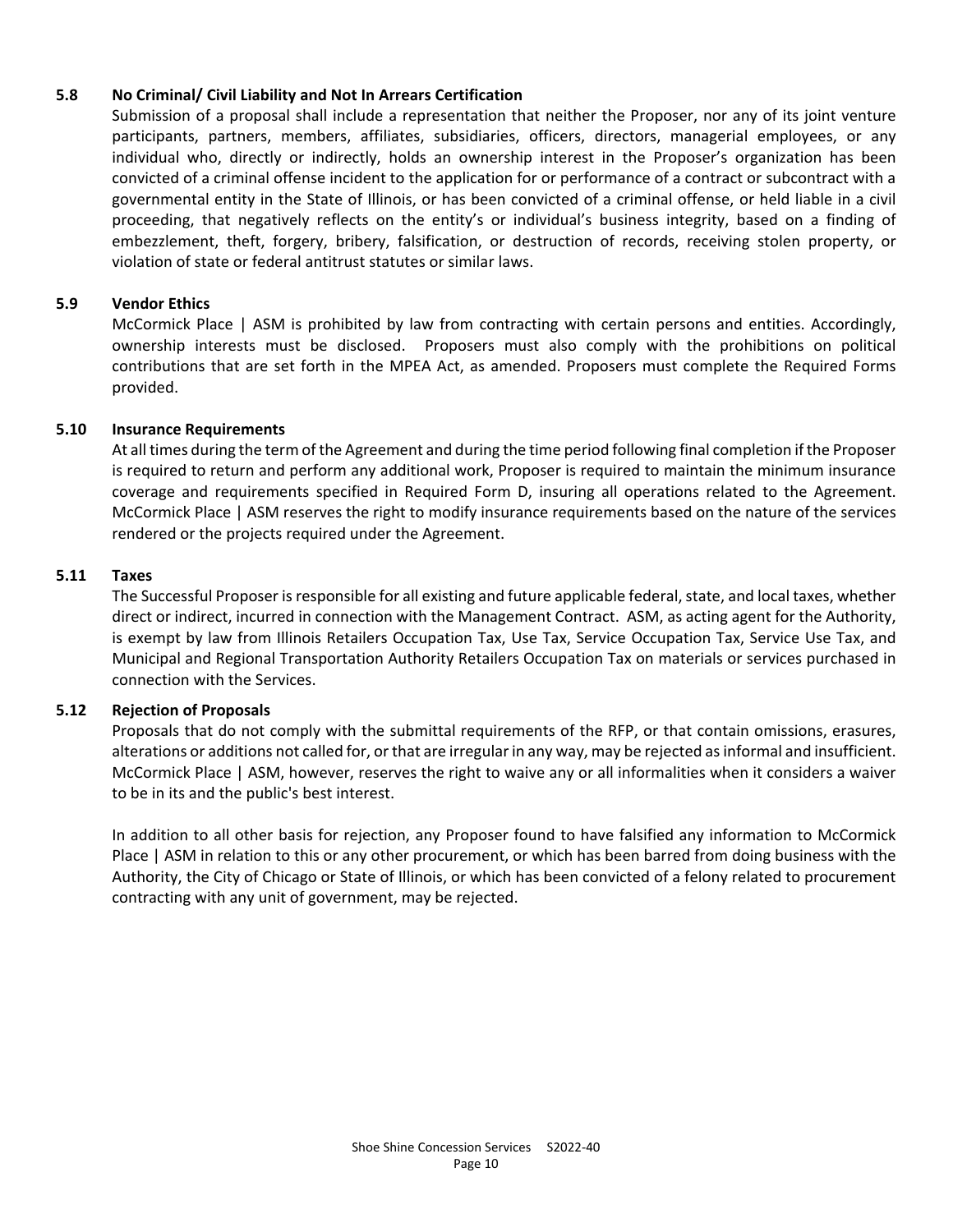#### **5.13 Protests**

Any and all protests or challenges with respect to the selection of the successful Proposer and this RFP, any of the procedures or requirements stated herein, or any other terms and conditions related to the transactions stated or contemplated herein must be asserted in writing to:

> McCormick Place | ASM Attn: Alex Buckles, Purchasing and Supplier Diversity Manager 301 E. Cermak Rd. Chicago, IL 60616 abuckles@mccormickplace.com

All protests or challenges concerning the process, ambiguities or defects of the RFP must be submitted within five (5) calendar days after publication of the RFP. All protests or challenges concerning the selection of the Successful Proposer must be asserted within five (5) calendar days after the notification of award of the Successful Proposer. Failure to file any action, protest or challenges within the time frames set forth above shall constitute a full and absolute waiver to take action against, protest or challenge the RFP process or selection of the Successful Proposer.

### **5.14 Freedom of Information Act**

This RFP and any subsequent agreement are subject to disclosure pursuant to the Illinois Freedom of Information Act, 5 ILCS 140 (FOIA) and other applicable laws and rules. The Proposal may be made available for public inspection and copying and if the Proposer believes certain information is exempt from public disclosure under FOIA, the Proposer must clearly mark those portions of its Proposal as being "Confidential" and request confidential treatment. The Proposer must show the specific grounds under FOIA or other law or rule that support exempt treatment. McCormick Place | ASM is not obligated to honor requests for confidential treatment, even if the information is exempt from public disclosure. The Proposer will be responsible for any costs or damages associated with McCormick Place | ASM's defending the Proposer's request for exempt treatment.

#### **5.15 Confidentiality**

Except with the McCormick Place | ASM's approval, the Proposer shall not directly or indirectly disclose, divulge or communicate to any person, firm or corporation, other than McCormick Place | ASM or its designated representatives, or as required by law, any non-public information which it may have obtained during the RFP process concerning any matter relating to the work or regular business of McCormick Place | ASM.

#### **5.16 Prevailing Wage Act**

Wages of laborers, mechanics and other workers employed under this Agreement shall be subject to the provisions of the Illinois Prevailing Wage Act, 820 ILCS 130/1 et. seq.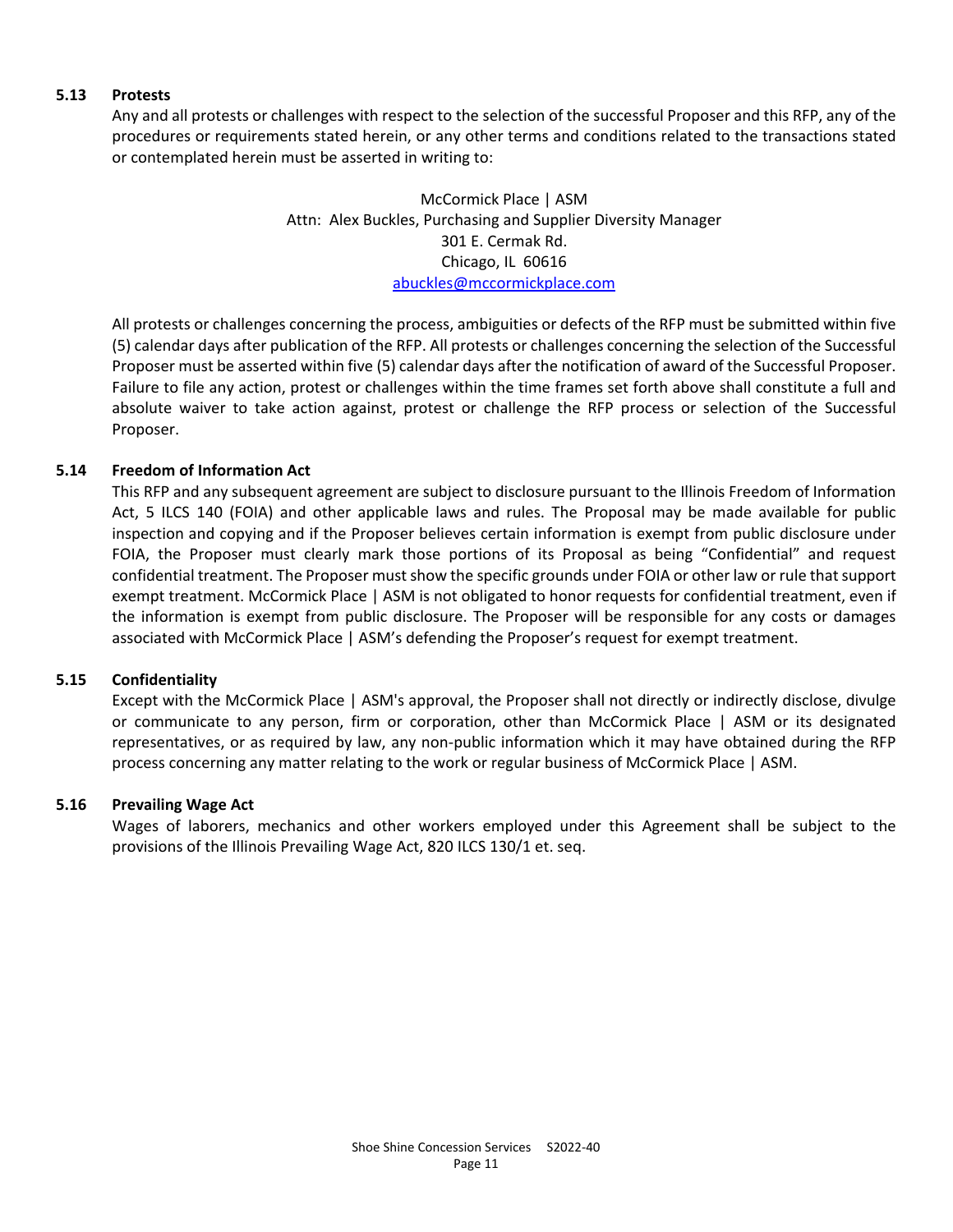[Insert Date]

McCormick Place │ ASM 301 East Cermak Road Chicago, Illinois 60616 Re: **Shoe Shine Concession Services #S2022‐40**

Mr. Alex Buckles, Purchasing and Supplier Diversity Manager:

On behalf of **Same Conduct 20 and Conduct 20 and Conduct** (Full legal name of Proposer), I submit with this letter its response to McCormick Place │ ASM's Request for Proposals ("RFP") for **SHOE SHINE CONCESSION SERVICES**. In this connection, I state the following:

- 1. I have full authority to bind Proposer with respect to this response to the Request for Proposals and any oral or written presentations and representations made to McCormick Place │ ASM.
- 2. I have read and understand the Request for Proposals (RFP) and am fully capable and qualified to provide the goods and/or services as described within this Request for Proposals (RFP).
- 3. I have read and understand the Request for Proposals, including addenda numbers
- 4. I understand that McCormick Place │ ASM will rely on my firms response to the Request for Proposals and I agree to be bound by its representations and statements made in its response and in any oral or written presentation(s) made during the evaluation and selection process.
- 5. I agree to hold my Proposal open for a period of 90 days from the date and time established for notification of award, and, if requested by McCormick Place │ ASM, for an additional 30 days thereafter.
- 6. If requested by McCormick Place │ ASM, Proposer agrees to furnish additional information or documentation or to make one or more oral presentations or demonstrations to assist McCormick Place│ ASM in evaluating its Proposal.
- 7. Neither I nor Proposer has any beneficial interest in or relationship with any other party working or performing services for or otherwise affiliated with McCormick Place │ ASM and no conflict of interest which could interfere with the provision of services to McCormick Place │ ASM.
- 8. Proposer understands that McCormick Place | ASM will rely upon the material representations set forth in the Request for Proposals and that Proposer has a continuing obligation to update any information which changes or which Proposer learns to be incorrect.
- 9. It is understood that an original and multiple copies of the Request for Proposals have been submitted for consideration. Proposer warrants that all electronic copies are identical to the original in all respects.
- 10. If selected by McCormick Place | ASM, Proposer agrees to negotiate and enter into an Agreement for Sное Sнюе Сомсезсиом **SERVICES** with McCormick Place │ ASM.
- 11. I declare that **all** Required Forms A through G have been examined by me and to the best of my knowledge and belief are true, correct, and complete.

| Signed:                                                                                               | <u> 2000 - 2000 - 2000 - 2000 - 2000 - 2000 - 2000 - 2000 - 2000 - 2000 - 2000 - 2000 - 2000 - 2000 - 2000 - 200</u>                                                                                                           |               |
|-------------------------------------------------------------------------------------------------------|--------------------------------------------------------------------------------------------------------------------------------------------------------------------------------------------------------------------------------|---------------|
|                                                                                                       | (Typed name of signatory)                                                                                                                                                                                                      |               |
| as:                                                                                                   | (Relationship to Proposer/Title/etc.)                                                                                                                                                                                          |               |
| State of<br>the control of the control of the control of the control of the control of the control of | County of the country of the country of the country of the country of the country of the country of the country of the country of the country of the country of the country of the country of the country of the country of th |               |
|                                                                                                       |                                                                                                                                                                                                                                |               |
| Notary Public Signature                                                                               |                                                                                                                                                                                                                                | (Notary Seal) |
|                                                                                                       | Shoe Shine Concession Services S2022-40<br>Page 12                                                                                                                                                                             |               |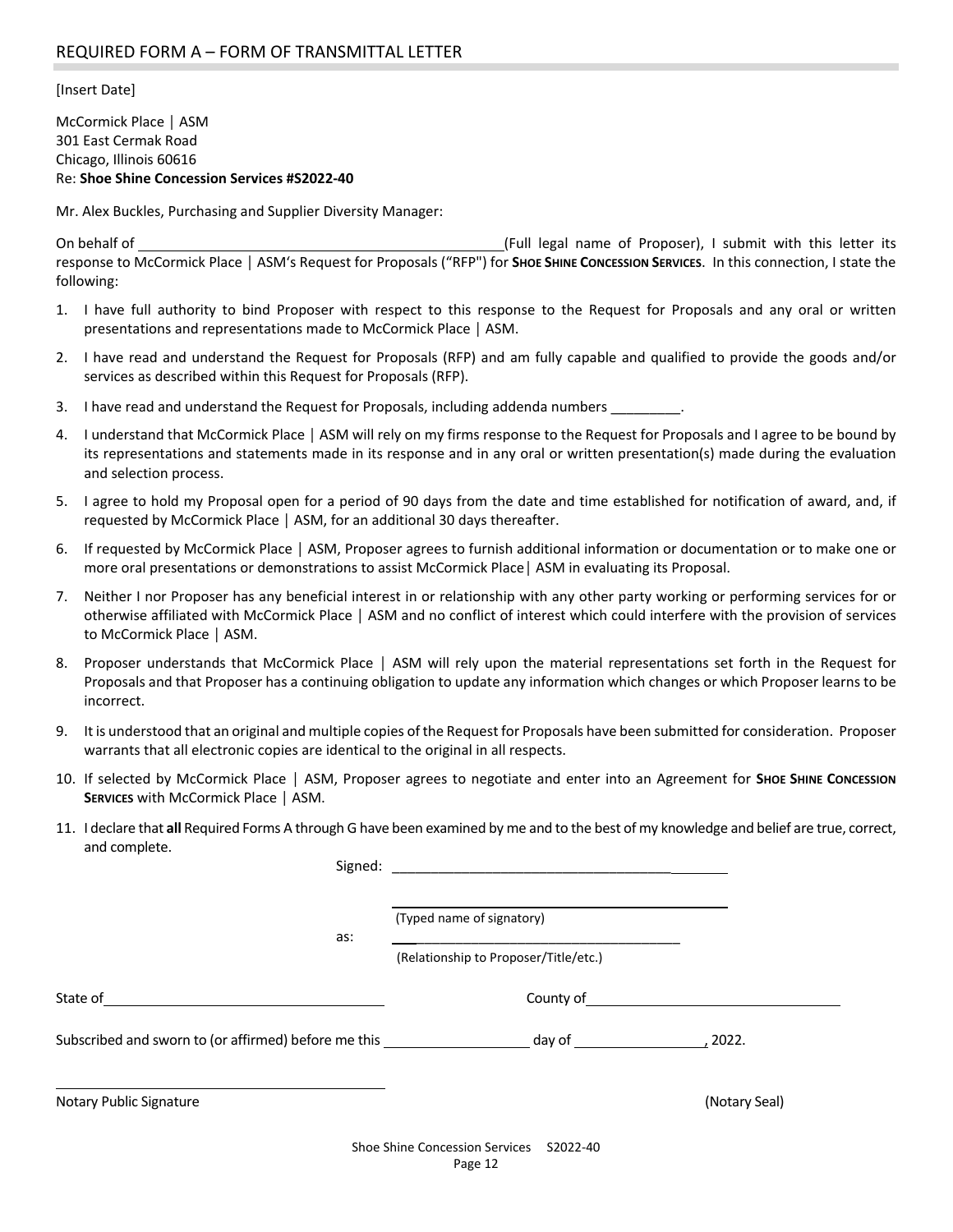#### **PROJECT DESCRIPTION:**  Shoe Shine Concession Services **PROJECT NUMBER:**  #S2022‐40

**CONTRACTOR:** 

Note: Each Proposer is obligated to notify McCormick Place | ASM of any changes in its ownership or in its officers and directors at the time such changes occur if the change occurs during bid evaluation or during the Contract term.

#### **INDIVIDUAL**

| If the Proposal is submitted by an individual, complete the information listed below: |  |       |  |  |
|---------------------------------------------------------------------------------------|--|-------|--|--|
| Address:<br>Name:                                                                     |  |       |  |  |
| Phone:                                                                                |  | Fax:  |  |  |
| E-Mail:                                                                               |  | FEIN: |  |  |
| Is the <b>individual</b> authorized to do business in Illinois? [ ] YES [ ] NO        |  |       |  |  |

#### **PARTNERSHIP**

| If the Proposal is submitted by a <b>partnership</b> , complete the information listed below: |  |       |  |
|-----------------------------------------------------------------------------------------------|--|-------|--|
| Address:<br>Firm Name:                                                                        |  |       |  |
| Phone:                                                                                        |  | Fax:  |  |
| E-Mail:                                                                                       |  | FEIN: |  |
| Is the <b>partnership</b> authorized to do business in Illinois?                              |  |       |  |

List each individual or business entity having a beneficial interest directly or indirectly, of more than seven and one half (7½%) in the business organization.

Holding Firms: Where owners are themselves a corporation, LLC, partnership or other business entity, list the business entity's name and each individual or business entity having a beneficial interest directly or indirectly, of more than seven and one half percent (7½%) in such "holding firm". (Use a separate page if necessary).

Affiliated Entities: List each individual or business entity having a beneficial interest directly or indirectly of more than seven and one half percent (7½%) in any affiliated entities. (Use a separate page if necessary).

| <b>Name</b>                              | <b>Percentage Ownership</b> |
|------------------------------------------|-----------------------------|
|                                          |                             |
|                                          |                             |
| List the names of all managing partners: |                             |

#### **CORPORATION OR LIMITED LIABILITY COMPANY**

If the Proposal is submitted by a **corporation** or **limited liability company (LLC),** complete the information listed below: Corporate or Company Name:

| Date of Incorporation: |                                                                                                                      | State of Incorporation: |  |
|------------------------|----------------------------------------------------------------------------------------------------------------------|-------------------------|--|
| Name:                  |                                                                                                                      | Address:                |  |
| Phone:                 |                                                                                                                      | Fax:                    |  |
| E-Mail:                |                                                                                                                      | FEIN                    |  |
|                        | . If the components of the checkers of the transmission in the category of the language the the Checkers of Hitherto |                         |  |

If incorporated in another State, are you authorized to do business in the State of Illinois?

List each individual or business entity having a beneficial interest directly or indirectly, of more than seven and one half (7½%) in the business organization. (Holding Firms and Affiliated Entities to complete as instructed above).

| <b>Name</b> | <b>Percentage Ownership</b> |
|-------------|-----------------------------|
|             |                             |
|             |                             |
|             |                             |

List the names of all officers and directors/managers: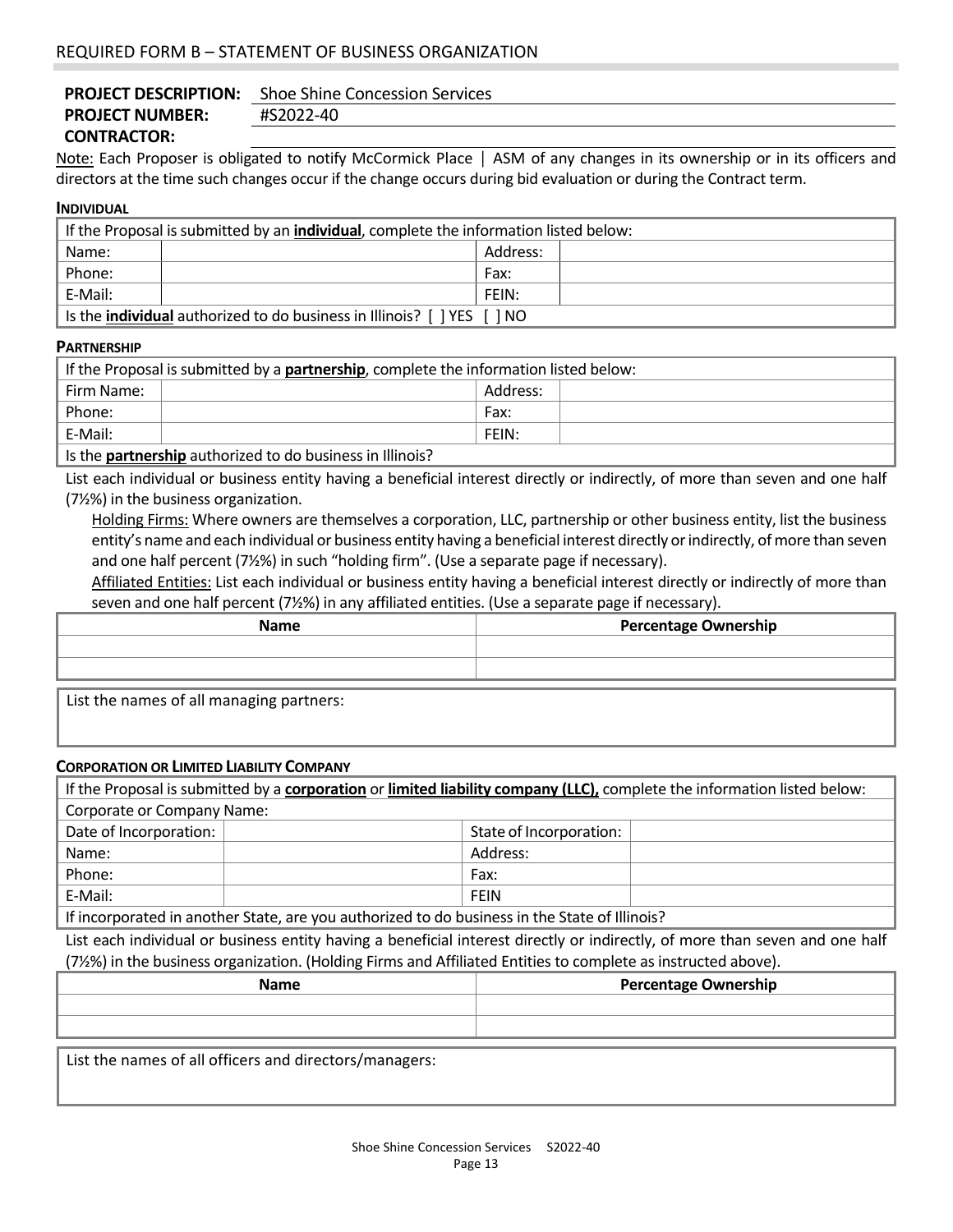| <b>PROJECT DESCRIPTION:</b> | <b>Shoe Shine Concession Services</b> |
|-----------------------------|---------------------------------------|
| <b>PROJECT NUMBER:</b>      | #S2022-40                             |
| <b>CONTRACTOR:</b>          |                                       |

#### **MINORITY AND WOMEN BUSINESS ENTERPRISE PROFILE**

#### **Is Proposer a certified minority or woman owned business enterprise?**

[ ] YES

[ ] NO

NOTE: If Respondent is certified as a MBE or WBE, please attach copy(s) of all current certifications.

#### **Identify Proposer's M/WBE status:**

[ ] Minority‐Owned Business Enterprise (MBE)

[ ] Women‐Owned Business Enterprise (WBE)

#### **Certified by:**

[ ] Women's Business Development Center (WBDC)

[ ] Chicago Minority Supplier Development Council (CMSDC)

[ ] City of Chicago

[ ] Cook County

[ ] State of Illinois

[ ] Other: \_\_\_\_\_\_\_\_\_\_\_\_\_\_\_\_\_\_\_\_\_\_\_\_\_\_\_\_\_

#### **If Proposer's certification is pending, check this box [ ].**

Identify Agency certification is pending with: \_\_\_\_\_\_\_\_\_\_\_\_\_\_\_\_\_\_\_\_\_\_\_\_\_\_\_\_\_\_\_\_\_

Please attach a copy of the letter from the Agency verifying that certification is pending.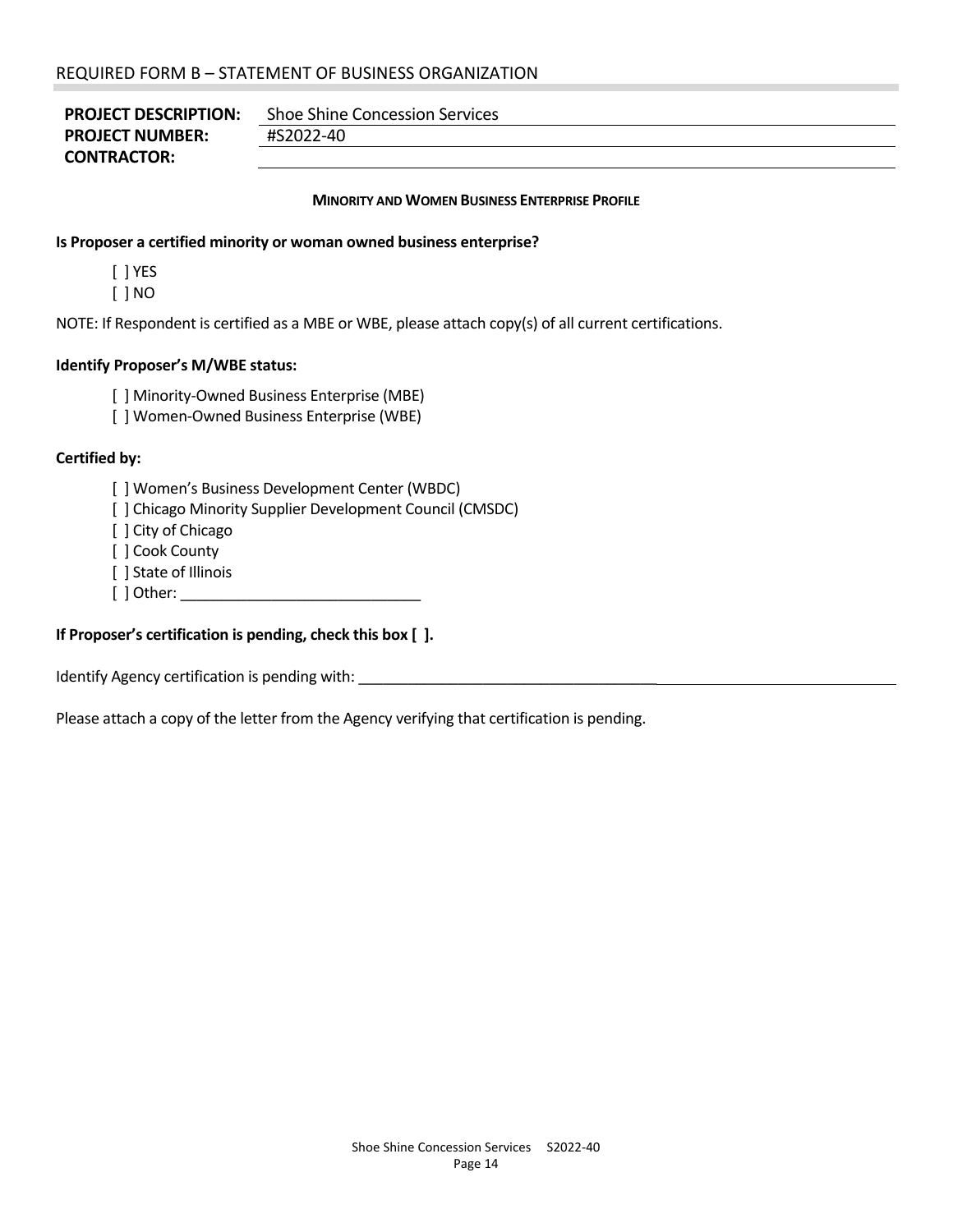### REQUIRED FORM C – STATEMENT OF QUALIFICATIONS

| <b>PROJECT DESCRIPTION:</b> | Shoe Shine Concession Services |
|-----------------------------|--------------------------------|
| <b>PROJECT NUMBER:</b>      | #S2022-40                      |
| <b>CONTRACTOR:</b>          |                                |

Proposer **must** furnish all of the following information relative to its ability, experience, and financial resources available for the fulfillment of the Contract.

<u> 1980 - Andrea Barbara, amerikan basar dan berasal di sebagai berasal di sebagai berasal di sebagai berasal d</u>

<u> 1980 - Andrea Barbara, amerikana amerikana amerikana amerikana amerikana amerikana amerikana amerikana amerika</u>

1. The number of consecutive years that Proposer has been engaged in the business under the present firm name.

Number of consecutive years at this location: \_\_\_\_\_\_\_\_\_\_\_\_\_\_\_\_.

| Date when business was organized |  |  |  |  |
|----------------------------------|--|--|--|--|
|----------------------------------|--|--|--|--|

2. List all pertinent organizations and associations of which Proposer is currently a member:

3. Provide the overall ratio of managers to personnel.

4. List below two (2) references:

| А.        | Company Name https://www.acceleration.com/second-company Name https://www.acceleration.com/second-company Name                                                                                                                 |  |
|-----------|--------------------------------------------------------------------------------------------------------------------------------------------------------------------------------------------------------------------------------|--|
|           |                                                                                                                                                                                                                                |  |
|           |                                                                                                                                                                                                                                |  |
|           |                                                                                                                                                                                                                                |  |
|           |                                                                                                                                                                                                                                |  |
|           | Length of Relationship<br>Length of Relationship                                                                                                                                                                               |  |
| <b>B.</b> |                                                                                                                                                                                                                                |  |
|           |                                                                                                                                                                                                                                |  |
|           |                                                                                                                                                                                                                                |  |
|           | Address and the contract of the contract of the contract of the contract of the contract of the contract of the contract of the contract of the contract of the contract of the contract of the contract of the contract of th |  |
|           |                                                                                                                                                                                                                                |  |
|           | Length of Relationship<br>Length of Relationship                                                                                                                                                                               |  |
|           | Shoe Shine Concession Services (3002-40)                                                                                                                                                                                       |  |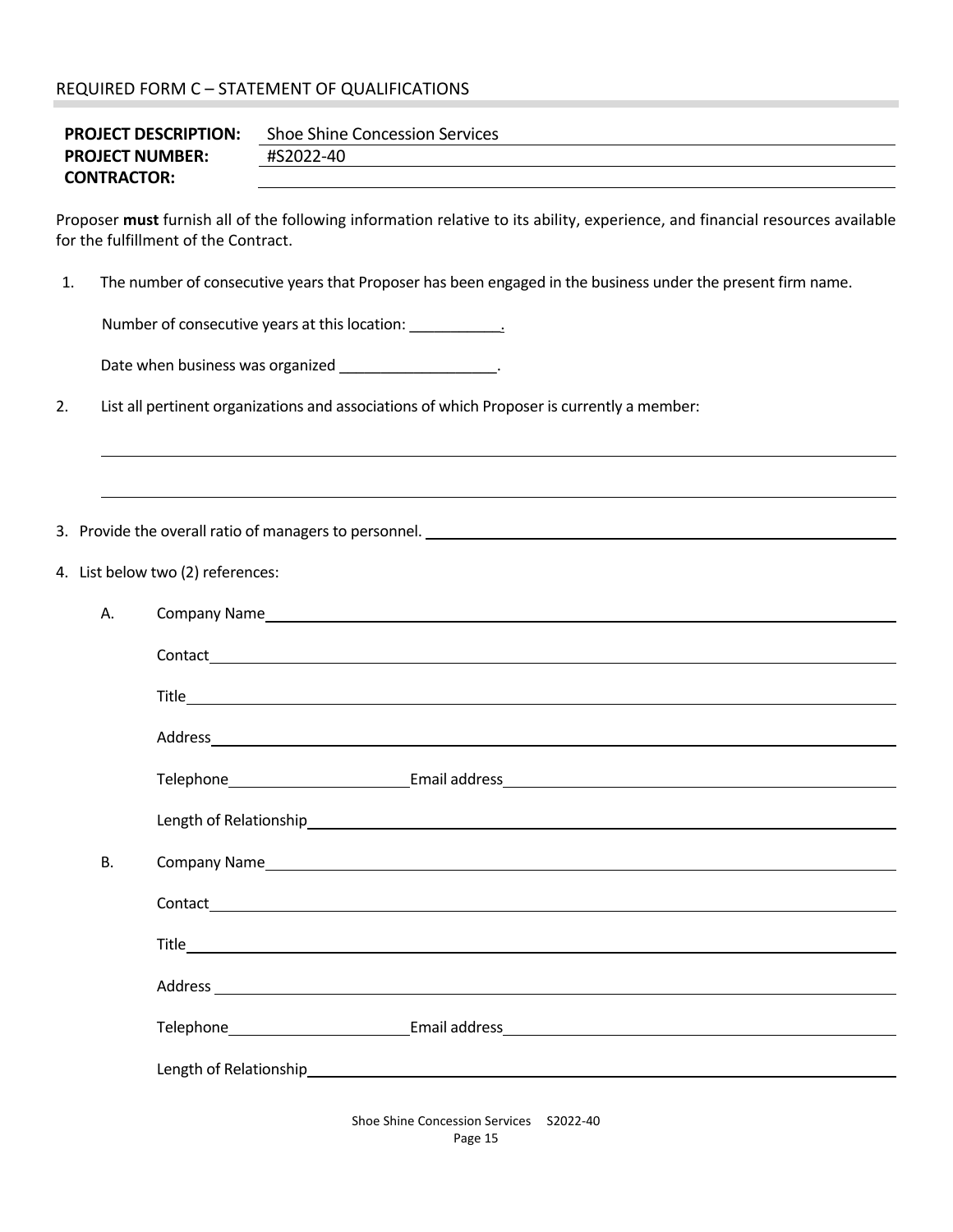| Company Name Lawrence and Company Name Lawrence and Company Name Lawrence and Company Name Lawrence and Company |
|-----------------------------------------------------------------------------------------------------------------|
|                                                                                                                 |
|                                                                                                                 |
|                                                                                                                 |
| Telephone Email address Email and Email and Email and Email and Email and Email and Email and Email and Email   |
| Length of Relationship<br>expansion of Relationship<br>Length of Relationship                                   |
| Identify all union contracts to which you are a signatory.                                                      |
|                                                                                                                 |
|                                                                                                                 |
|                                                                                                                 |
|                                                                                                                 |
| Has Proposer ever refused to sign a contract? Y __ N __ At the original price? Y __ N ___                       |
|                                                                                                                 |
|                                                                                                                 |
|                                                                                                                 |
| Has Proposer ever been terminated for cause? ______ If yes, provide details. ________________________________   |

10. Has Proposer or any related or affiliated entity ever been adjudged bankrupt, been subject to a receivership or an order of reorganization, or other similar action involving the rights of creditors against vendors? If yes, provide details.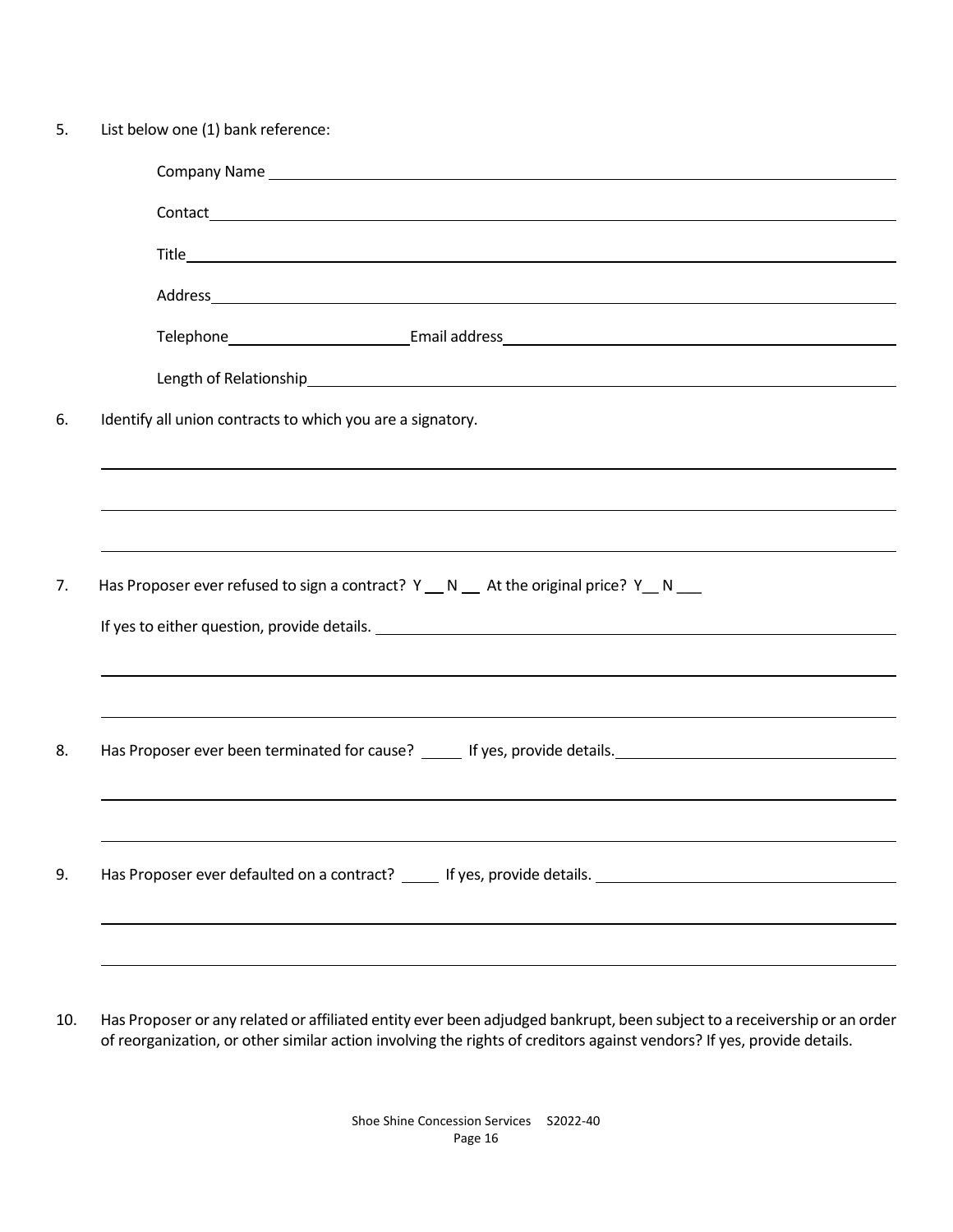<u> 1980 - Andrea Barbara, amerikan basar dan berasal di sebagai berasal di sebagai berasal di sebagai berasal d</u> 11. Is Proposer or any related or affiliated entity at this time subject to any court order relating to bankruptcy, receivership, liquidation, reorganization, or similar relief? If yes, provide details.

<u> 1980 - Andrea Barbara, amerikana amerikana amerikana amerikana amerikana amerikana amerikana amerikana amerika</u>

<u> 1980 - Andrea Barbara, amerikana amerikana amerikana amerikana amerikana amerikana amerikana amerikana amerika</u>

<u> 1980 - Andrea Barbara, amerikana amerikana amerikana amerikana amerikana amerikana amerikana amerikana amerika</u>

12. Detail any criminal or civil investigation or pertinent litigation pending or that has concluded within the last three (3) years against Proposer's organization or individuals within the organization.

<u> 1980 - Andrea Barbara, amerikana amerikana amerikana amerikana amerikana amerikana amerikana amerikana amerika</u>

<u> 1980 - Andrea Barbara, amerikana amerikana amerikana amerikana amerikana amerikana amerikana amerikana amerika</u>

<u> 1980 - Andrea Barbara, amerikana amerikana amerikana amerikana amerikana amerikana amerikana amerikana amerika</u>

<u> 1980 - Andrea Barbara, amerikan basar dan berasal di sebagai berasal di sebagai berasal di sebagai berasal d</u>

13. Has Proposer ever forfeited a performance bond? \_\_\_\_\_ If yes, provide details. \_\_\_\_\_\_\_\_\_\_\_\_\_\_\_\_\_\_\_\_\_\_\_\_\_\_\_

14. Identify below the Proposer's contact person for purposes of responding to any questions McCormick Place │ ASM may have:

| <b>Contact Name</b> | the contract of the contract of the contract of the contract of the contract of the contract of the contract of |  |
|---------------------|-----------------------------------------------------------------------------------------------------------------|--|
| Title               |                                                                                                                 |  |
| Address             |                                                                                                                 |  |
| Telephone           | Email address                                                                                                   |  |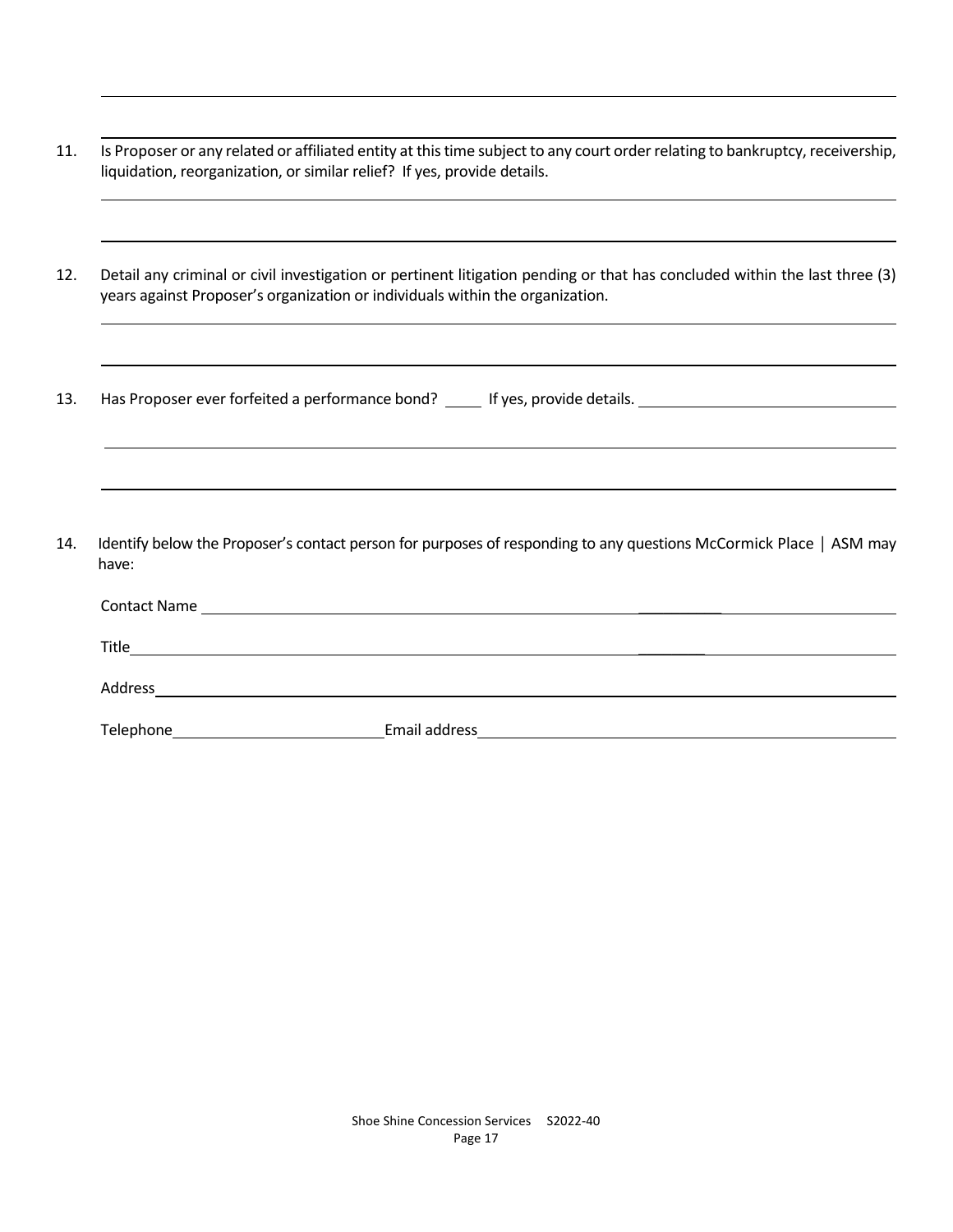# *Proposer must provide evidence of the ability to provide insurance coverage as specified in this RFP***.**

1. The Selected Contractor must procure and maintain, at its own expense, until final completion of the Services covered by this Contract and during the time period following final completion if required to return and perform additional Services, for any reason whatsoever, the types of insurance specified below, in amounts specified by McCormick Place | ASM 's Risk Manager. The Selected Contractor must provide McCormick Place | ASM with certificates of insurance evidencing such coverage prior to receiving the contract:

#### **a. Commercial General Liability**

| Coverage                      | Limit          |
|-------------------------------|----------------|
| General Aggregate             | \$2,000,000.00 |
| Products Liability/Completed  |                |
| Oper. Aggregate               | \$2,000,000.00 |
| Per Occurrence                | \$1,000,000.00 |
| Personal & Advertising Injury | \$1,000,000.00 |
| <b>Contractual Liability</b>  | \$1,000,000.00 |
| Premises-Operations           | \$1,000,000.00 |
|                               |                |

 If Commercial General Liability or other form with a general aggregate limit is used, the general aggregate limit shall be twice the required occurrence limit.

#### **b. Workers' Compensation and Employer's Liability**

| Coverage                     | Limit          |
|------------------------------|----------------|
| <b>Workers' Compensation</b> | Statutory      |
| <b>Employer's Liability</b>  |                |
| Each Accident                | \$1,000,000.00 |
| Per Employee - Disease       | \$1,000,000.00 |
| Annual Aggregate - Disease   | \$1,000,000.00 |

 Workers' Compensation/ Employer's Liability policies shall be endorsed to waive the insurer's right of subrogation against McCormick Place | ASM.

#### **c. Automobile Liability**

| Coverage                          | Limit          |
|-----------------------------------|----------------|
| Bodily Injury and Property Damage |                |
| Combined - Occurrence             | \$1,000,000.00 |
| Uninsured/Underinsured Motorist - |                |
| Occurrence                        | \$1,000,000.00 |

This Policy must provide coverage for all owned, non-owned, and hired autos used in connection with the work to be performed.

**d. Umbrella Coverage** \$ 1,000,000.00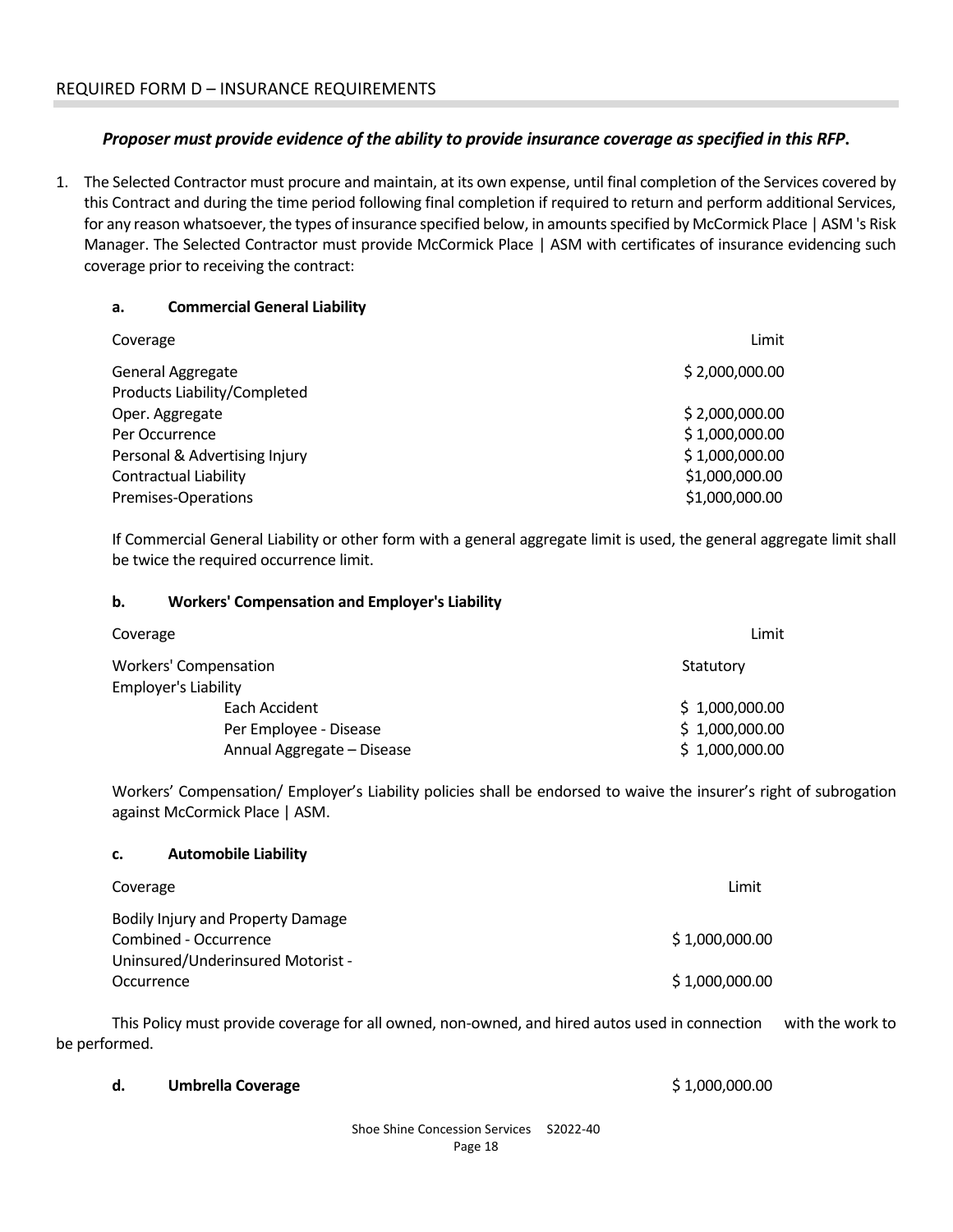Coverage must be in excess of Commercial General Liability, Auto Liability and Employers Liability. It must be no more restrictive than the primary coverage listed.

**e. Professional Liability** \$ 5,000,000.00

Errors & Omissions per claim and aggregate

- 2. All insurance companies must be rated A-VIII or better by the A. M. Best Company.
- 3. Contractor's assumption of liability is independent from, and not limited in any manner by, the Contractor's insurance coverage obtained pursuant to this Contract, or otherwise. All amounts owed by Contractor to McCormick Place | ASM as a result of the liability provisions of the Contract shall be paid on demand.
- 4. Contractor insurance shall be primary and non-contributory with any insurance or program of self-insurance that may be maintained by McCormick Place/ASM.
- 5. Policies should be written on an occurrence basis with the exception of professional liability coverage.
- 6. All coverages must contain a Waiver of Subrogation in favor of McCormick Place | ASM.
- 7. The Metropolitan Pier and Exposition Authority, its trustee, facilities, agents, officers, board members and employees, and ASM are named as an additional insured. Additional insured endorsement form ISO form CG 20 11 or CG 20 26 or its substantial equivalent must accompany the Certificate of Insurance.
- 8. Contractor shall require any Subcontractors performing services for the selected contractor to maintain coverage terms and limits sufficient to insure its operations and services provided to the contractor and McCormick place under this Agreement.
- 9. If policies are canceled or non-renewed for any reason the Contractor or Subcontractor must provide McCormick Place with at least thirty (30) days prior written notice of such cancellation or non-renewal. Notice shall be sent to the Risk Management Department via certified mail to:

McCormick Place | ASM 301 East Cermak Road Chicago, Illinois 60616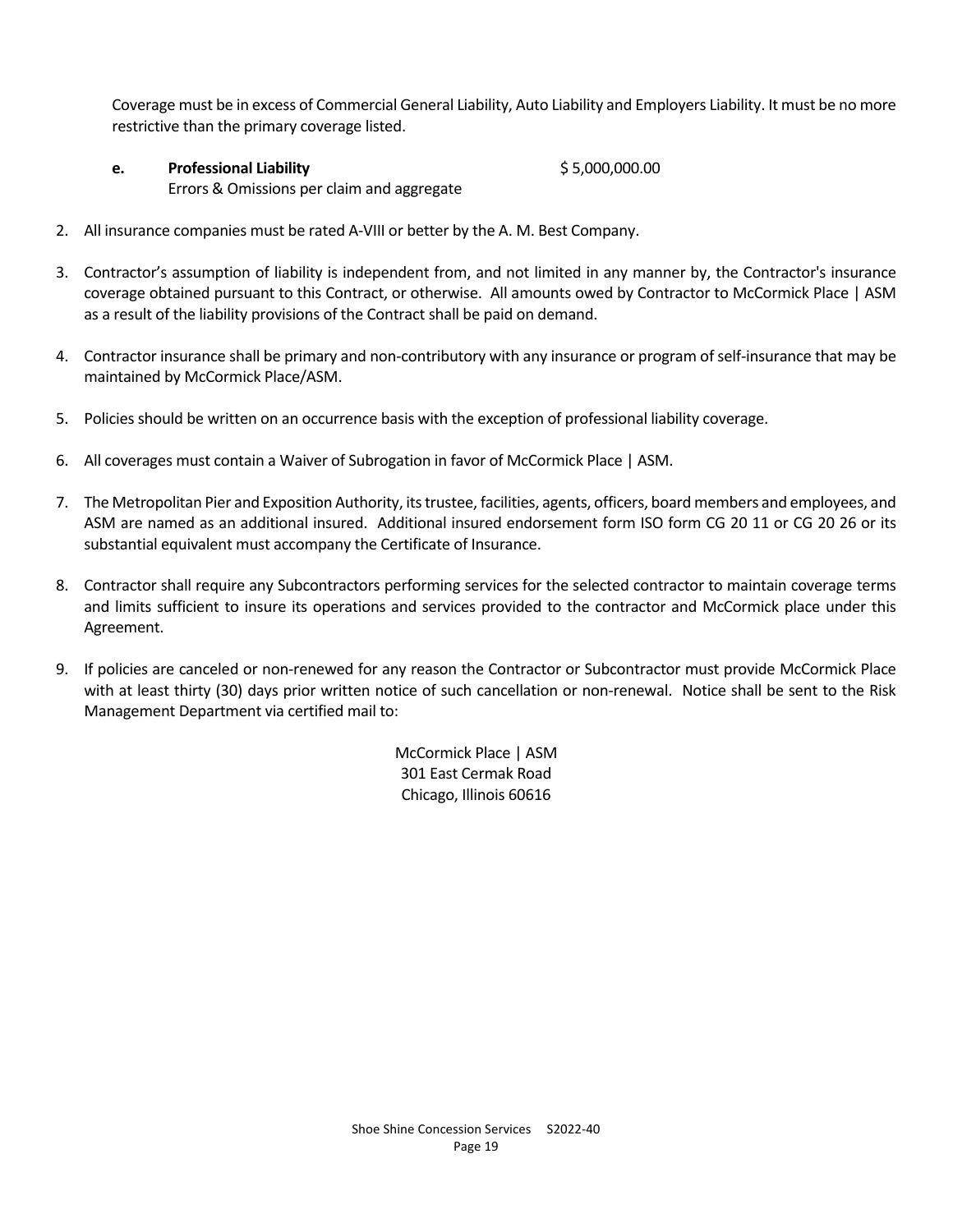| <b>PROJECT DESCRIPTION:</b> | Shoe Shine Concession Services |
|-----------------------------|--------------------------------|
| <b>PROJECT NUMBER:</b>      | #S2022-40                      |
| <b>CONTRACTOR:</b>          |                                |

The Undersigned understands and agrees that:

#### **PLEASE CHECK ONLY ONE**

**[ ]**  Proposer acknowledges that there are **NO EXCEPTIONS** to the Form of Agreement, Exhibit I, or any other requirements stated in this procurement S2022‐40.

Signed: \_\_\_\_\_\_\_\_\_\_\_\_\_\_\_\_\_\_\_\_\_\_\_\_\_\_\_\_\_\_\_\_\_\_\_\_

 \_\_\_\_\_\_\_\_\_\_\_\_\_\_\_\_\_\_\_\_\_\_\_\_\_\_\_\_\_\_\_\_\_\_\_\_ (Typed name of signatory)

As: \_\_\_\_\_\_\_\_\_\_\_\_\_\_\_\_\_\_\_\_\_\_\_\_\_\_\_\_\_\_\_\_\_\_\_\_

(Relationship to Bidder/Title/etc.)

Date: \_\_\_\_\_\_\_\_\_\_\_\_\_\_\_\_\_\_\_\_\_\_\_\_\_\_\_\_\_\_\_\_\_\_\_\_

**[ ]**  Proposer acknowledges that **THERE ARE EXCEPTIONS** to the Form of Agreement, Exhibit I, including conflicts of interest, or any other requirements stated in this procurement S2022‐40 and has attached them to this Required Form E Notification of Exceptions.

Signed:

\_\_\_\_\_\_\_\_\_\_\_\_\_\_\_\_\_\_\_\_\_\_\_\_\_\_\_\_\_\_\_\_\_\_\_\_

(Typed name of signatory)

As: \_\_\_\_\_\_\_\_\_\_\_\_\_\_\_\_\_\_\_\_\_\_\_\_\_\_\_\_\_\_\_\_\_\_\_\_

(Relationship to Bidder/Title/etc.)

Date:  $\Box$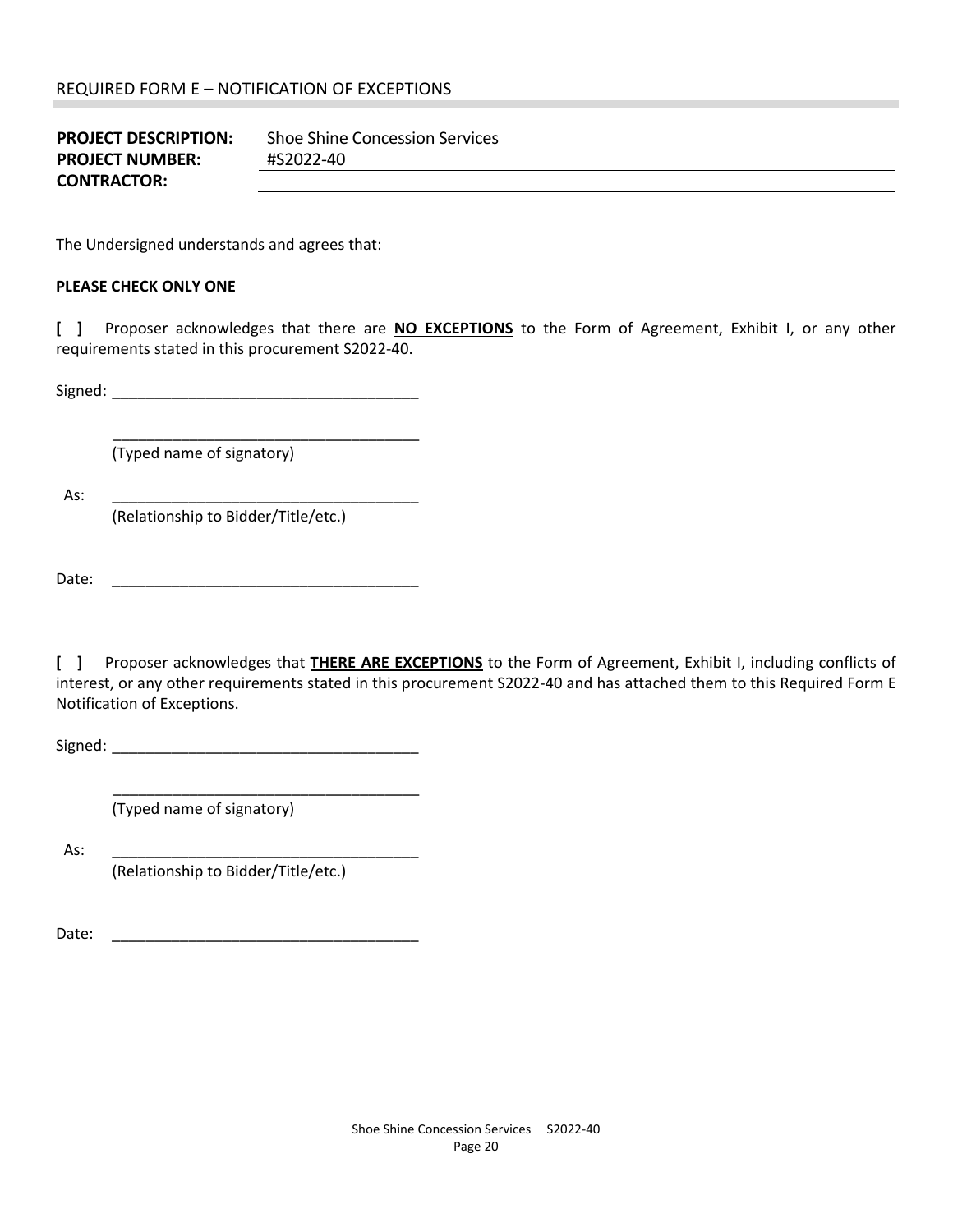| <b>PROJECT DESCRIPTION:</b> | Shoe Shine Concession Services |
|-----------------------------|--------------------------------|
| <b>PROJECT NUMBER:</b>      | #S2022-40                      |
| <b>CONTRACTOR:</b>          |                                |

**Proposed Annual License Fee 12 Apr 20 Apr 20 Apr 20 Apr 20 Apr 20 Apr 20 Apr 20 Apr 20 Apr 20 Apr 20 Apr 20 Apr 20 Apr 20 Apr 20 Apr 20 Apr 20 Apr 20 Apr 20 Apr 20 Apr 20 Apr 20 Apr 20 Apr 20 Apr 20 Apr 20 Apr 20 Apr 20**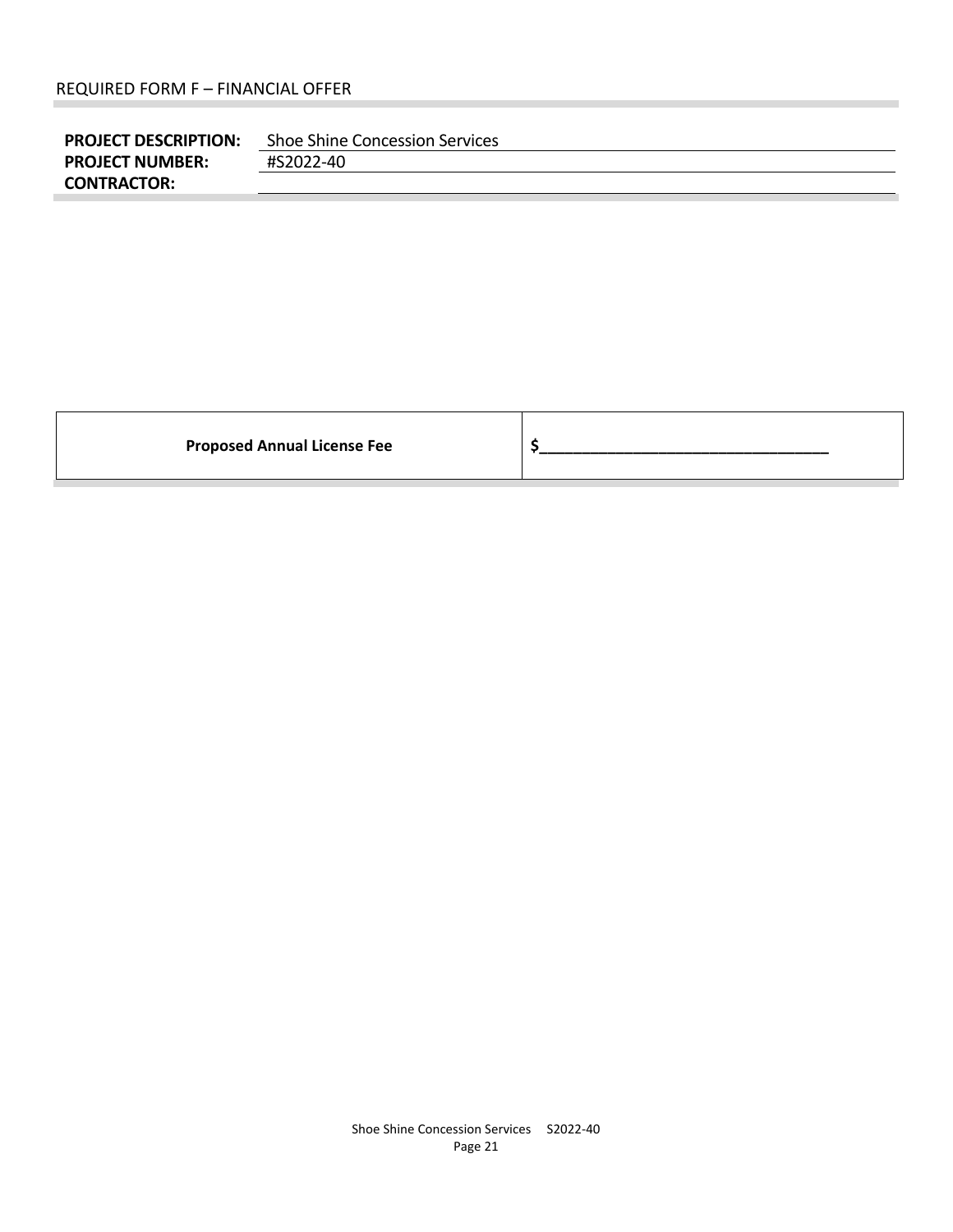# EXHIBIT 1 - FORM OF AGREEMENT

Shoe Shine Concession Services S2022-40 Page 22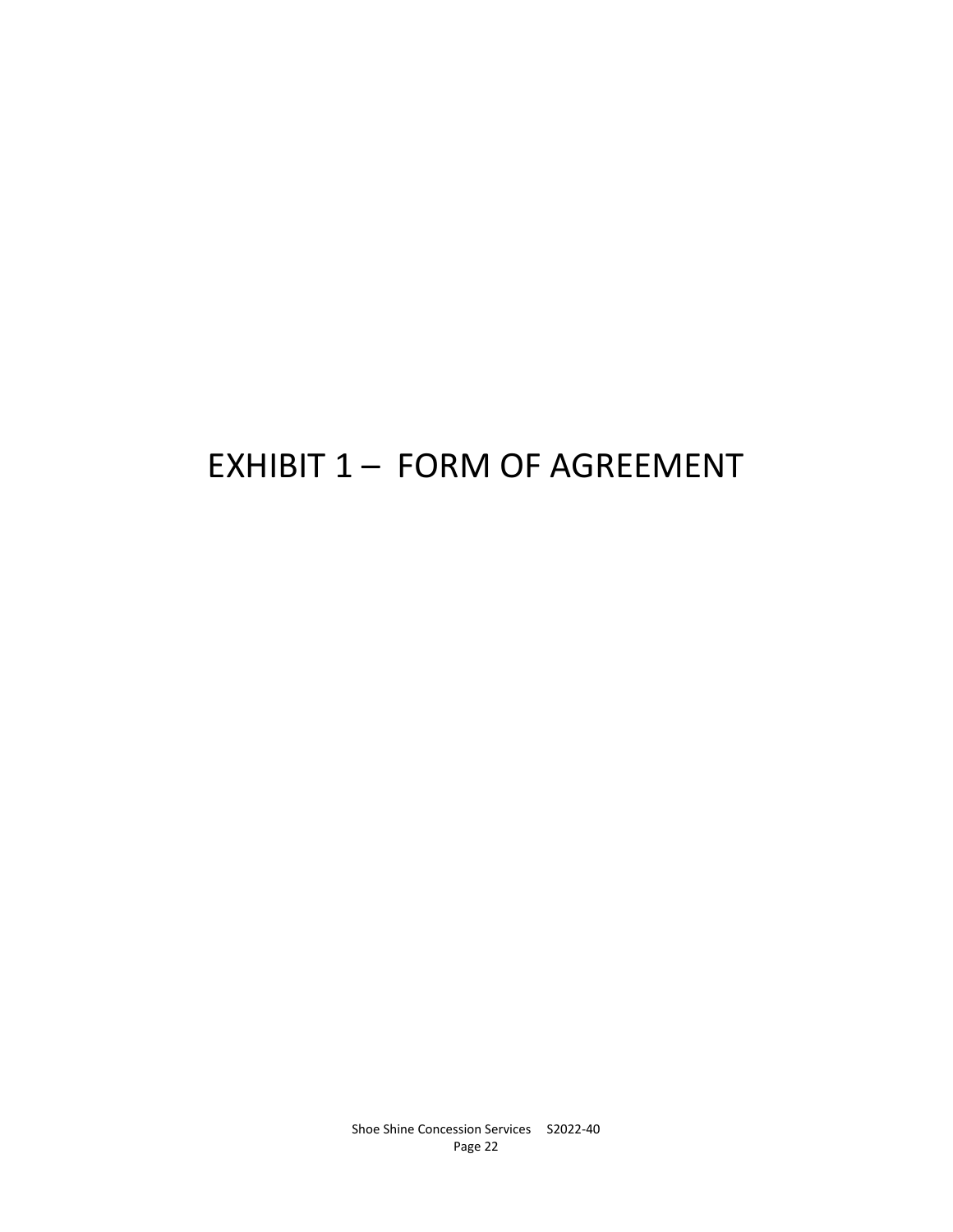# **[INSERT CONTRACTOR NAME] [INSERT CONTRACT DESCRIPTION] [INSERT CONTRACT NUMBER]**

**THIS AGREEMENT** (together with the Exhibits attached hereto, the "Agreement") is dated as of the [*insert day*] day of [*insert month*], [*insert year*] ("Effective Date") by and between ASM, a Pennsylvania general partnership, with an address at 301 East Cermak Road, Chicago, Illinois 60616 ("ASM"), and [*insert Contractor*], a(n) [State and Type of Entity] whose current address is [*insert address of Contractor*] (the "Contractor").

#### **BACKGROUND**

The Metropolitan Pier and Exposition Authority, a unit of local government, political subdivision, body politic and municipal corporation organized and existing under Illinois law ("Owner") owns the McCormick Place® Complex (the "Facility") located at 2301 South Lake Shore Drive, Chicago, IL 60616. Owner has retained ASM to act as Owner's agent for the operation of the Facility. Contractor is prepared to provide the Services for ASM as more particularly described herein, in accordance with the terms and conditions set forth in this Agreement.

**NOW, THEREFORE,** in consideration of the foregoing and the mutual promises, covenants, and agreements herein contained, the parties hereto, intending to be legally bound, hereby agree as follows:

**1. Contract Documents.**  The Contract shall be deemed to include this document and the following exhibits and attachments, all of which are incorporated into and made a part of this Contract as the Contract Document. In the event of a conflict between this document and any Exhibit, the provisions of this document shall control. The Exhibits are as follows:

Exhibit 1 – Scope of Services Exhibit 2 – Pricing Exhibit 3 – Insurance Requirements Exhibit 4 – Request for Proposals (RFP) document

**2. Term.** This Contract begins on the Effective Date and shall remain in effect, unless earlier terminated pursuant to Section 18 hereof, until [*insert contract expiration date*]. ASM shall have the option to extend any expiration date for a period of [*insert renewal term*] by giving no less than thirty (30) days prior written notice to Contractor. In each such event, the terms of this Agreement during the then current term shall be the terms for the renewal term, unless ASM and Contractor otherwise mutually agree in writing.

#### **3. Scope of Contract.**

- (a) **Description of Services.** Contractor shall perform the Services as described in Exhibit 1 attached hereto (collectively, the "**Services**"). All orders for Services will be initiated by ASM and submitted to Contractor via a purchase order (the "**Purchase Order**") setting forth the description of services and delivery terms of such Services. All terms and conditions contained in this Agreement shall be deemed incorporated into and made a part of each Purchase Order.
- (b) **Materials.** The Contractor shall at all times during this Contract, have all necessary materials in sufficient amounts and capabilities and properly maintained, as needed to comply with the terms of this Agreement.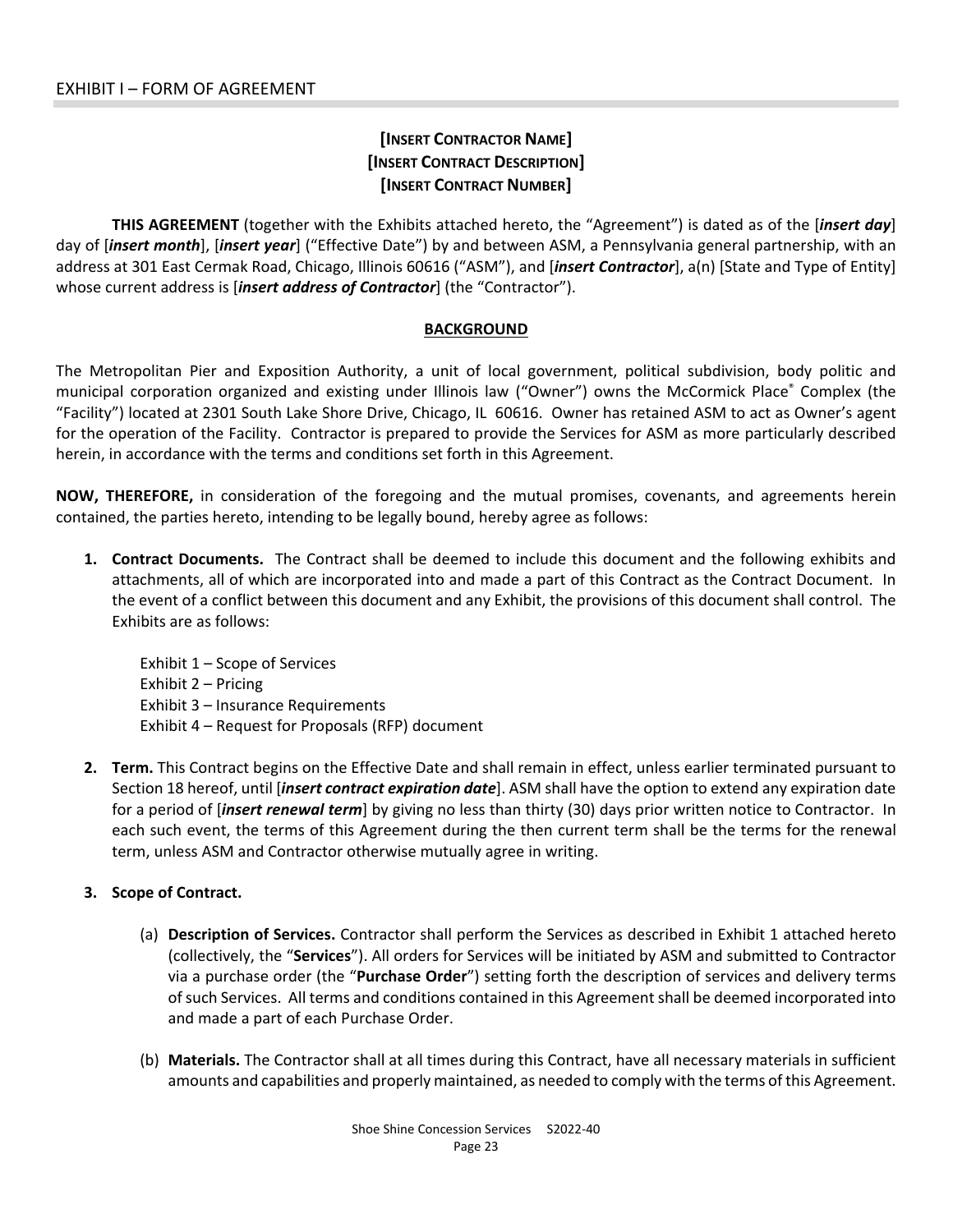The Contractor shall use and supply only materials of the highest quality and consistency and, where applicable, within budget allowance. Contractor shall identify the source for any materials, to be used at ASM's facility as part of the Services. Contractor shall only use Providers approved from time to time by ASM related to integrity, quality and market rates. ASM shall have the absolute right to review and approve such material providers and may reject any such providers at any time in its sole and unlimited discretion.

- (c) **Equipment.** The Contractor shall at all times during this Agreement, have and maintain all necessary equipment in sufficient amounts and capabilities, and properly maintained, as needed to perform all Services. On signing this Agreement, and subsequent thereto as changes in equipment are made, Contractor shall identify the equipment to be used under this Agreement. ASM shall have the right to review and approve such equipment and may require additional or different equipment in the event ASM determines, in its sole discretion, that the equipment provided is inadequate in amount, quality or capability.
- (d) **Standard of Care.** Contractor shall perform the Services with due care in a manner consistent with industry standards for the type of Services provided hereunder.
- (e) **Contractual Relationship**. In performing its Services under this Agreement, Contractor is an Independent Contractor and does not and must not act as or represent itself as an agent or employee of ASM.
- (f) **Time is of the Essence.** Contractor shall proceed to perform the Services under the terms of this Contract promptly and diligently, in accordance with the Contract Documents.
- (g) **Additional Services.** No change increasing or decreasing the quantity or price of any Services, or change from the terms set forth in the Contract Documents for any such shall be made unless previously authorized by ASM as required by law, and no claim for extra compensation will be considered unless such prior authorization has been obtained. The Contractor shall not deliver any Additional Services until it has received prior written approval from ASM authorizing the Contractor to proceed with such Additional Services. The Contractor acknowledges that Additional Services involving costs may require the prior approval of Management. Upon approval of Additional Services by ASM, ASM and the Contractor shall execute an amendment to Exhibit 1, or such other portions of this Contract as may be necessary the Contract evidencing the Contract of the parties regarding such Additional Services.
- **4. Standard of Performance.** Contractor shall perform all activities as set forth in the Contract Documents with that degree of skill, care and diligence customarily required of a professional performing services of comparable scope, purpose and magnitude in the Chicago area, and in conformance with the applicable professional standards. Contractor shall at all times use its best efforts on behalf of ASM to assure timely and satisfactory rendering and delivery of the required Services. Contractor and all of Contractor's employees or subcontractors providing Services under this Contract shall be qualified and competent in the applicable discipline or industry, shall be appropriately licensed as required by law, shall comply with all City of Chicago, State of Illinois, and federal laws as applicable and shall conform to the terms of the Contract Documents and this Contract. Contractor remains responsible for the professional and technical accuracy of all Services and other deliverables furnished, whether by the Contractor or others on its behalf. No review, approval, acceptance, nor payment for any and all of the Services by ASM shall relieve the Contractor from its responsibilities.
- **5. Approvals.**  The Services purchased by ASM are subject to approval by ASM to determine compliance with the provisions of this Contract. Provided, under no circumstances shall such approval relieve Contractor from any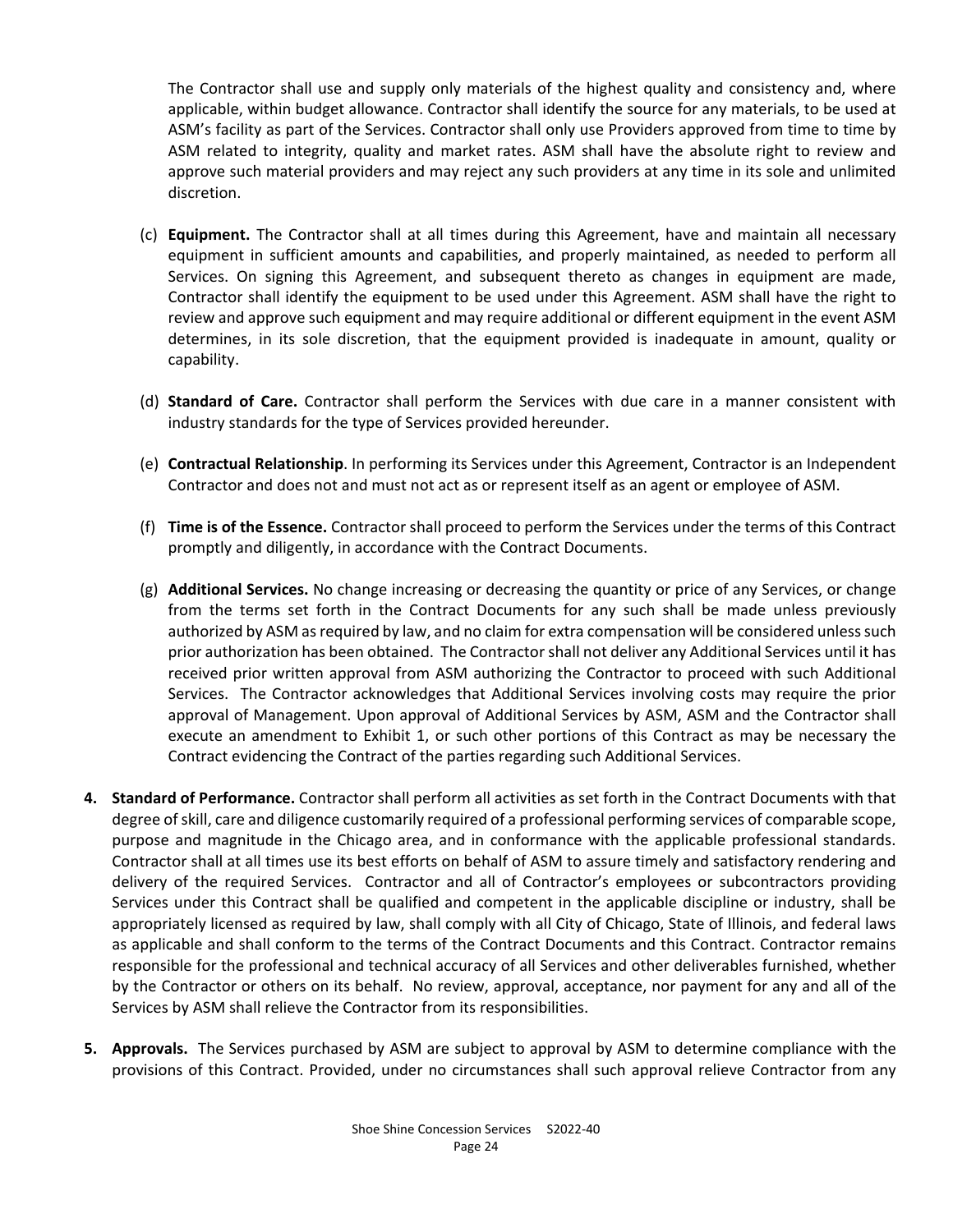obligation set forth in this Contract, including, without limitations, all obligations mandated by law or industry safety requirements, or latent defects. Further, such approval is for the purpose of determining the quality and completeness of the Services, including materials used, and is not for the purpose of determining compliance with applicable laws or industry safety requirements.

- (a) Services determined by ASM to be non‐compliant with this Contract shall be corrected or replaced within five (5) days after notification to Contractor. Payment for any Services ordered hereunder prior to inspection and approval shall not constitute acceptance thereof and is without prejudice to any and all claims that ASM may have against Contractor.
- (b) Services determined by ASM to be compliant with this Contract shall be accepted upon proper completion.
- **6. Shipping.** Unless otherwise set forth on Exhibit 1 or any Purchase Order delivered by ASM hereunder, all costs, fees, and expenses arising in connection with the delivery and shipment to ASM of Goods furnished in connection with the Services shall be borne by Contractor. Contractor guarantees that all merchandise now being sold or delivered to ASM will be, at the time of its delivery as required by this Agreement, packaged, marked, labeled, and shipped in accordance with all applicable federal, state, and local statutes, regulations, ordinances, and orders. All shipments must be packed in a manner that will provide for efficient handling and prevent damage in transmit. Goods must conform to the description, quantity, and other specifications set forth in this Agreement.
- **7. Risk of Loss.** The risk for loss shall remain with the Contractor until any Goods that may be required to be delivered pursuant to this Contract or the Contract Documents are delivered to ASM in accordance with the terms hereof. Contractor shall carry on the work of furnishing and delivering the Goods at Contractor's own risk and expense until the same is fully completed and accepted by ASM and shall be solely liable and responsible for the safety and security thereof.
- **8. Contractor Representations and Warranties.** Contractor hereby represents and warrants to ASM, and agrees as follows:
	- (a) Contractor warrants that it is fully staffed, equipped, trained and otherwise capable to perform this Contract. Contractor further represents that, by its own independent investigation it has ascertained the nature of the Services required, the conditions involved in delivering the Services, and Contractor's obligations under this Contract. Contractor is responsible to verify all information furnished by ASM as to the correctness and accuracy of that information. Any failure by Contractor to investigate independently and become fully informed will not relieve Contractor from its responsibilities under this Contract;
	- (b) Contractor warrants that all Services provided (a) shall be compliant with the standards set forth in Section 4 hereof, (b) shall comply with all City of Chicago, State of Illinois, and Federal laws applicable to the Services, and (c) shall conform to the terms of this Contract.;
	- (c) The Contractor further warrants that it is either the original manufacturer of any Goods furnished in connection with the Services and is capable of providing genuine parts, assemblies and/or accessories, or is capable of transferring and/or assigning original warranties to ASM. ASM may return any nonconforming or defective Goods to Contractor or require replacement of the materials at the time the defect is discovered, all at the Contractor's expense. Contractor must replace any nonconforming or defective Goods within ten (10) days of notification from ASM's designated representative. Acceptance of Goods and Services by ASM by payment shall not relieve Contractor of the responsibilities herein;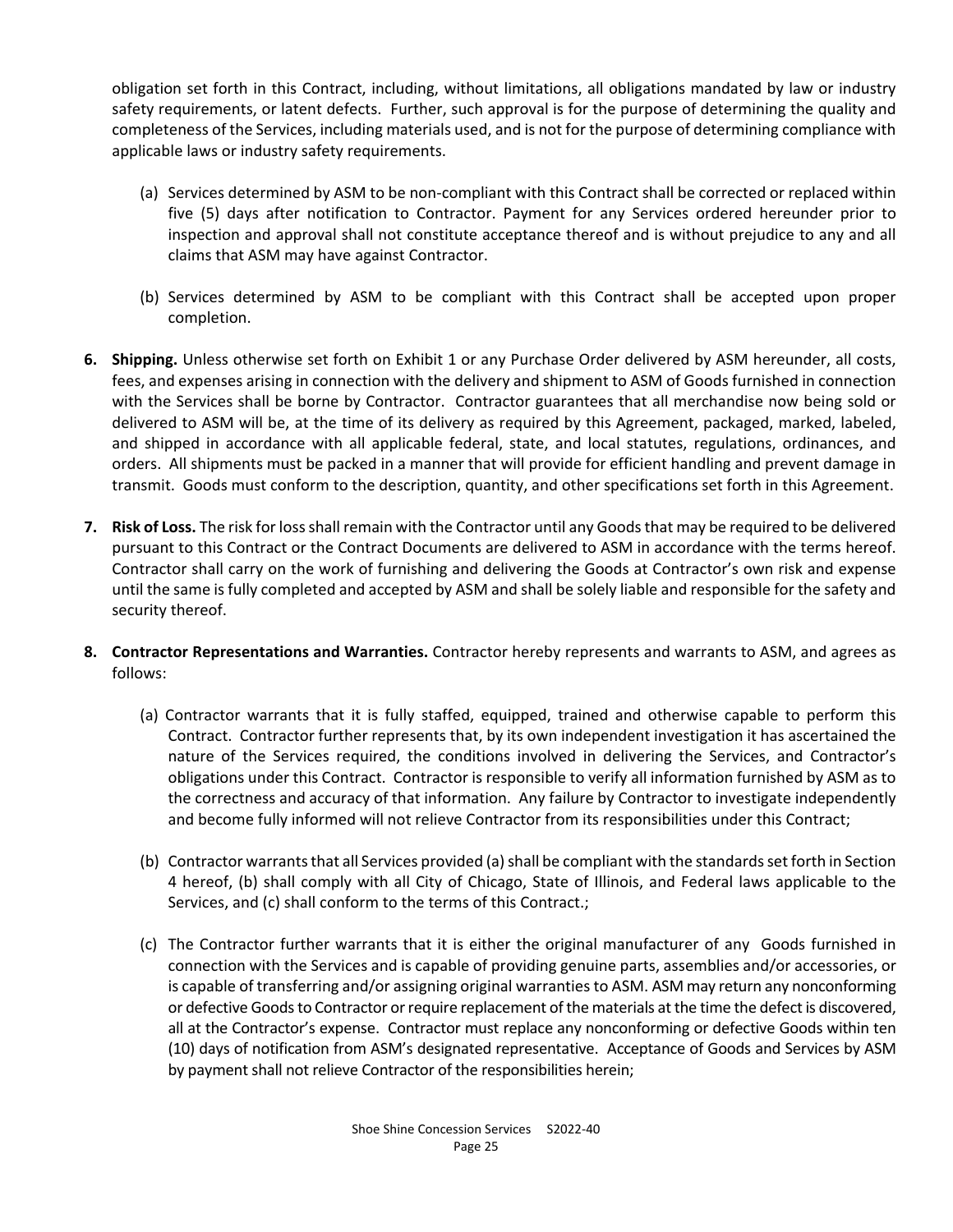- (d) Contractor warranty shall survive the termination or expiration of this Contract;
- (e) Contractor has the full power and authority to enter into this Agreement and perform each of its obligations hereunder;
- (f) No litigation or pending or threatened claims or litigation exist which do or might adversely affect Contractor's ability to fully perform its obligations hereunder or the rights granted by Contractor to ASM under this Agreement.
- **9. Compensation.** Contractor shall deliver to ASM an invoice for all requested services covered in this Agreement. Contractor shall receive compensation in the amount and schedule as set forth on Exhibit 2. All invoicing and requests for payment shall be in such form and with such documentation as required by ASM. Under no circumstances shall the Compensation exceed the agreed upon pricing set forth in Exhibit 2 without a prior written amendment to this Contract.
	- (a) It is understood that the prices set forth in Exhibit 2 are firm prices for the term of this Agreement.
	- (b) Most Favored Nations: The Contractor shall provide prices for Services at a rate not greater than the rate offered to the State of Illinois or any other unit of local government. In the event that the Contractor agrees to provide Services to the State of Illinois or any other unit of local government at a rate lower than that then in effect under this Agreement, Contractor shall offer to adjust the price to ASM accordingly.
	- (c) The Contractor shall submit invoices for payment to ASM upon delivery of the Services, indicating the Services provided and all authorized reimbursable expenses incurred during the preceding month and the charges therefore as any approved Additional Services conducted during the preceding billing period.
		- (i) Payment will be made on the basis of approved invoices and such supporting documentation as ASM may require, including, but not limited to: receipted invoices for materials used, certified payroll records and any applicable lien waivers releasing ASM from any and all present or future liability which accrued or may accrue against ASM on account of the Work covered thereby.
		- (ii) If ASM objects to all or any portion of any invoice, it shall promptly notify Contractor of its objection and both parties shall immediately make every effort to promptly settle the disputed portion of the invoice. In the event the settlement of a disputed portion of an invoice is not reached by the date that payment authorization is due, then ASM shall pay only that portion of the invoice that is not in dispute.
		- (iii) Neither the initial payment nor any later progress payment constitutes acceptance of the Services or any deliverables provided under this Contract.
		- (iv) No additional or altered terms and conditions shall be included with the invoice except as are permitted and consistent with the terms of the Contract Documents.
	- (d) Contractor shall be solely responsible to ensure that any of its sub‐contractors and consultants are timely paid all amounts due them in connection with the performance of this Contract. After the first partial payment under the Contract, ASM may withhold later partial payments until Contractor submits evidence satisfactory to ASM that all amounts Contractor owes in connection with performance of this Contract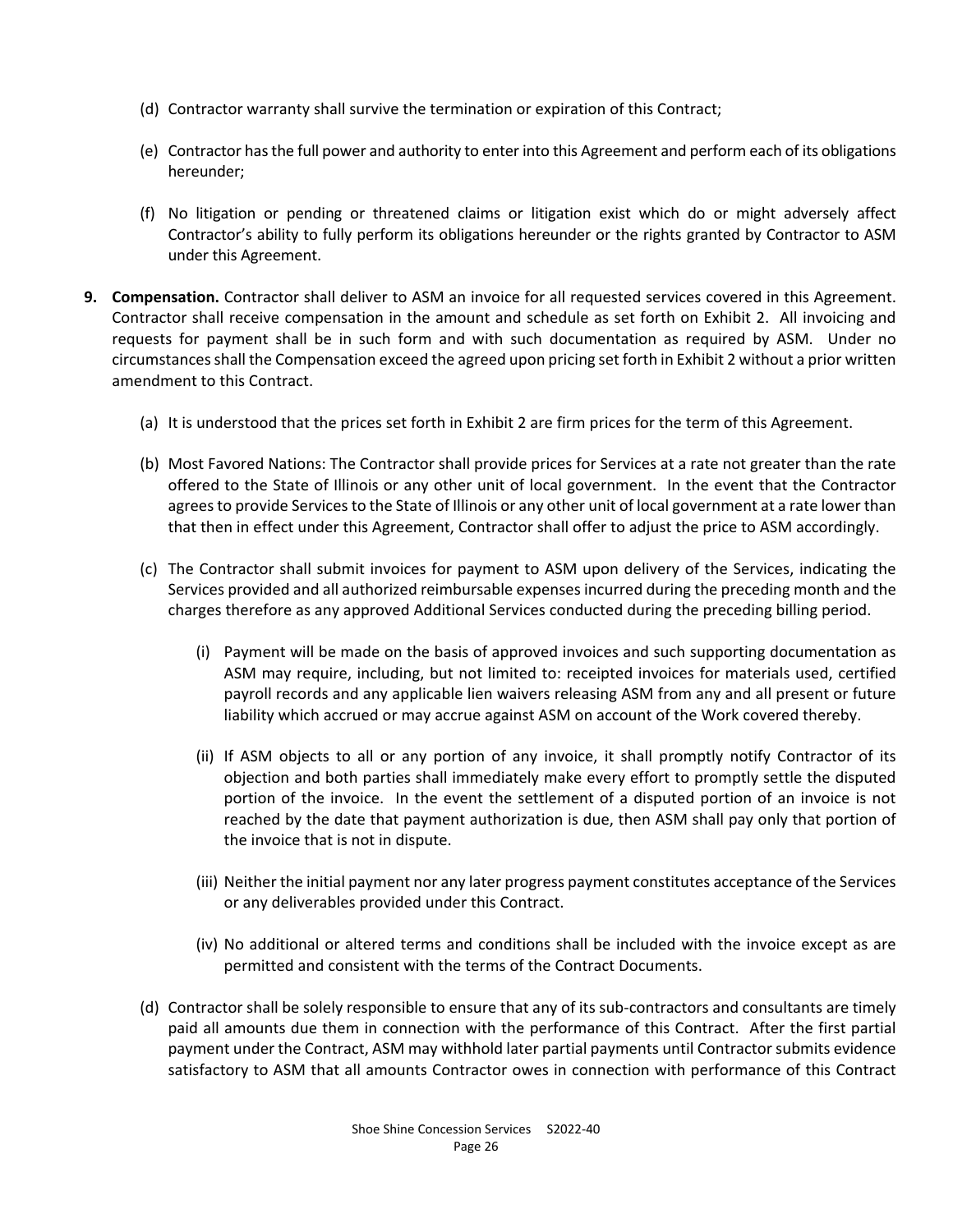have been paid. Further, ASM is entitled, after giving notice to Contractor, to pay all persons who have not been paid the monies due to them in connection with the Contract, whether or not a claim or lien has been filed, unless Contractor, within ten (10) calendar days after notice is given either (i) demonstrates to ASM's reasonable satisfaction that these sums are not due or (ii) provides ASM adequate security.

- (e) Each Party shall have the right to set‐off and net against any amounts owed to it by the other Party under this Contract, including without limitation any termination payment.
- (f) Payment for Changes. If ASM and Contractor agree to change the Services in accordance with the provisions set forth under this Agreement, and the change(s) cause an increase or decrease in Contractor's costs of, or time required for, performance of some portion of the Services, than an equitable adjustment will be made and the Agreement will be amended. Any claim by Contractor for adjustments under this clause must be submitted in writing to ASM within thirty (30) days of receipt by Contractor of the notification of change unless ASM grants a further period of time, which will be subject to ASM's approval. No change increasing or decreasing the quantity or price of the Services shall be made unless previous authorized by ASM, and no claim for extra compensation will be considered unless such prior authorization has been obtained.
- **10. Taxes.** The Contract prices include all applicable federal and state taxes in effect as of the Effective Date. The acquisition of supplies and materials under this Contract is to be completed in a manner that, to the extent permitted by law, such purchase is exempt from taxes, including manufacturers' and retailers' state sales and occupation taxes. Upon the request of the Contractor ASM shall provide a copy of the appropriate tax exemption certificate with respect to such excluded taxes.
	- (a) If, after the Effective Date, there shall be imposed or charged any tax other than a tax upon the income of the Contractor and said imposition or charge shall be made applicable directly on the use, production, manufacture, sale, or transportation of the items covered hereby, which is applicable to the Contractor because of a specific contractual obligation or by the operation of law, and ASM is not otherwise exempt from such tax, then:
		- (i) The Contract Prices herein stated shall be accordingly adjusted and any amount due to the Contractor as a result of the adjustment in such prices shall be charged to ASM and entered upon such invoices as a separate item; or,
		- (ii) At its option, when exempt from the payment of such tax, ASM, in lieu of payment of such increase shall furnish to the Contractor appropriate tax exemption certificates or furnish other proof of exemption with respect to such tax or charge.
	- (b) If the Contractor is relieved from the payment of any tax imposed, or portion thereof, included in the Contract Prices herein stated, by reason of the decrease or elimination of such tax, the Contractor shall promptly submit to ASM a statement showing the amount of such decrease or elimination and the Contract Prices herein stated shall be adjusted to reflect such decreases or elimination.
- **11. Coordination.**  Contractor shall coordinate its activities with ASM's designated personnel, Contractors, Contractors, tenants and customers, if any, so no delays or interference will occur in completion of any part or all of ASM's projects or operations.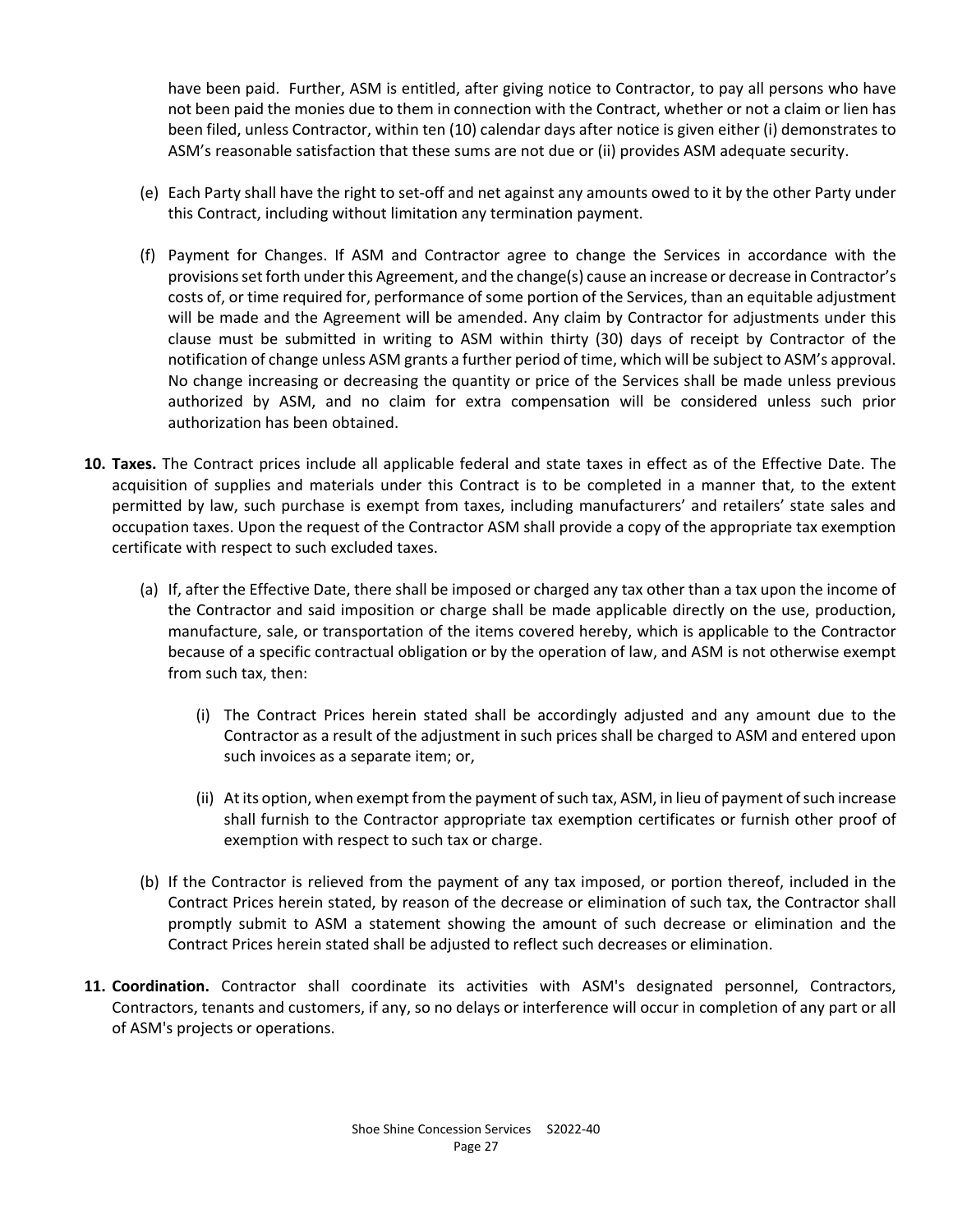- 12. Clean Condition. The Contractor shall, at all times, keep MPEA premises free from accumulations of waste materials or rubbish caused by its employees or work and shall remove all its rubbish at the completion of its work to the total satisfaction of ASM. Use of ASM's open boxes is not permissible. Contractor must provide open boxes and/or trucks for hauling of debris as part of their services. All debris must be hauled off site at the Contractor's expense.
- **13. Report Review and Audit Privileges.** ASM shall have the right, but not the obligation, to inspect all records of the Contractor in relation to the Services under this Contract. Contractor shall make such records reasonably available to ASM, including its authorized representatives. Contractor shall keep and preserve, for at least three (3) years following the sale of each and every Service hereunder, full and accurate accounting records relating to such Service. Contractor shall give ASM and its designated representatives (which representatives may include, without limitation, independent auditors) access to such records during such period of time to review and/or audit the records, from time to time, upon request. Contractor shall also provide, at Contractor's own expense, copies of all or a portion of the records when so requested by ASM. In the event any audit conducted by an independent auditor demonstrates a variance of more than five percent (5%) on an annual basis in the amount determined by such auditor to represent the fair purchase cost of any Service purchased hereunder and the amount actually paid to Contractor for such Service, Contractor shall pay to ASM the reasonable cost of such audit. In any event, Contractor shall promptly pay to ASM the amount of any such variance which results in an overpayment by ASM to Contractor.
- **14. Insurance.** Contractor shall procure and maintain at all times during the term of this Contract and at Contractor's expense, the insurance coverage set forth in Exhibit 3 – Insurance Requirements, and shall provide ASM with original certificates evidencing the required coverage. Contractor's insurance policies shall name the following as additional insured on all certificates of insurance: "Metropolitan Pier and Exposition Authority, its trustee, facilities, agents, officers, board members, employees, ASM and Contractors". Contractor's duty to indemnify ASM is independent from, and not limited in any manner by, Contractor's insurance coverage obtained pursuant to this Section or otherwise.

# **15. Wages and Personnel.**

- (a) **Prevailing Wage Act.** Wages of laborers, mechanics and other workers employed under this Agreement shall be subject to the provisions of the Illinois Prevailing Wage Act, 820 ILCS 130/1 *et. seq.*
- (b) **Personnel.** Contractor shall assign and maintain, and update as needed, a staff of competent personnel which is fully equipped and qualified to perform the Services required by this Agreement, including designation of the person on Contractor's behalf to serve as the day‐to‐day liaison for contractual matters. Provided, ASM shall have the right to review and approve such personnel selections, and may reject any such personnel at any time whenever ASM, in its sole and unlimited discretion, determines that such personnel is not qualified or otherwise unfit for such work. In accordance with the foregoing, Contractor shall, within three (3) days of the effective date of this Agreement, subject to ASM's approval which shall not be unreasonably withheld, appoint a management representative who shall be authorized by Contractor to promptly render decisions pertaining to all matters relating to the Services, in order to avoid delay in the orderly progress of the Services.

#### **16. Indemnification.**

(a) Contractor shall, at its sole cost and expense, indemnify, defend, and hold harmless ASM, Owner, and their agents, officials, employees, and consultants (individually referred to as "Indemnified Party" and collectively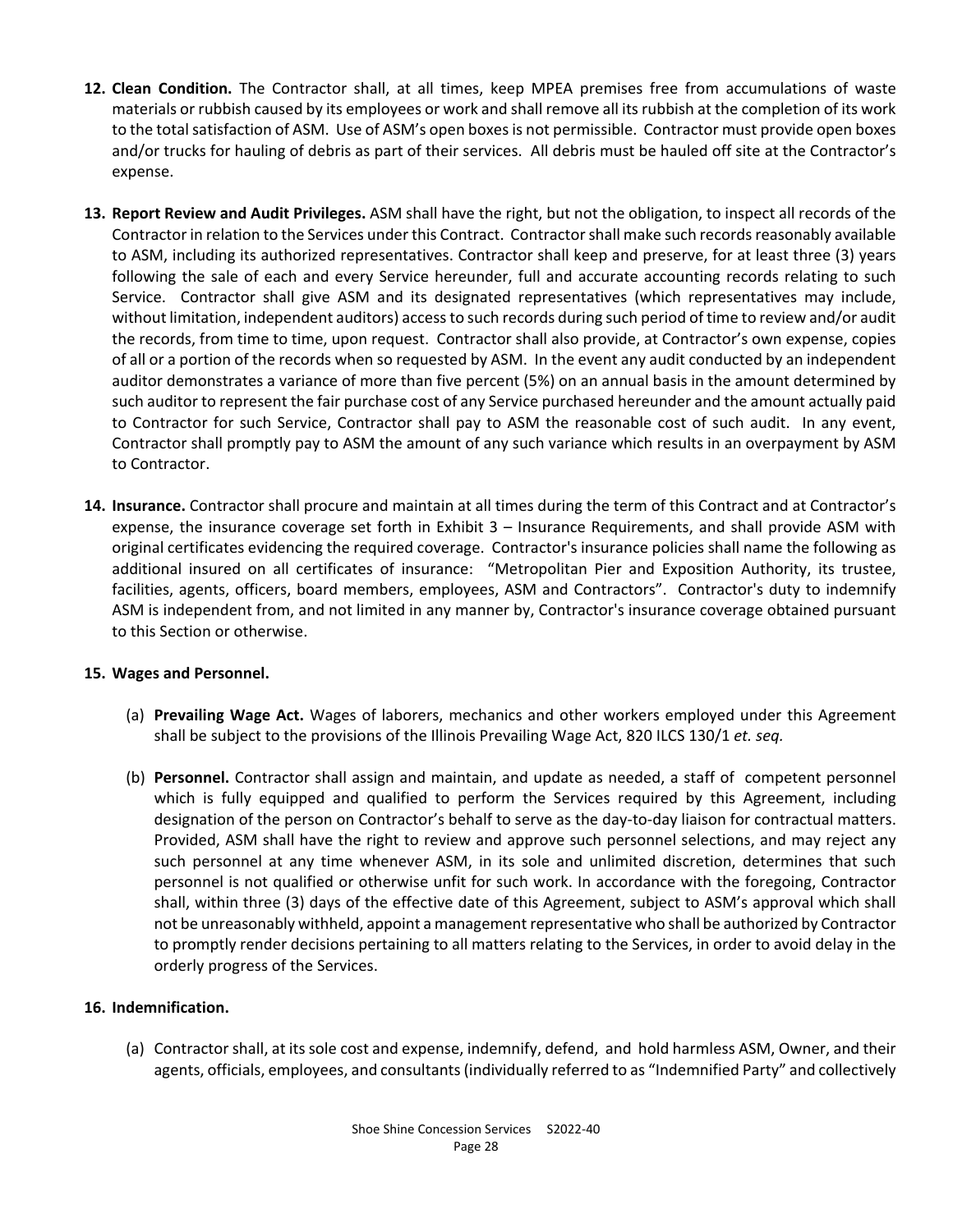as, the "Indemnified Parties") against all injuries, deaths, losses, damages, claims, suits, liabilities, judgments, costs and expenses, of any kind and nature, including but not limited to reasonable attorney fees and expert witness fees, which may in any way accrue against any such Indemnified Party (collectively, for purposes of Indemnification, referred to as the "Loss") in consequence of this agreement or the performance thereof, or which may in any way result therefrom, whether or not it shall be alleged or determined that the Loss arose from (i) Contractor's failure to comply with any and all federal, state, foreign, local, and municipal regulations, ordinances, statutes, rules, laws, and constitutional provisions applicable to Contractor's performance of this Agreement; (ii) any unlawful acts on the part of Contractor or its officers, directors, agents, employees, or subcontractors; (iii) personal or bodily injury to or death of persons or damage to the property of ASM or Owner to the extent caused by the negligent acts, errors, and/or omissions or the willful misconduct of Contractor or its officers, directors, agents, employees, or subcontractors; (iv) personal or bodily injury to or death of persons or damage to the property of ASM, Owner or the other ASM Parties as a result of any use or sale of the Goods and/or Additional Goods, whether or not the Contractor is the manufacturer of such Goods and/or Additional Goods or, (v) the material breach or default by Contractor or its officers, directors, agents, employees, or subcontractors of any provisions of this Agreement.

- (b) Contractor shall, at its own expense, appear, defend and pay all charges of attorneys and all costs and other expenses arising therefrom or incurred in connection therewith, regardless of the merit of such claim. If any judgment shall be rendered against such Indemnified Party in any such action, Contractor shall, at its sole cost and expense, satisfy and discharge the same. Contractor expressly understands and agrees that the insurance required by this Agreement or the other related documents of any Indemnified Party or Contractor, or otherwise provided by Contractor or such Indemnified Party shall in no way limit the responsibility to indemnify, defend and hold harmless the Indemnified Parties as herein provided.
- (c) Contractor's defense, indemnification and hold harmless obligations to any Indemnified Party will remain an affirmative obligation of Contractor unless and until a court of competent jurisdiction finally determines otherwise and all opportunities for appeal have been exhausted or have lapsed.
- (d) Contractor's indemnification obligation set forth herein shall not be limited by a limitation on amount or type of damages, compensation or benefits payable by or for Contractor under workers' compensation acts, workers' occupational disease acts, disability benefit acts, or other employee benefit acts or insurance policy coverage. To the extent permissible by law, Contractor waives any limits to the amount of its obligations to indemnify, defend or contribute to any sums due pursuant to Contractor's obligations under this Article, including any claim by any employee of Contractor that may be subject to the Workers' Compensation Act, 820 ILCS 305/1 *et. seq.*, or any other law or judicial decision (such as *Kotecki v. Cyclops Welding Corporation*, 146 Ill. 2d 155 (1991)). The Indemnified Parties, however, do not waive any limitations they have on liability under the Illinois Workers' Compensation Act, the Illinois Local Government and Governmental Employees Tort Immunity Act, or any other statute.
- (e) The provisions set forth in this Section shall survive the termination of his Agreement.

# **17. Equal Employment Opportunity/Non‐Discrimination and Minority and Women Owned Business Enterprise Goals.**

(a) **Equal Employment Opportunity/Non‐Discrimination.** Throughout the term of this Contract, Contractor agrees as follows: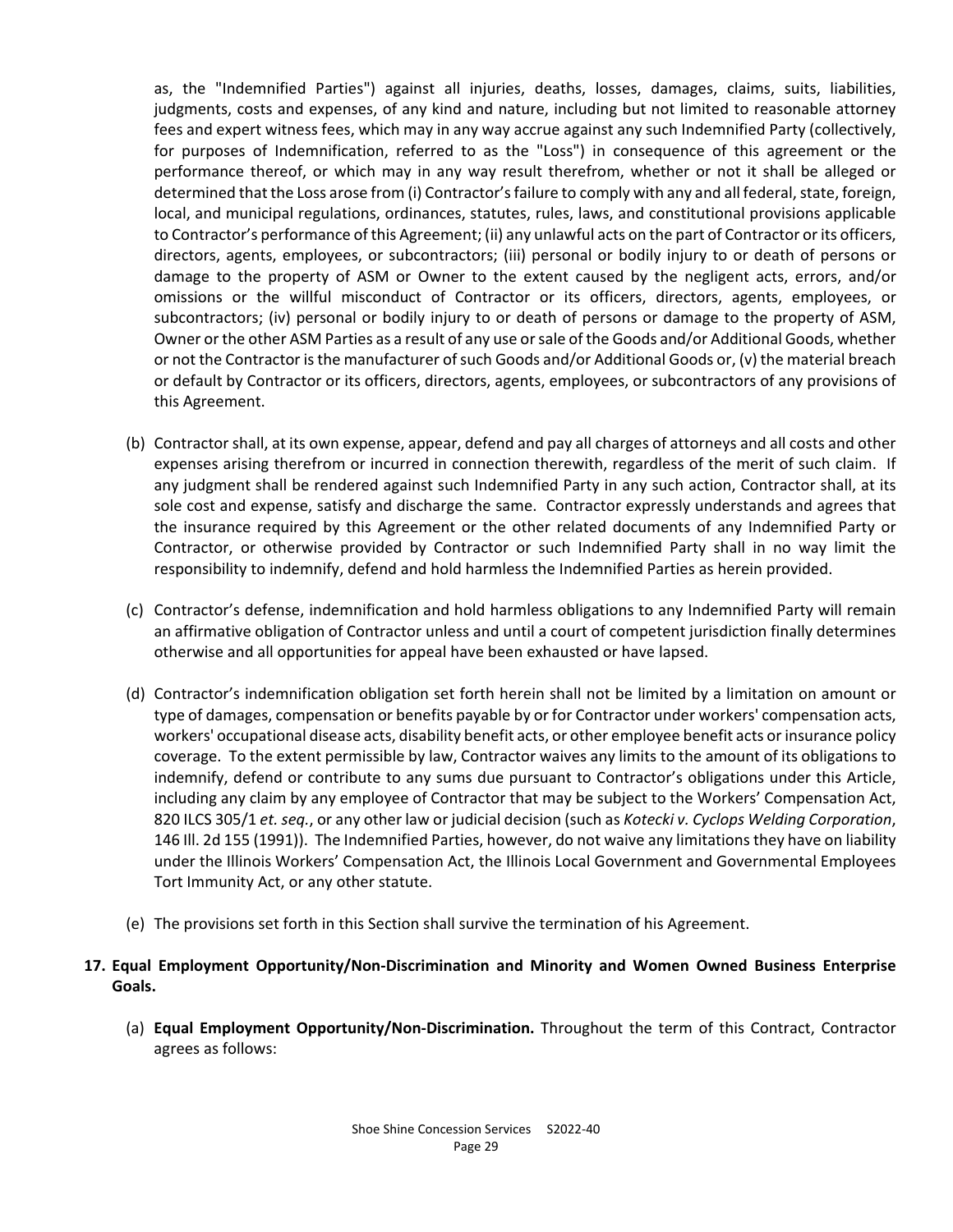- (i) Contractor will comply with the Illinois Human Rights Act, 775 ILCS 5/1‐101 et seq., and the rules and regulations of the Illinois Department of Human Rights ("IDHR") and all other applicable federal, state and local laws, rules and regulations which prohibit unlawful discrimination and discrimination based on citizenship status in employment and undertake affirmative action to assure equality of employment opportunity and eliminate the effects of past discrimination.
- (ii) Contractor, in performing its obligations under this Contract shall comply with the procedures and requirements of the Illinois Department of Human Rights' (IDHR) regulations concerning equal employment opportunities and affirmative action.
- (iii) Provide such information, with respect to its employees and applicants for employment, and assistance as ASM and the IDHR may reasonably request.
- (iv) Contractor shall have written sexual harassment policies that shall include those requirements as set forth by the IDHR:
- (v) Contractor will send to each labor organization or representative or workers with which it has or is bound by a collective bargaining or other Contract or understanding, a notice advising such labor organization or representative of Contractor's obligations under the Illinois Human Rights Act, 775 ILCS 5/1‐101 et seq., and the IDHR's rules and regulations. If any such labor organization or representative fails or refuses to cooperate with Contractor in its efforts to comply with such Act and rules and regulations, Contractor will promptly so notify the IDHR and ASM, and will recruit employees from other resources when necessary.
- (vi) Contractor further agrees that it shall not commit an unfair labor practice.
- (vii)Contractor shall include, verbatim or by reference, the provisions of this Section in every contract it awards under which any portion of its obligations under this Contract are undertaken or assumed, so that such provisions shall be binding upon each such sub‐Contractor. Contractor shall be responsible and liable for compliance with the pertinent provisions of this Section by such sub-Contractors, and, further Contractor shall promptly notify ASM and IDHR if any sub-Contractor fails or refuses to comply therewith. In addition, Contractor will not utilize any sub‐ Contractor declared ineligible by IDHR or the Illinois Human Rights Commission for contracts or subcontracts with the State of Illinois or any of its political subdivisions or municipal corporations.
- (viii) In the event of Contractor's non-compliance with any provision of this Section, the Illinois Human Rights Act, or the rules and regulations of IDHR, Contractor may be declared ineligible for future contracts or subcontracts with the State of Illinois or any of its political subdivisions or municipal corporations, and this Contract may be canceled or voided, in whole or in part, or such other sanctions or penalties that may be imposed or remedies invoked as provided by law.
- (b) **Minority and Women Business Enterprise Goals.**  ASM has adopted and maintains an affirmative action program with respect to its contracts. The purpose of ASM's affirmative action program is to promote the ability of Minority Business Enterprises ("MBE") and Women‐Owned Business Enterprises ("WBE") to have the maximum possible opportunity to participate in ASM contracts. As a minimum, ASM strives to ensure that, for Services necessary for the performance of this Contract, 25% of total contract amount is payable to MBE firms and 5% of the total contract amount is payable to WBE firms. Unless and only to the extent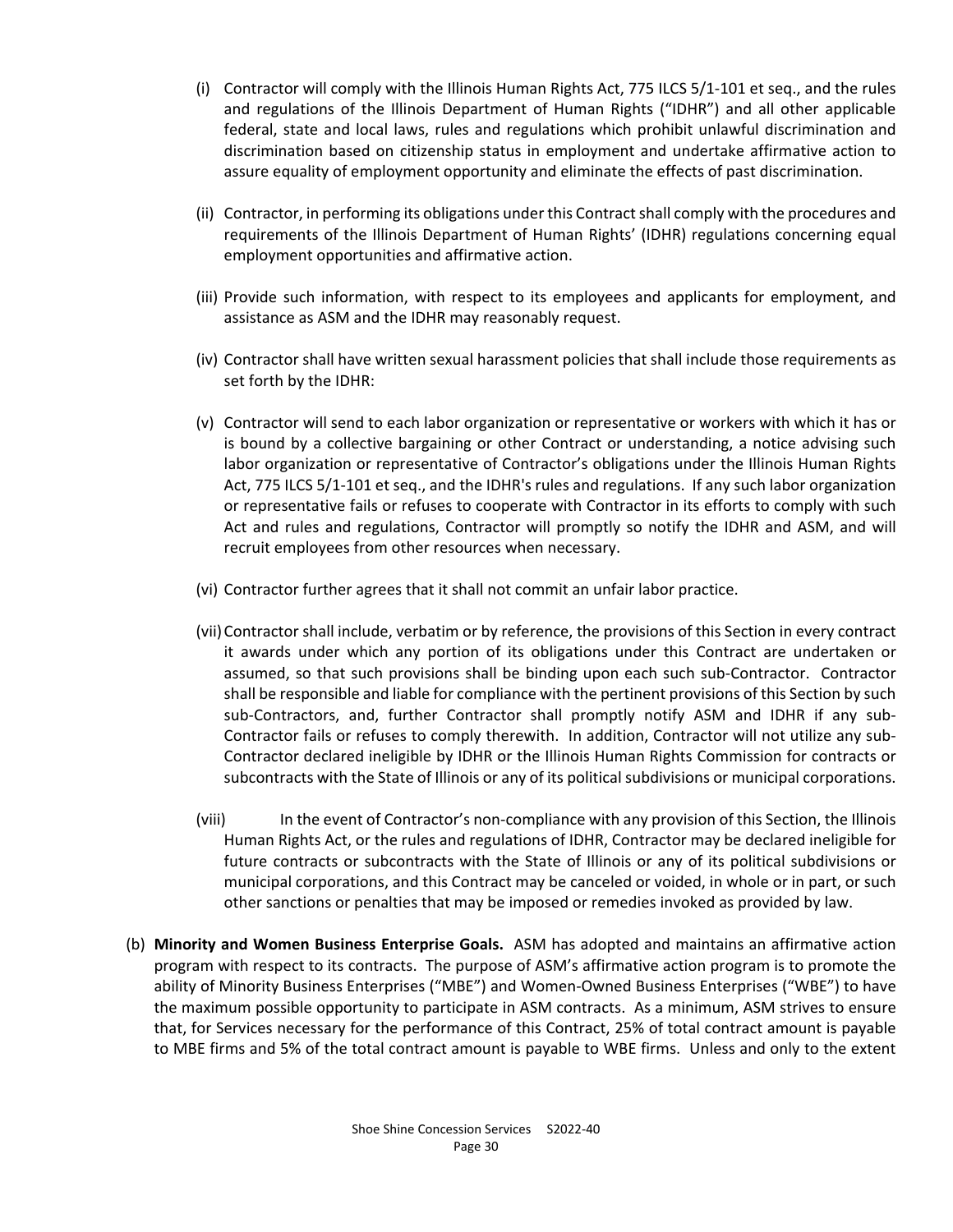ASM grants an expressed waiver, Contractor shall comply with the Special Conditions Regarding Minority and Women‐Owned Business Enterprises, as outlined in Exhibit 5, throughout the term of this Contract.

- (i) **Compliance.** As part of its review and approval of Contractor's monthly payment requests, ASM will monitor Contractor's performance to reasonably satisfy itself that Contractor will meet its commitment and use its good faith efforts to achieve the maximum MBE/WBE allocation. In order for ASM to ensure that Contractor complies with its MBE/WBE commitment, Contractor shall submit certified monthly statements with its invoices that include information on the level and scope of MBE and WBE participation in monetary terms as well as a description of the Services provided by each MBE and WBE.
- (ii) **Remedies for Noncompliance.** In the event Contractor fails to fulfill its obligations under this Section 17, ASM shall have available to it appropriate remedies at law or in equity, including the right to withhold amounts due to Contractor for any Work until Contractor submits a corrective action plan which has been approved by ASM or demonstrates to ASM's satisfaction that all good faith efforts to comply with the goals set forth herein have been exhausted, together with the ability to disqualify Contractor from future work that may, from time to time, be undertaken by ASM as well as all unfinished Work on the Project.

#### **18. Default and Termination.**

- (a) **Termination for Convenience.** ASM has the right to terminate this Contract, in whole or in part, for any reason, including the convenience of ASM, by providing Supplier with written notice specifying the date of termination. On the date specified in the notice, this Contract will terminate. ASM will pay Supplier the amount earned or reimbursable to it (if any) up to the termination date. After termination, Supplier has no further claim against ASM based upon this Contract.
- (b) **Termination for Cause.** This Contract may be terminated if an event of default occurs. The following constitute events of default by Supplier:
	- (i) Refusal of failure to provide sufficient properly skilled workers, adequate supervision, or adequate materials and equipment of proper quality;
	- (ii) Failing in any material respect to deliver the Goods according to ASM's schedule;
	- (iii) Causing, by an action or omission, the stoppage or delay of or interference with the services or work of any employee or other Supplier or subcontractor;
	- (iv) Failure to comply with any provision of this Contract or the Specifications described in the RFP, including, but not limited to matters pertaining to insurance, indemnification and MBE/WBE use;
	- (v) Becoming insolvent, making a general assignment for the benefit of its creditors, or having a receiver appointed;
	- (vi) Inability to deliver the Goods under the Contract as a result of insolvency, bankruptcy, or having a receiver appointed;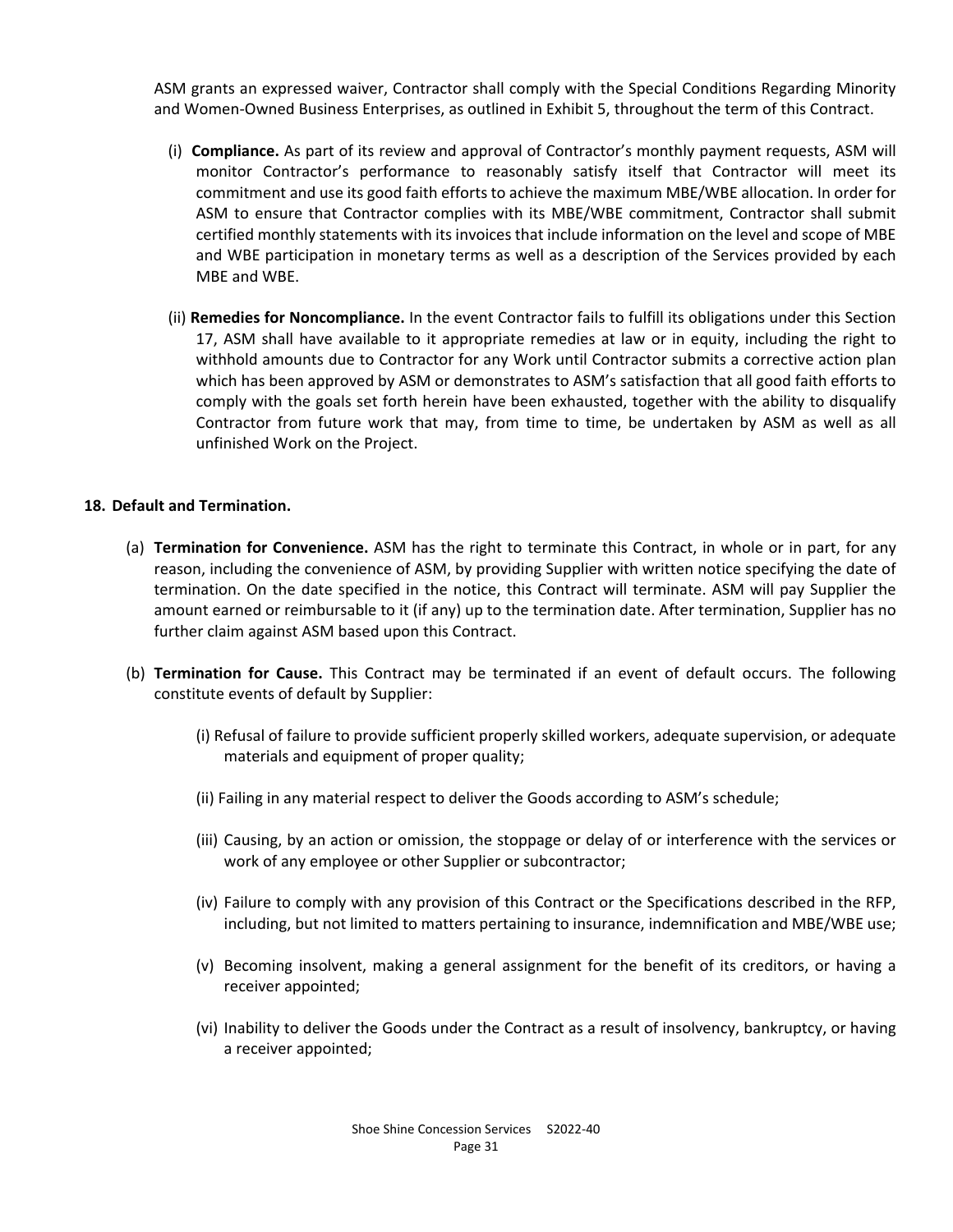- (vii) Conviction in a criminal court or finding of liability in civil court relating to the Goods or involving fraud or misconduct adversely affecting any governmental entity;
- (viii) Any other acts or omissions specifically identified in this Contract as an event of default.
- (ix) If ASM becomes entitled to receive more than two (2) "Out of Service Credits" in any twelve month period
- (x) Failure to remedy deficiencies identifies in an Audit within thirty (30) days of written notification. Contractor must pay for the services required to remedy such deficiencies should they be found not meeting the requirements of this Contract.
- (c) **Curable and Incurable Defaults.** Time‐sensitive defaults (e.g. failure to meet deadlines) are not curable unless ASM, in its sole and absolute discretion extends the deadline; an extension, however, does not relieve Supplier of liability for any damages ASM suffers on account of Supplier's failure to meet required deadlines. Supplier must cure any default that is not time sensitive within ten (10) calendar days after Supplier is given notice of the default in accordance with the terms of this Agreement. In the event a default cannot be reasonably cured within ten (10) calendar days after notice, in the sole opinion of ASM, Supplier must begin to cure the default promptly within the ten‐day period and continue diligent efforts to complete the cure until accomplished.
	- (i) ASM, in its sole discretion, shall determine whether a default is material and whether it can be cured. In the event ASM determines that an event of default can be cured, it shall provide Supplier with notice setting for the event of default and cure requirements, including the time period permitted for cure. Supplier shall cure any event of default as provided in the notice.
	- (ii) If Supplier fails to cure a default as provided in the notice, ASM may, at its sole option, declare Supplier in default. ASM will give Supplier written notice of the default and ASM's termination of this Contract. ASM's decision is final and takes effect when notice is given or such time as set forth in the termination notice. Supplier shall discontinue all activities under this Agreement, unless otherwise directed in the notice, and deliver all materials accumulated in performing under this Contract, whether completed or in the process, to ASM.
- (d) **Remedies.** In the event of default, ASM may invoke any or all of the following remedies. These remedies are not intended to be exclusive of any other remedies available. Rather, every remedy is cumulative and in addition to any other remedies, existing now or later at law, in equity or under the Contract.
	- (i) The right to acquire Goods from an alternate source. Supplier shall pay all additional costs incurred by ASM.
	- (ii) The right to terminate this Contract as to any or all of the Goods yet to be performed effective at a time specified by ASM.
	- (iii) The right to monetary damages.
	- (iv) The right to deem Supplier non‐responsive in future contracts to be awarded by ASM.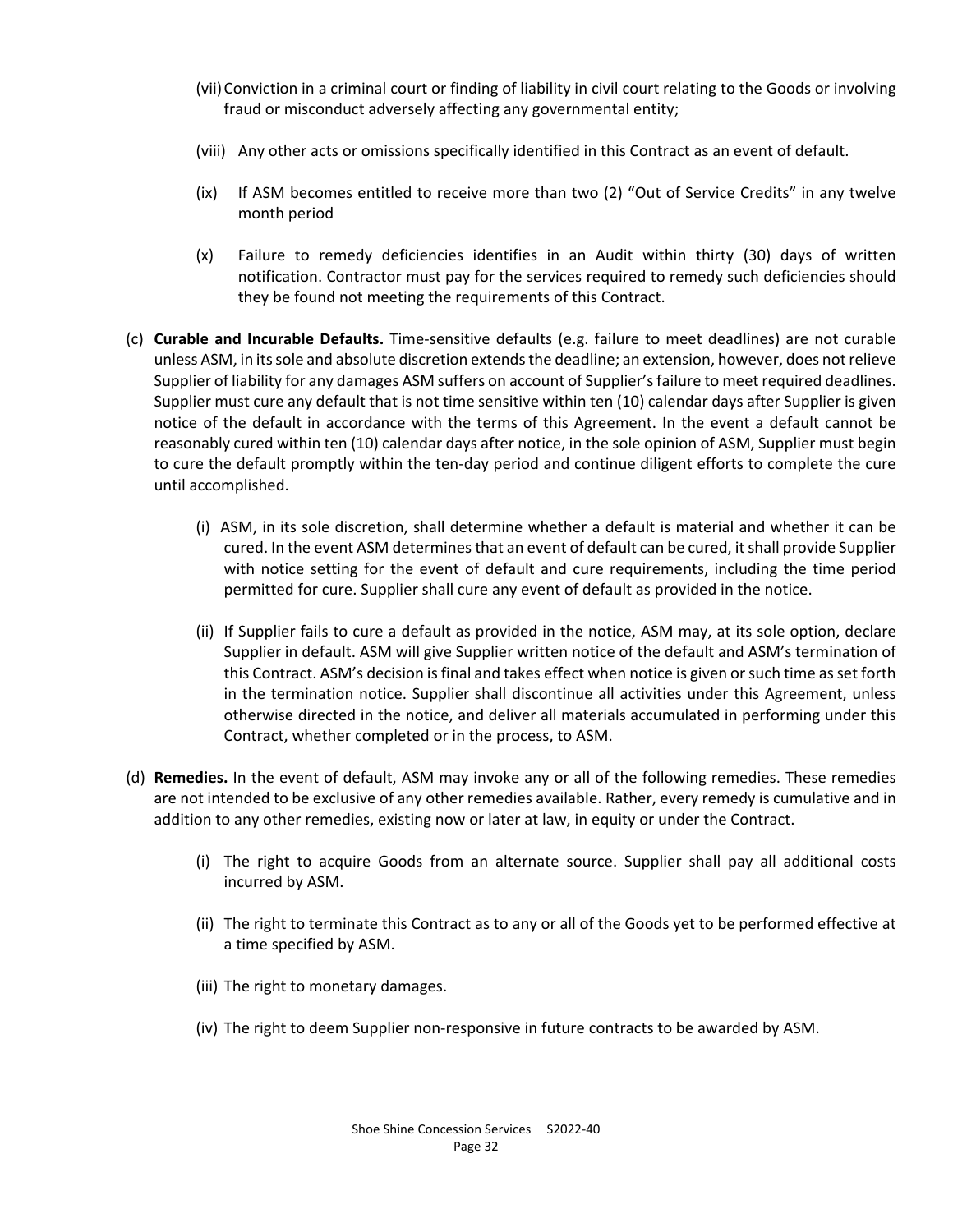- (v) The right to take assignment of any or all of Supplier's subcontracts and acquire the Goods, by itself or through others, by whatever method ASM considers expedient.
- (vi) The right to set‐off against any sums owing Supplier.
- (vii) Such other remedies as permitted by law.
- (e) No delay or omission to exercise any right or power occurring upon any event of default impairs the right or power nor is it a waiver of or acquiescence in any event of default. Every right and power may be exercised from time to time and as often as ASM considers expedient.
- (f) In a court of competent jurisdiction determines that ASM wrongfully terminated Supplier, then the termination shall be treated as a termination for convenience.
- **19. No Damages for Delay.** Contractor is not entitled to and must not include charges or claims for damages for any delays or hindrances from any cause whatsoever during the progress of any portion of the Services specified in this Agreement and agrees to waive any right to bring any claim for excess costs or damages that may be caused by delays or hindrances in the performance of the Services, regardless of the nature of the delay or hindrance, absent bad faith, fraud or direct tortious interference by ASM. If Contractor's performance of the Services is delayed by causes beyond Contractor's reasonable control, ASM may extend the time to complete the Services to reflect the extent of the delay (if extension is feasible given the project deadlines and the expectations of public performances), provided that Contractor has given ASM written notice within ten (10) days of the beginning of the delay. The notice by Contractor must include a description of the reasons for the delay and the steps Contractor has taken or will take to mitigate the effects of the delay. ASM does not waive any of its rights by permitting Contractor to proceed to complete the Services or any part thereof after the revised completion date.
- **20. Cooperation.** The Parties shall cooperate in good faith to implement the terms of this Contract. At such time as this Contract is terminated or expires, the Parties shall undertake in good faith efforts to assure an orderly transition to another Contractor of the Services, if any. Contractor shall make an orderly demobilization of its own operations, provide, uninterrupted, the Services until the effective date of termination or expiration, and otherwise comply with the reasonable requests and requirements of ASM in connection with the termination or expiration.

# **21. Authority's Proprietary Rights.**

- (a) **Names and Logos.** Owner owns all rights to the name "Navy Pier," "Navy Pier Chicago," certain Navy Pier and McCormick Place likenesses, and to certain logos and service mark(s). Contractor shall not use the Navy Pier or McCormick Place name as part of Contractor's business or trade name, and Contractor shall not use Owner's logos or service marks or sell merchandise with the Navy Pier or McCormick Place name or likeness or with Owner's logos or service marks without the Owner's express written consent. Also, Contractor shall not permit anyone else to do so.
- (b) **Sponsorship Program.** In addition, Owner has entered into Contracts to grant exclusive sales or advertising rights ("Sponsorship Contracts") to certain products, brands or services ("Official Brands") on Owner's property. Accordingly, to the extent permitted by law Contractor shall not advertise, promote, or display at any competing products, brands, or services at the facilities, including through displays or signs in or on any equipment, visible through or on any windows facing onto any part of the facilities or in advertisements,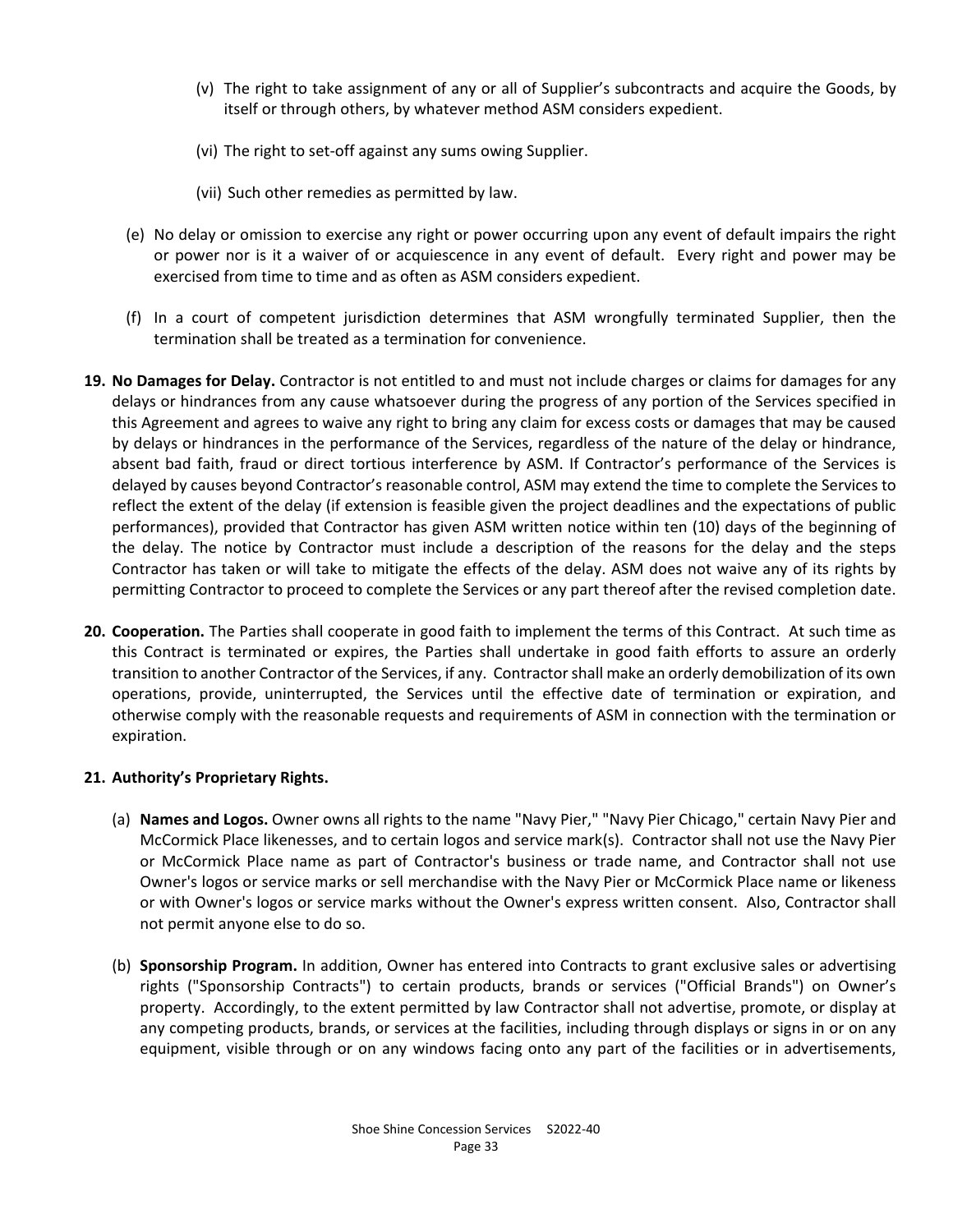promotional material, or displays referring to facilities or utilizing (if Owner has not given its express written consent to it) Owner's logos or service marks. Contractor shall not interfere with Owner's sponsors' events.

### **22. Confidentiality.**

- (a) All reports, data or information in any form prepared, assembled or encountered by or provided to Contractor under this Contract are confidential, and Contractor shall not disclose these (or make them available) to any other individual or organization without the prior written approval of ASM, except as specifically authorized in this Contract or as may be required by law. Contractor shall implement whatever measures are necessary to ensure that its staff and its sub‐Contractors are bound by these confidentiality provisions.
- (b) Contractor shall not issue publicity news releases or grant press interviews, or, except as may be required by law during or after the performance of this Contract, disseminate any information regarding its Goods or the project to which the Goods pertain without the prior written consent of ASM.
- (c) If Contractor is presented with a request for documents by any administrative agency or with a *subpoena duces tecum* regarding any records, data or documents that are in Contractor's possession by reason of this Contract, Contractor shall immediately give notice to ASM with the understanding that ASM will have the opportunity to contest the process by any means available to it before the records or documents are submitted to a court or other third party. Contractor, however, is not obligated to withhold delivery beyond the time ordered by the court or administrative agency, unless the subpoena or request is quashed or the time to produce is otherwise extended
- **23. Changes.** No changes to this Contract are effective unless in a written amendment signed by the authorized representatives of the parties.

#### **24. Assignment and Subcontracting.**

- (a) ASM may assign this Agreement upon 30 days written notice to the Contractor. Provided, any assignee shall be obligated to provide written acceptance and commitment to be bound by all terms and conditions as set forth herein. Upon such assignment, ASM shall be relieved from any further liability or obligation under this Agreement, it being understood that the assignee shall have all of ASM's rights, duties and obligations. In the event of such assignment, the term "ASM" as used herein shall mean the assignee.
- (b) Contractor and shall not assign or subcontract this Agreement, or any part thereof, without the prior written consent of ASM which consent may be granted, denied or conditioned in the sole, unfettered discretion of ASM.
- **25. Covenants.** Contractor hereby covenants as follows:
	- (a) Contractor shall not occupy or use the Facility, nor shall interfere with the activities of the Facility, except as is reasonably necessary to perform its obligations hereunder.
	- (b) Contractor shall not cause or permit any Hazardous Material to be used, stored, or generated on, or transported to and from the Facility. "**Hazardous Material**" shall mean, without limitation, those substances included within the definitions of "hazardous substances", "hazardous materials", "toxic substances", or "solid waste" in any applicable state or federal environmental law.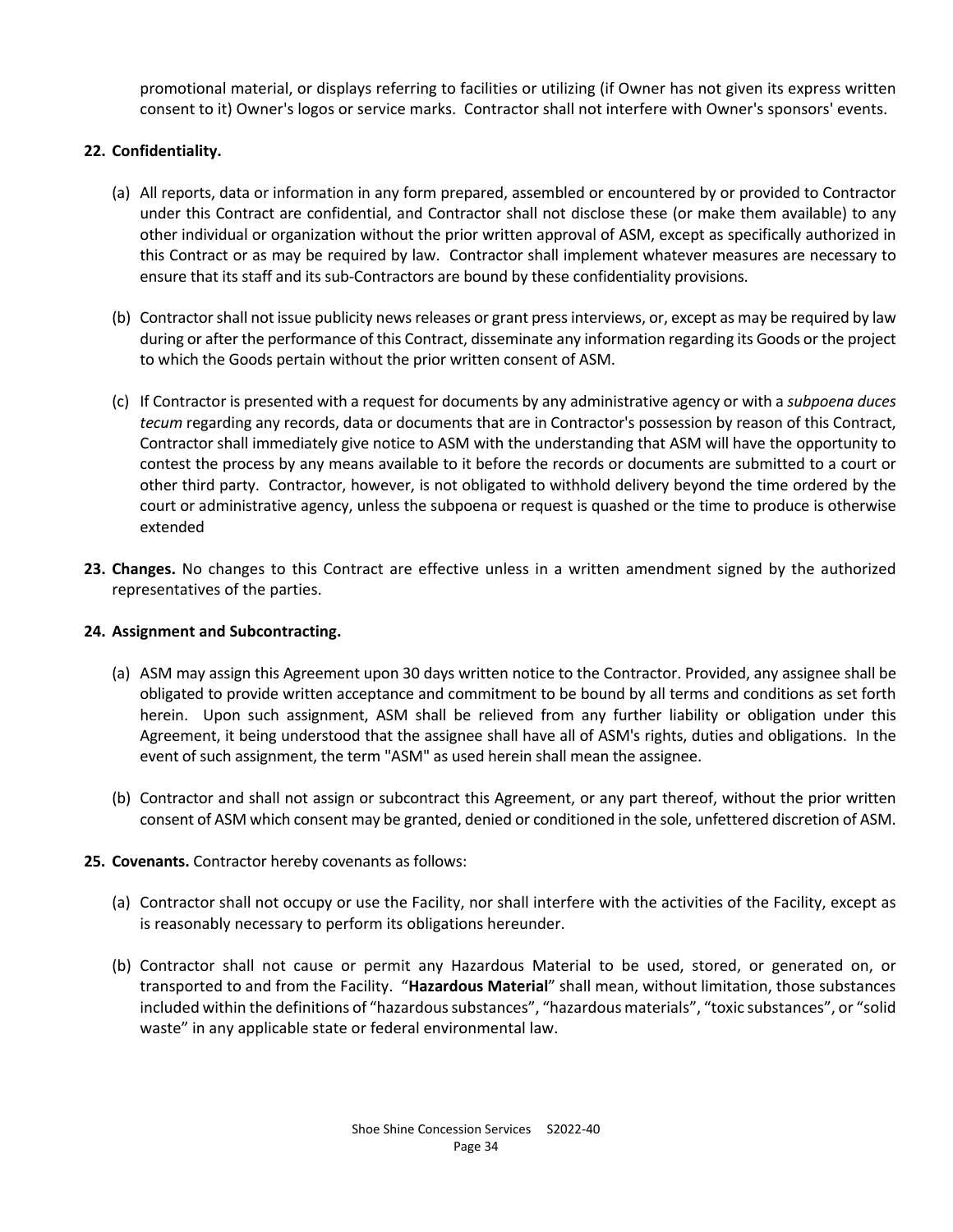- (c) Contractor shall not make any alterations or improvements to the Facility without the prior written consent of ASM.
- (d) Contractor shall not operate any equipment or materials belonging to ASM or Owner without the prior written approval of ASM.
- (e) No portion of any passageway or exit at the Facility shall be blocked or obstructed in any manner whatsoever, and no exit door or any exit shall be locked, blocked, or bolted while the Facility is in use. Moreover, all designated exitways shall be maintained in such manner as to be visible at all times.
- **26. Accuracy and Update of Information.** In connection with this Agreement, Contractor has furnished and will continue to furnish various certifications, affidavits and other information and reports. Contractor represents that any such material and information furnished in connection with the IFB or this Agreement is truthful and complete. Contractor shall promptly update such material and information to be complete and accurate as needed due to events or changes occurring after the date of this Agreement.
- **27. Notices.** Any notice, consent, or other communication given pursuant to this Agreement shall be in writing and shall be given by e-mail, by personal delivery, by United States registered or certified mail, or by a courier service with all delivery and postage charges paid. A notice shall be considered effective either (i) when delivered personally or via e-mail to the party for whom intended, (ii) upon delivery by an overnight courier service that is generally recognized as reliable, and the written records maintained by the courier shall be prima facie evidence of delivery, or (iii) on delivery (or attempted delivery) by certified or registered mail, return receipt requested, postage prepaid, as of the date shown by the return receipt; in any case addressed to such party as set forth below or as a party may designate by written notice given to the other party in accordance herewith. Any such communication intended for ASM shall be addressed:

# **McCormick Place | ASM**  301 East Cermak Road Chicago, Illinois 60616 Attention: Alex Buckles, Purchasing and Supplier Diversity Manager E‐Mail: abuckles@mccormickplace.com

 With a copy to: **ASM** 300 Four Falls Corporate Center Conshohocken State Road West Conshohocken, Pennsylvania 19428 Attention: Executive Director of Operations

Any such communication intended for Contractor shall be addressed to:

 **[Insert Successful Proposer]**  Address City, State, Zip Attention: E‐Mail:

#### **28. Construction of this Agreement.**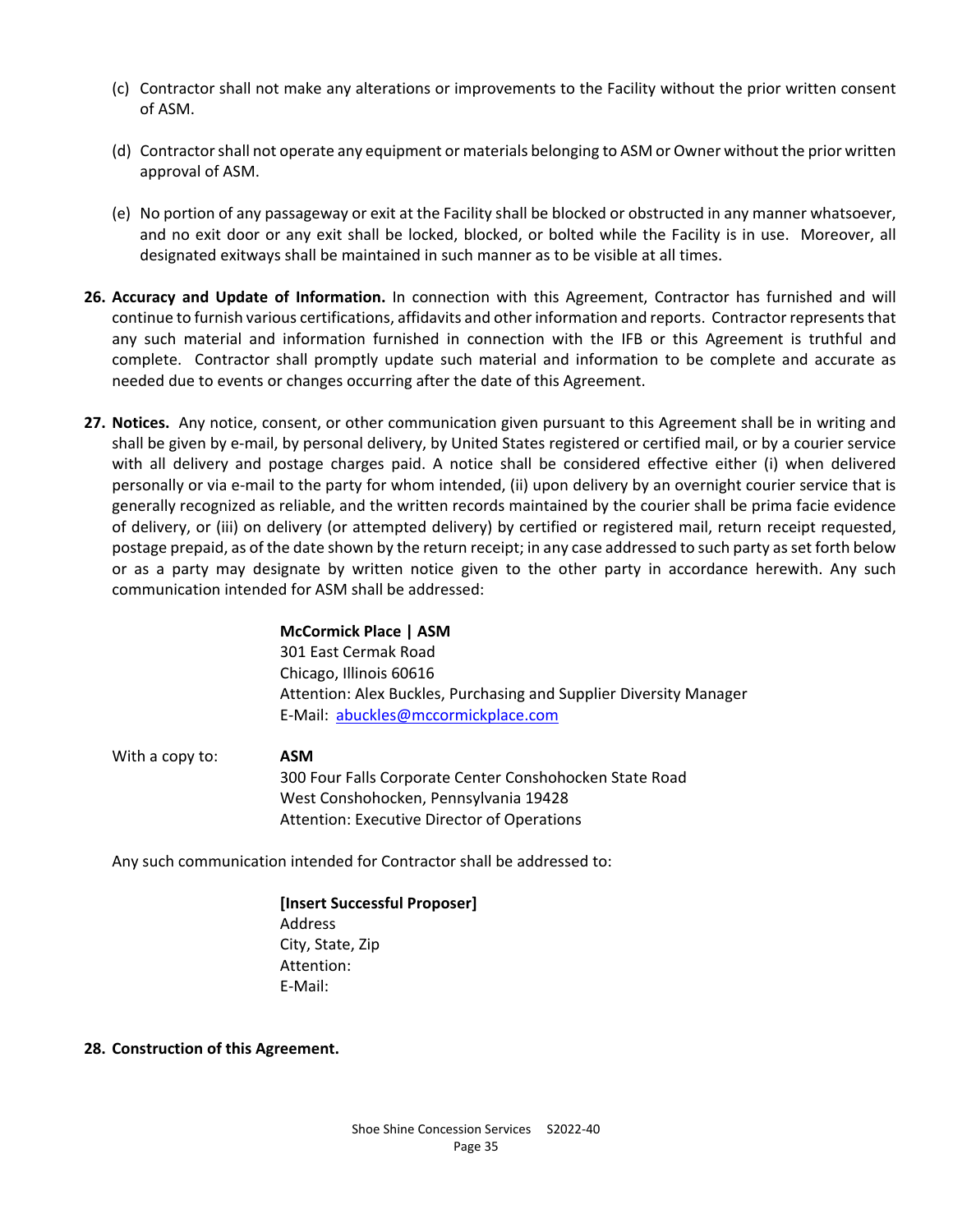#### (a) **Compliance with Laws.**

- (i) Contractor shall at its own expense comply with all federal, state and local laws, codes, ordinances and regulations applicable to this Contract and the Services whether by reason of general law or the specific Services required. Contractor shall pay all contributions, premiums, or taxes of whatever nature (including any interest or penalties) that are required of it under any federal, state or local laws arising out of the performance of this Contract.
- (ii) Contractor shall comply with applicable licenser or permit requirements and hold ASM harmless against any liability in connection with licenser, permitting, or taxes. Contractor shall obtain and pay for all permits, licenses, and fees which may be necessary for the prosecution and completion of its duties and obligations under the Contract, including royalties for playing, using, or delivering the Services. To the extent required, Contractor shall be duly licensed to operate in Chicago, Illinois. Contractor is liable to ASM for all losses, expenses, including attorneys fees, attributable to any acts of commission or omission by Contractor, its employees and agents, and sub‐Contractors resulting from failure to comply with any federal, state or local laws, codes, ordinances or regulations including, but not limited to, any fines, penalties, or corrective measures.
- (b) **Applicable Law/Venue.** This Contract shall be governed by the laws of the State of Illinois. Any suit regarding this Contract or any alleged breach thereof shall be brought only in courts located in Chicago, Illinois, and the parties consent to the jurisdiction and venue of the courts located in the County of Cook, State of Illinois.
- (c) **Independent Contractor; No Partnership.**  ASM and Contractor shall each be and remain an independent contractor with respect to all rights and obligations arising under this Agreement. Nothing herein contained shall make, or be construed to make, ASM or Contractor a partner of one another, nor shall this Agreement be construed to create a partnership or joint venture between and of the parties hereto or referred to herein.
- (d) **Singular and Plural.** Whenever the context shall so require, the singular shall include the plural, and the plural shall include the singular.
- (e) **Entire Agreement.**  This Agreement constitutes the complete and entire agreement between ASM and Contractor, and supersedes any and all other communications or agreements, whether written or oral, between the parties hereto relating to the subject matter hereof.
- (f) **Force Majeure.**  If any casualty or unforeseeable cause beyond the control of ASM, including, without limitation, acts of God, fires, floods, epidemics, quarantine restrictions, strikes, failure of public utilities, or unusually severe weather, prevents the performance of this Agreement by ASM, ASM is hereby released by Contractor from any damage so caused thereby.

#### (g) **Severability and Waiver.**

- (i) The partial or complete invalidity of any one or more provisions of this Contract shall not affect the validity or continuing force and effect of any other provision. If any provision is invalid, in whole or in part, the provision shall be considered reformed to reflect the intent thereof to the greatest extent possible consistent with law.
- (ii) The failure of either party to insist, in any one or more instances, upon the performance of any of the terms, covenants, or conditions of this Contract, or to exercise any right herein, shall not be construed